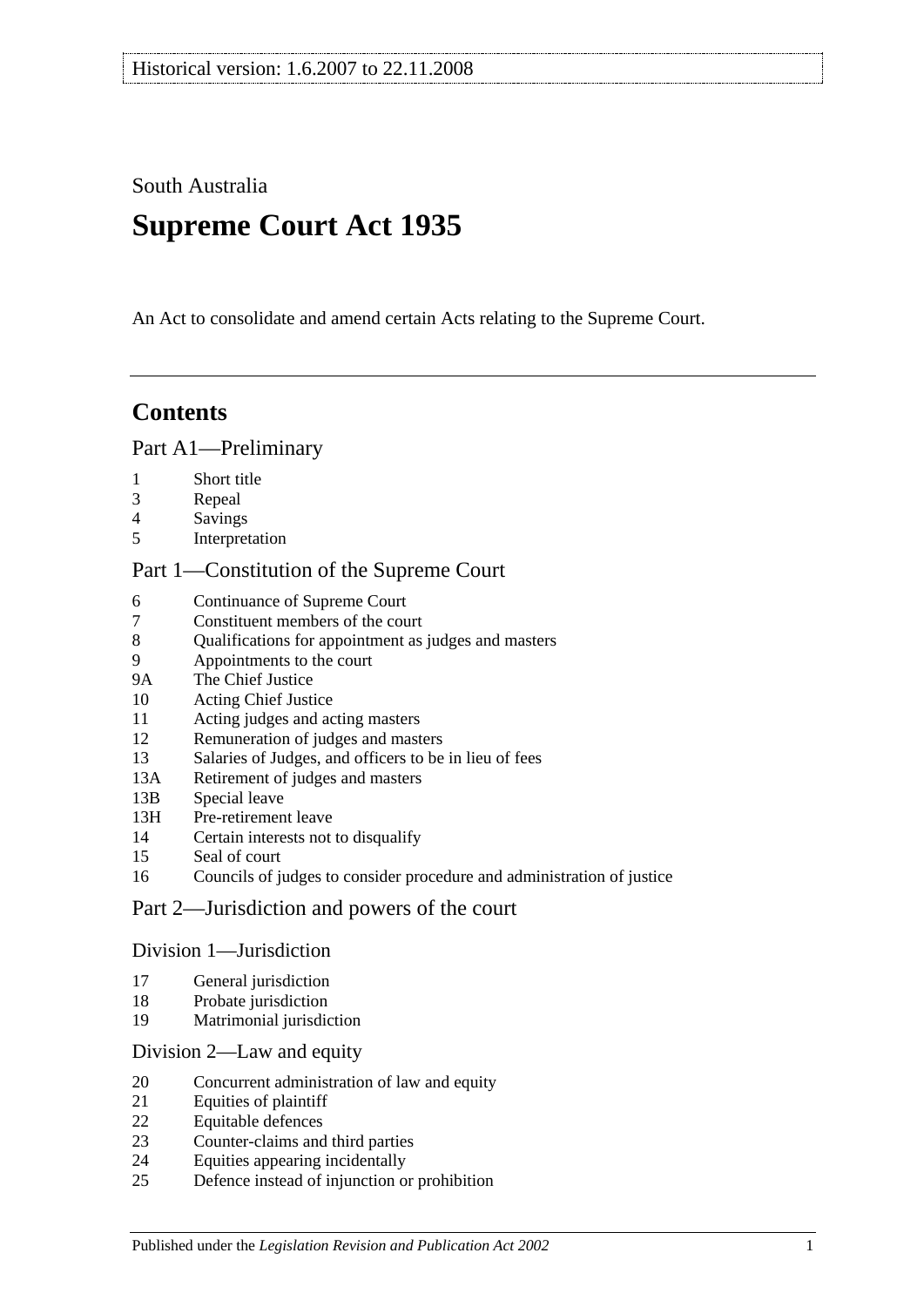- 26 [Common law and statutory rights and duties](#page-12-0)
- 27 [Court to do complete justice in cause so as to avoid multiplicity of suits](#page-12-1)
- 28 [Rules of equity to prevail where in conflict with common law](#page-12-2)

#### [Division 3—Miscellaneous powers](#page-12-3)

- 29 [Court may make orders to have effect of mandamus or injunction, and may appoint](#page-12-4)  [receivers](#page-12-4)
- 30 [Damages in certain cases](#page-13-0)
- 30A [Power to direct payment to infant](#page-13-1)
- 30B [Power to make interim assessment of damages](#page-13-2)
- 30BA [Consent orders for structured settlements](#page-16-0)
- 30C [Power to award interest](#page-16-1)
- 31 [Declaratory orders](#page-17-0)
- 32 [Court may order mortgage instead of sale in certain cases](#page-17-1)
- 34 [Court may direct sale of mortgaged property etc](#page-17-2)
- 35 [Power to require attendance of witnesses and production of evidentiary material](#page-17-3)
- 36 [Appointment of commissioners for taking affidavits](#page-18-0)
- 38 [Inspection of property in legal proceedings](#page-18-1)
- 39 [Vexatious proceedings](#page-18-2)
- 40 [Power of court with regard to costs](#page-19-0)
- 41 [Power to revive orders on abatement of cause](#page-19-1)

# [Part 3—Sittings and distribution of business](#page-19-2)

- 42 [Abolition of terms](#page-19-3)
- 43 [Reference to terms for computing time](#page-19-4)
- 44 Sitting [in vacation](#page-19-5)
- 45 [Time and place of sittings](#page-20-0)
- 46 [Adjournment from time to time and place to place](#page-20-1)
- 46A [Sittings in open court or in chambers](#page-20-2)
- 46B [Sittings required by proclamation](#page-20-3)
- 47 [Power to sit in several jurisdictions at one time](#page-20-4)
- 48 [Jurisdiction of Full Court, single judge and master](#page-20-5)
- 49 [Questions of law reserved for Full Court](#page-21-0)<br>50 Anneals
- **[Appeals](#page-21-1)**

#### [Part 3A—The Land and Valuation Court](#page-22-0)

- 62A [Interpretation](#page-22-1)
- 62B [Transitional provisions](#page-22-2)
- 62C [Establishment of Land and Valuation Court](#page-23-0)
- 62D [Jurisdiction of the Court](#page-23-1)
- 62E [Reference of matters involving question of valuation](#page-24-0)
- 62F [Appeals and cases stated](#page-24-1)
- 62G [Right of crown](#page-24-2)
- 62H [Rules of Court](#page-24-3)
- 62I [Sittings of Court](#page-25-0)

#### [Part 4—Procedure generally](#page-25-1)

- 63 [Criminal procedure](#page-25-2)
- 64 [Saving of existing procedure](#page-25-3)
- 65 [Mediation and conciliation](#page-25-4)
- 66 [Trial of issues by arbitrator](#page-26-0)
- 67 [Expert reports](#page-26-1)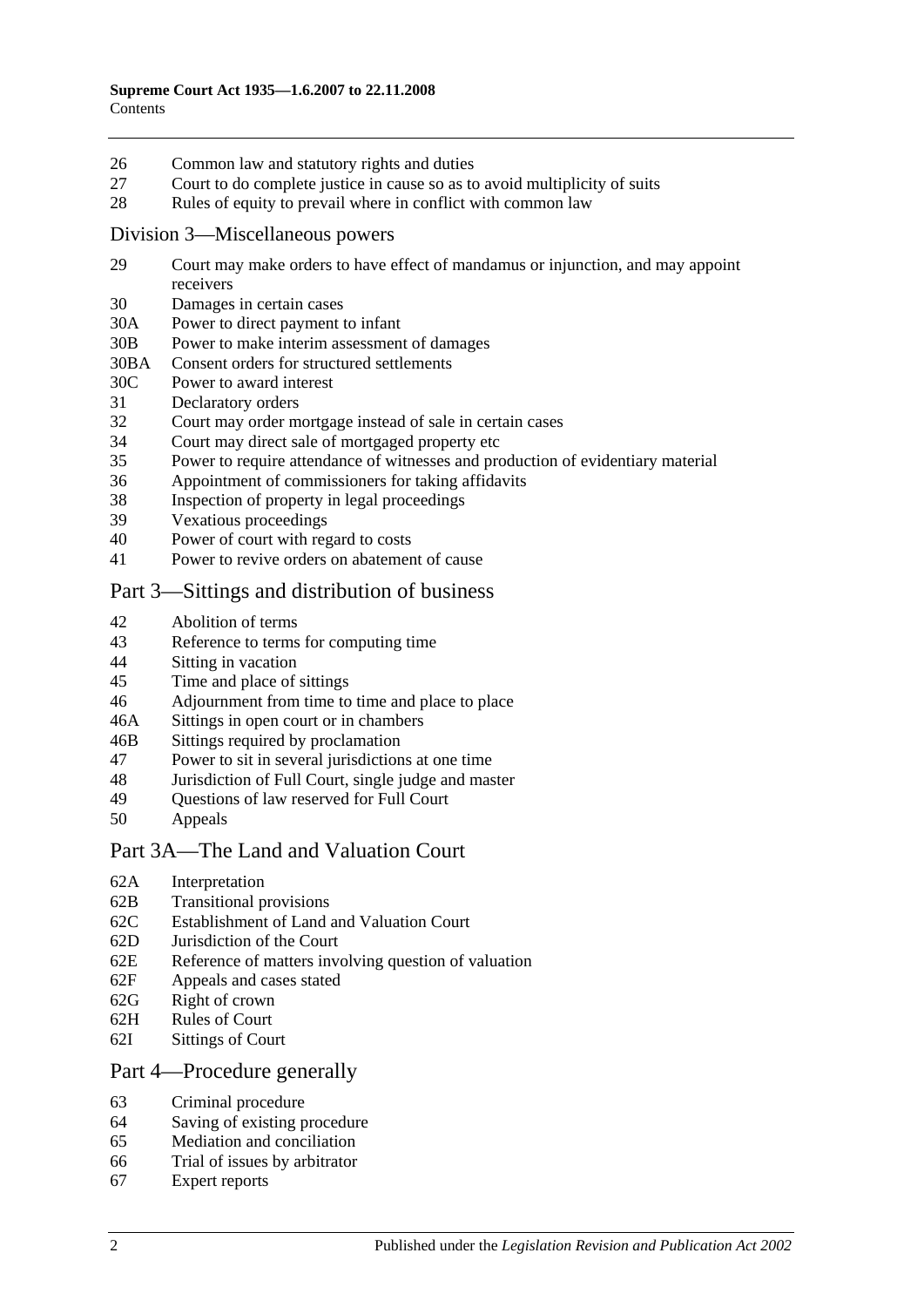[Assessors](#page-26-2)

[Rules of court](#page-27-0)

## [Part 6—Officers of the court](#page-28-0)

#### [Division 1—Registrar](#page-28-1)

#### [The registrar](#page-28-2)

#### [Division 2—Tipstaves](#page-28-3)

- [Appointment of tipstaves](#page-28-4)
- [Duty of tipstaves](#page-29-0)
- [Other duties](#page-29-1)

#### [Division 3—Further provisions as to officers](#page-29-2)

- [Appointment of other officers](#page-29-3)
- [Duties of officers](#page-29-4)
- 110A [Administrative and ancillary staff](#page-29-5)
- 110B [Responsibilities of non-judicial staff](#page-29-6)

#### [Part 7—Miscellaneous provisions](#page-30-0)

- [Rules as to division of loss upon collision at sea](#page-30-1)
- [Damages for personal injuries](#page-30-2)<br>113 Right of contribution
- [Right of contribution](#page-30-3)
- [Interest on judgement debts](#page-31-0)
- [Orders to bring prisoners for examination](#page-31-1)
- [Legal process](#page-31-2)
- 118A [Service](#page-31-3)
- [Suitors' funds to vest in master](#page-31-4)
- [Securities in court](#page-32-0)
- [Liability of Treasurer for default of master](#page-32-1)
- [Banking and investment of suitors' funds](#page-32-2)
- [Investments made under order of the court](#page-32-3)
- [Validity of payments etc pursuant to rules of court](#page-32-4)
- [Remittances by post](#page-32-5)
- [Power to appoint deputies](#page-33-0)
- [Rules of Court](#page-33-1)
- [Payment to the Treasurer of unclaimed suitors' funds](#page-33-2)
- [Party subsequently claiming may petition the Supreme Court etc](#page-33-3)
- [Court fees](#page-33-4)
- [Accessibility of evidence etc](#page-34-0)

#### [Schedule—Acts repealed](#page-35-0)

#### [Legislative history](#page-37-0)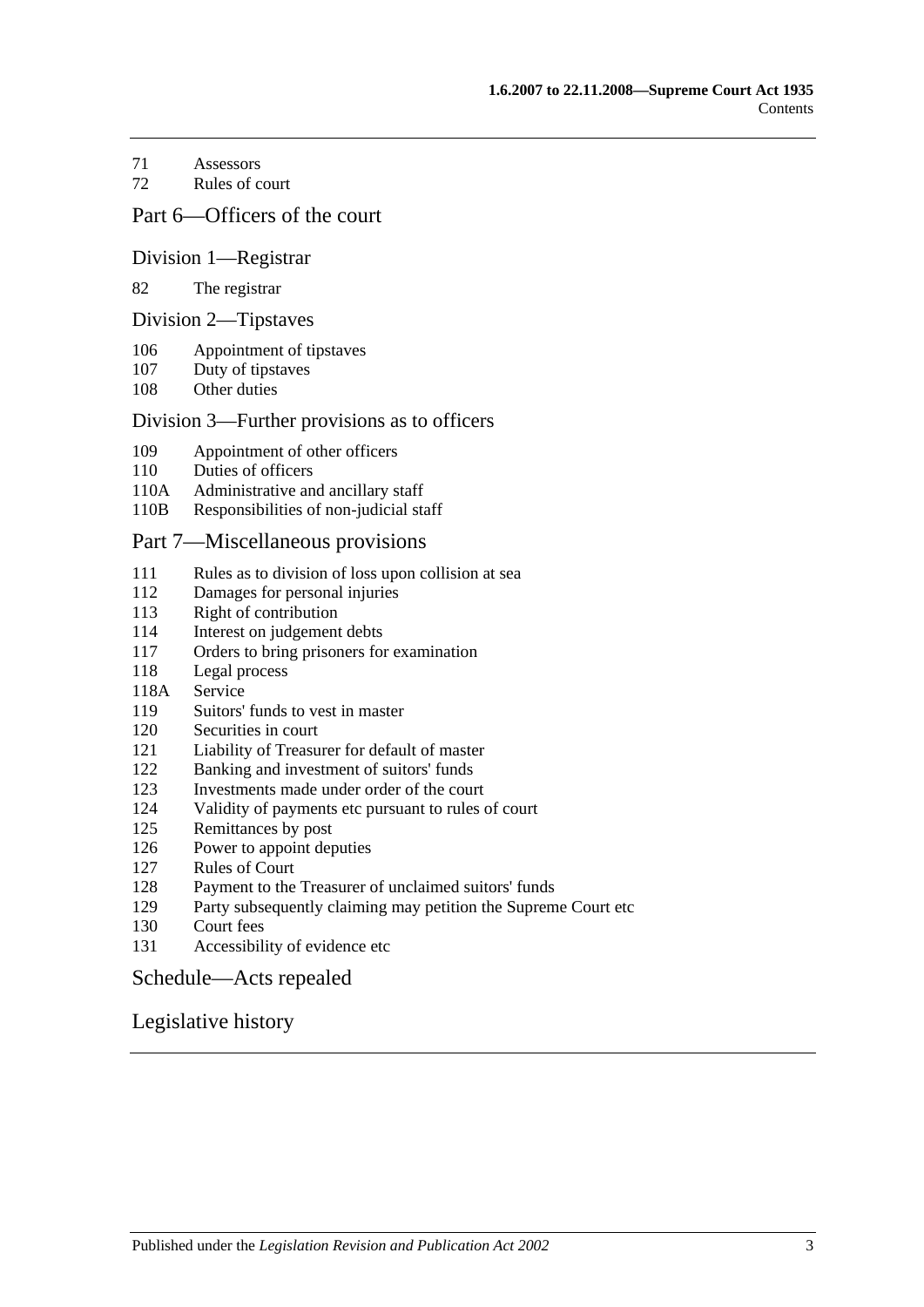# <span id="page-3-0"></span>**The Parliament of South Australia enacts as follows:**

# **Part A1—Preliminary**

## <span id="page-3-1"></span>**1—Short title**

This Act may be cited as the *Supreme Court Act 1935*.

## <span id="page-3-2"></span>**3—Repeal**

The Acts mentioned in the [Schedule](#page-35-0) to this Act are repealed to the extent shown in that [Schedule:](#page-35-0)

Provided that—

- (a) the repeal shall not affect any principle or rule of law, or any established jurisdiction, notwithstanding that the same may have been affirmed by, or derived from, any of the repealed enactments; and
- (b) any rule, order, or regulation made, and any commission issued, direction given, or thing done, under any enactment repealed by this Act shall continue in force so far as it could have been made, issued, given, or done under this Act, and shall have effect as if it had been so made, issued, given, or done.

# <span id="page-3-3"></span>**4—Savings**

- (1) Nothing in this Act shall—
	- (a) take away or impair any substantive right or privilege of any person:
	- (b) affect any rule of practice or procedure existing at the time of the passing of this Act except to the extent expressly mentioned in this Act or in any rules of court made under this Act:
	- (c) revive any law, enactment, regulation, or rule of court not in force at the time of the passing of this Act:
	- (d) affect in any way anything done or suffered before the passing of this Act under any Act repealed by this Act:
	- (e) affect in any way any proceedings pending at the time of the passing of this Act.
- (2) Save as otherwise expressly provided, nothing in this Act shall affect the operation of any enactment, which is in force at the commencement of this Act, and is not repealed by this Act.

# <span id="page-3-4"></span>**5—Interpretation**

(1) In this Act, unless the context otherwise requires, or some other meaning is clearly intended—

*court* means the Supreme Court of South Australia;

*cause* includes any action, suit, or other original proceeding between a plaintiff and a defendant;

*defendant* includes every person served with any writ of summons or process or served with notice of, or entitled to attend any proceeding;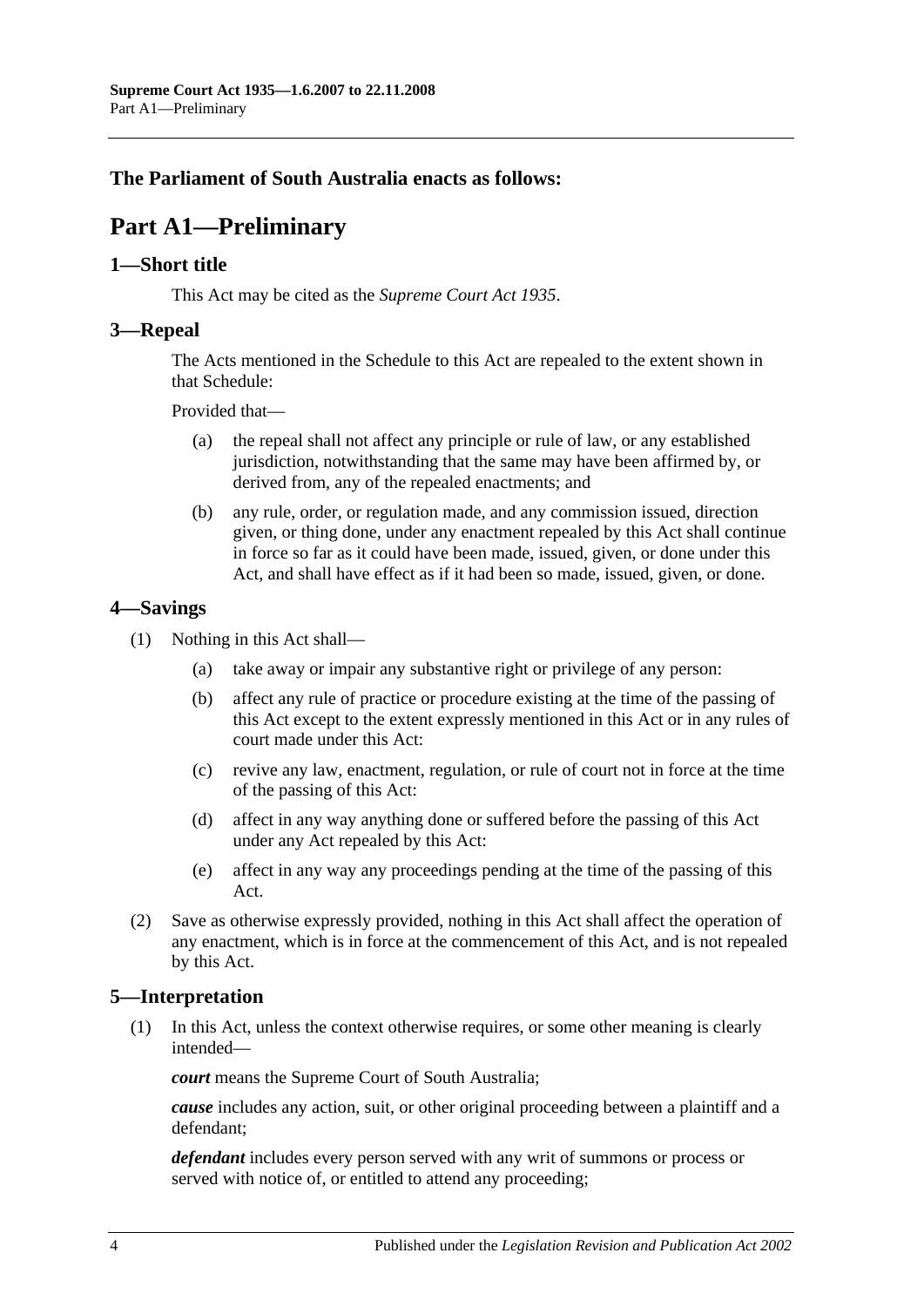*evidentiary material* means any document, object or substance of evidentiary value in proceedings before the court and includes any document, object or substance that should, in the opinion of the court, be produced for the purpose of enabling the court to determine whether or not it has evidentiary value;

*existing* means existing at the time of the passing of this Act;

*formerly*, when used in relation to the courts or the law or practice in England, means prior to the *[Supreme Court of Judicature Act](http://www.legislation.sa.gov.au/index.aspx?action=legref&type=act&legtitle=Supreme%20Court%20of%20Judicature%20Act%201873) 1873* and when used in relation to the court or the law or practice in South Australia, means before the passing of the *[Supreme Court Act](http://www.legislation.sa.gov.au/index.aspx?action=legref&type=act&legtitle=Supreme%20Court%20Act%201878) 1878*;

*Full Court* means the Supreme Court consisting of—

- (a) not less than three judges; or
- (b) if three judges are not available to sit in the Full Court, any two judges;

*judge* includes the Chief Justice and any puisne judge of the court;

*judgment* includes decree;

*jurisdiction* of the court includes powers and authorities (whether of a judicial, ministerial or administrative nature) vested in the court, a judge, or a master by law or custom;

*master* means a person holding the office of master of the court;

*matter* includes every proceeding in the court not in a cause;

*order* includes rule;

*parties* includes as well as the plaintiff and defendant in the action any person not originally a party against whom any counterclaim is set up, or who has been served with notice to appear under any of the rules of court; and also every person served with notice of or attending any proceeding, although not named on the record;

*plaintiff* means a person who brings any form of proceeding in the court (other than an appeal)—

- (a) asserting a right to any form of relief against another; or
- (b) asking the court to exercise a power or discretion,

and includes a defendant making a claim against another by way of counterclaim or third-party claim;

*pleading* includes any summons, and also the statement in writing of the claim or demand of any plaintiff and of the defence of any defendant thereto, and also any other matter by rules of court to be included under the term *pleading*;

*registrar* means a person holding, or acting in, the office of registrar of the court;

*rules of court* includes forms;

*suit* includes action;

*suitors' funds* means moneys in the custody or charge of the court that have been paid into the court for or on account of, or to the use or credit of, any person in a cause or matter, and includes interest and accretions upon any such moneys.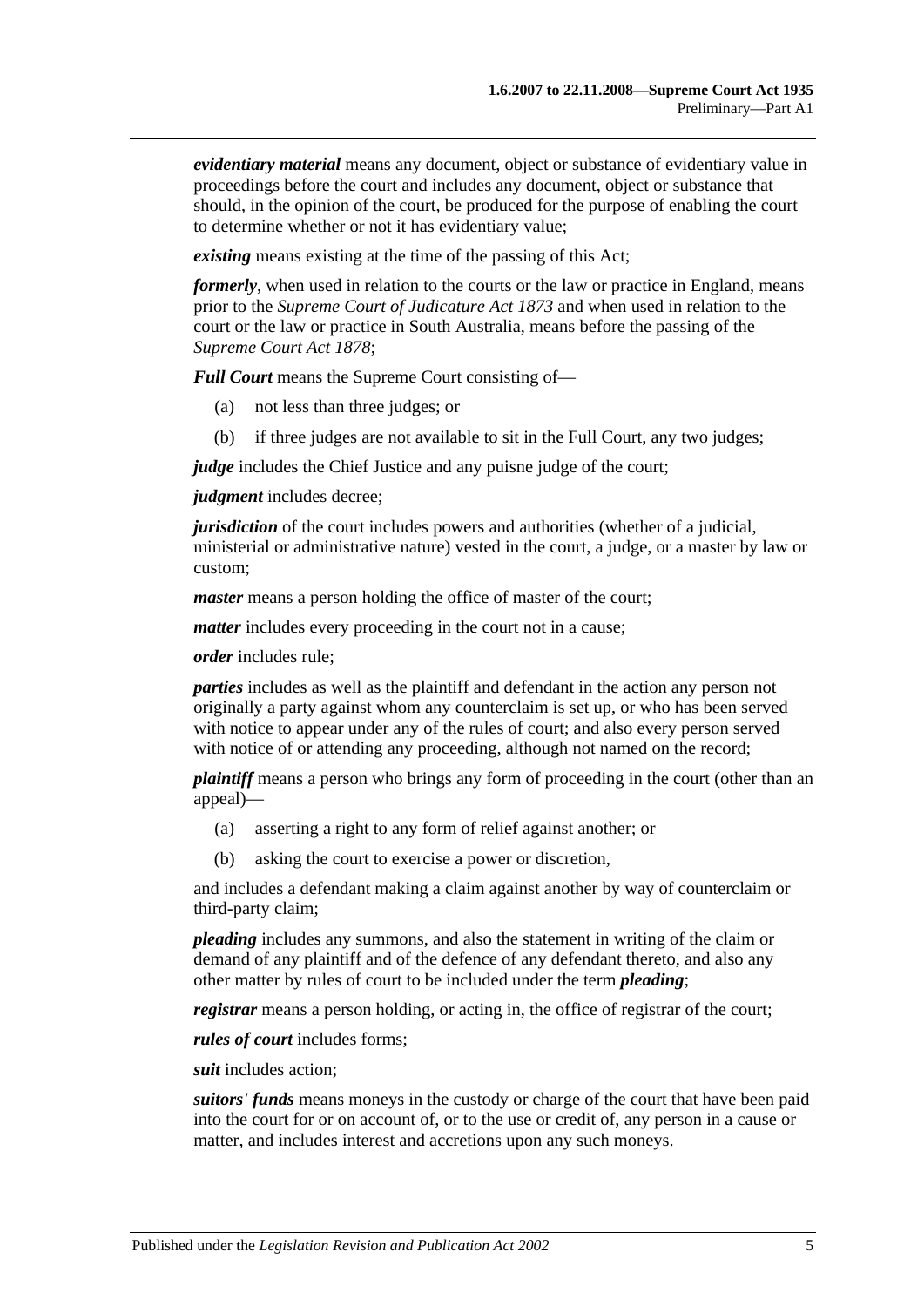- (2) Subject to the rules of court, a reference in an Act, or in any regulation, by-law, or instrument made under an Act, to the master or a deputy master of the court shall—
	- (a) where the reference occurs in connection with the performance of an act of a judicial nature—be construed as a reference to a master; and
	- (b) where the reference occurs in connection with the performance of an act of an administrative nature—be construed as a reference to the registrar.

# <span id="page-5-0"></span>**Part 1—Constitution of the Supreme Court**

# <span id="page-5-1"></span>**6—Continuance of Supreme Court**

The Supreme Court of South Australia as by law established is hereby continued as the superior court of record, in which has been vested all such jurisdiction (whether original or appellate) as is at the passing of this Act vested in, or capable of being exercised by that court.

# <span id="page-5-2"></span>**7—Constituent members of the court**

- (1) The court shall be constituted of the Chief Justice, the puisne judges and the masters appointed, and for the time being holding office, under this Act.
- (2) Subject to any express provision in this or any other Act, all the judges shall have, in all respects, equal power, authority and jurisdiction and the masters shall have power, authority and jurisdiction to the extent authorised by this or any other Act or by rules of court made under this or any other Act.
- (3) The puisne judges shall be styled "Justices of the Supreme Court of South Australia".
- (4) A Master is, while holding that office, also a District Court Judge.

# <span id="page-5-3"></span>**8—Qualifications for appointment as judges and masters**

- (1) No person shall be qualified for appointment as a puisne judge of the court unless he is a practitioner of the court of not less than ten years' standing.
- (2) No person shall be qualified for appointment as Chief Justice unless he is a practitioner of the court of not less than fifteen years' standing or a puisne judge of the court.
- (3) No person shall be qualified for appointment as a master unless he is a practitioner of the court of not less than seven years standing.
- (4) For the purpose of determining whether a practitioner of the court has the standing necessary for appointment as a judge or master, periods of legal practice and (where relevant) judicial service within and outside the State will be taken into account.

# <span id="page-5-4"></span>**9—Appointments to the court**

- (1) Whenever necessary, the Governor shall appoint a qualified person to hold the office of judge of the court with the tenure prescribed by the *[Constitution Act](http://www.legislation.sa.gov.au/index.aspx?action=legref&type=act&legtitle=Constitution%20Act%201934) 1934*, but subject to the provisions of this Act as to retirement.
- (2) Appointments to the office of master shall be made by the Governor whenever necessary.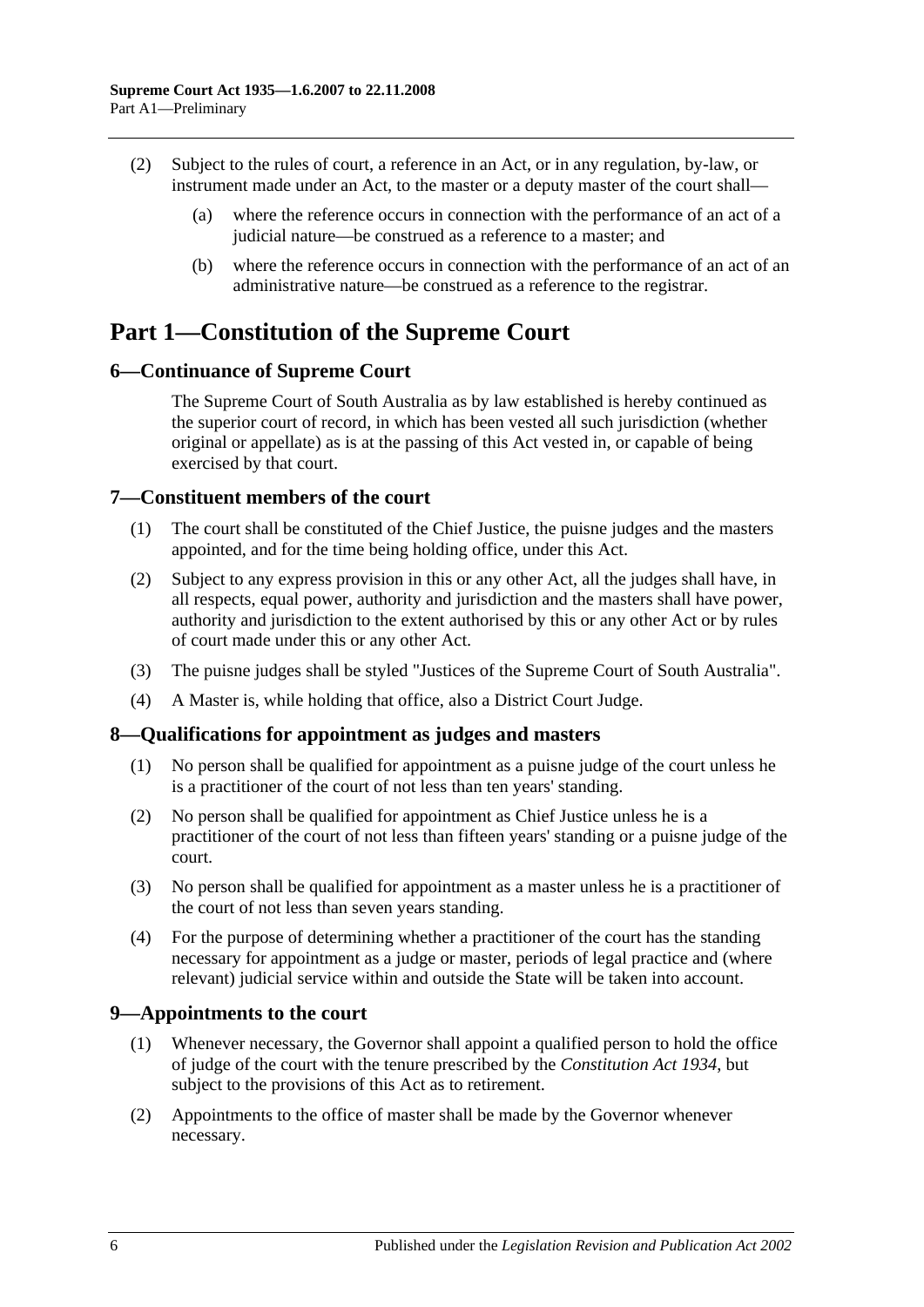(3) Subject to the provisions of this Act as to retirement, the commission of a master shall remain in full force during his good behaviour but the Governor may, upon the address of both Houses of Parliament, remove a master from office and revoke his commission.

# <span id="page-6-0"></span>**9A—The Chief Justice**

- (1) The Chief Justice is the principal judicial officer of the court.
- (2) The Chief Justice is responsible for the administration of the court.

# <span id="page-6-1"></span>**10—Acting Chief Justice**

- (1) If the Chief Justice is absent on leave, or for any reason is unable for the time being to perform the duties of his office, the Governor may appoint a puisne judge of the court to be Acting Chief Justice thereof until the Chief Justice returns to the execution of the duties of his office.
- (2) Upon every such appointment any power or duty, which is attached by this or any other Act to the office of the Chief Justice, shall devolve upon the judge so appointed, and in default of any such appointment, shall devolve (during the absence or inability of the Chief Justice) upon the senior puisne judge.

# <span id="page-6-5"></span><span id="page-6-2"></span>**11—Acting judges and acting masters**

- (1) Where it appears necessary or desirable to do so in the interests of the administration of justice, the Governor may, subject to [subsection](#page-6-4) (6)—
	- (a) appoint a person who is qualified for appointment as a puisne judge as an acting judge; or
	- (b) appoint a person who is qualified for appointment as a master as an acting master.
- (1a) A former judge or master who has retired from office is eligible for appointment as an acting judge or an acting master.
- (1b) An appointment under this section will be for a term not exceeding 12 months.
- (2) The jurisdiction of the court is exercisable by an acting judge to the same extent as by a judge, and by an acting master to the same extent as by a master.
- (3) An acting judge or acting master has the same privileges and immunities as a judge or master.
- (5) An acting judge or an acting master may, notwithstanding the expiration of the period of his appointment, complete the hearing of any proceedings part-heard by him before the expiration of that period and, in relation to any such proceedings, shall be deemed to continue as an acting judge, or acting master.
- <span id="page-6-4"></span>(6) A Deputy President of the Industrial Court or a District Court Judge shall not be appointed as an acting judge under [subsection](#page-6-5) (1) except on the recommendation of the Chief Justice made with the concurrence of the President of the Industrial Court or the Senior Judge of the District Court, as the case requires.

# <span id="page-6-3"></span>**12—Remuneration of judges and masters**

(1) The Chief Justice and each puisne judge are entitled to salary and allowances at rates determined by the Remuneration Tribunal in relation to the respective offices.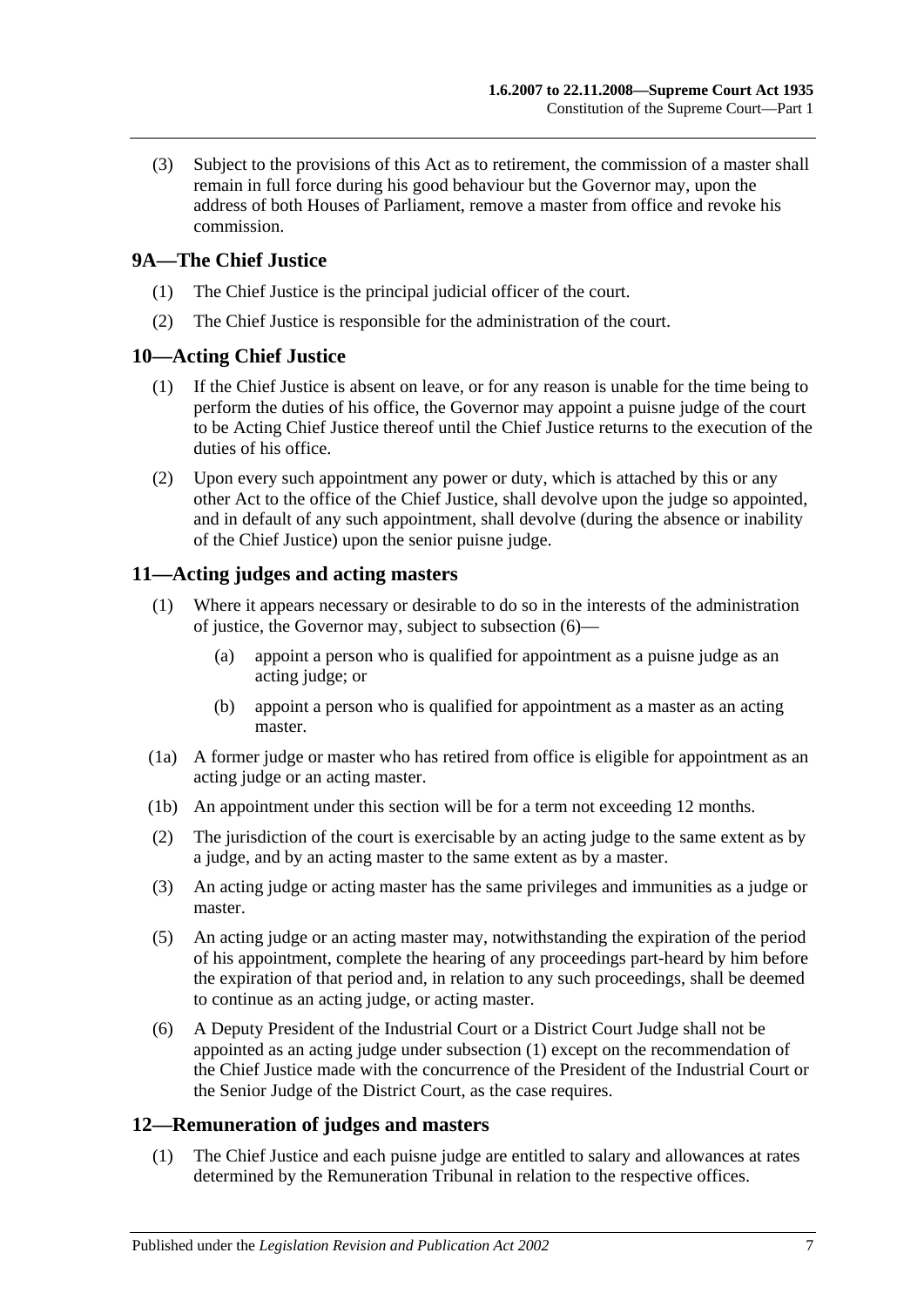- (2) A master is entitled to salary and allowances at the rates applicable to a District Court Judge.
- (3) A rate of salary for a judge or master cannot be reduced by determination of the Remuneration Tribunal.
- (4) The remuneration of the judges and masters is payable from the General Revenue of the State, which is appropriated to the necessary extent.

### <span id="page-7-0"></span>**13—Salaries of Judges, and officers to be in lieu of fees**

The salaries of the judges, and of the officers of the court, shall be in lieu of all fees or other emoluments whatsoever, it being the intent of this Act that the judges and the officers of the court shall derive no emolument from any fees payable under the authority of this Act, but that such fees shall be paid to the Treasurer in aid of the general revenue of the State.

## <span id="page-7-1"></span>**13A—Retirement of judges and masters**

- (1) A judge or master shall retire on reaching the age of seventy years.
- (2) Section 74 of the *[Constitution](http://www.legislation.sa.gov.au/index.aspx?action=legref&type=act&legtitle=Constitution%20Act%201934) Act 1934* shall be read subject to this section.
- (3) A judge or master who retires or resigns may nevertheless complete the hearing and determination of proceedings part-heard by him before his retirement or resignation and, in relation to any such proceedings, shall be deemed to continue as a judge or master (as the case may require).

#### <span id="page-7-2"></span>**13B—Special leave**

- (1) A judge may apply to the Chief Justice for special leave without remuneration.
- (2) The Governor may, on the recommendation of the Chief Justice, grant an application for special leave under this section.
- (3) A period of special leave under this section will not be taken to be judicial service within the meaning of the *[Judges' Pensions Act](http://www.legislation.sa.gov.au/index.aspx?action=legref&type=act&legtitle=Judges%20Pensions%20Act%201971) 1971*.

#### <span id="page-7-4"></span><span id="page-7-3"></span>**13H—Pre-retirement leave**

- (1) Subject to this section, the Governor may grant to any judge or master immediately prior to his retirement not more than six months leave of absence on full salary.
- <span id="page-7-5"></span>(2) Where a judge or master retires or resigns without taking any leave which had been or could have been granted to him under [subsection](#page-7-4) (1) of this section, the Governor may direct that a cash payment be made to him in lieu of the leave not so taken. The payment shall not exceed the amount of the salary of the judge or master for a period equal to the period of the leave not so taken, calculated at the rate at which he was being paid at the time of the retirement or resignation.
- (3) A direction under [subsection](#page-7-5) (2) of this section may be given before or after the retirement or resignation of the judge or master and a payment under that subsection may be made before or after that retirement or resignation.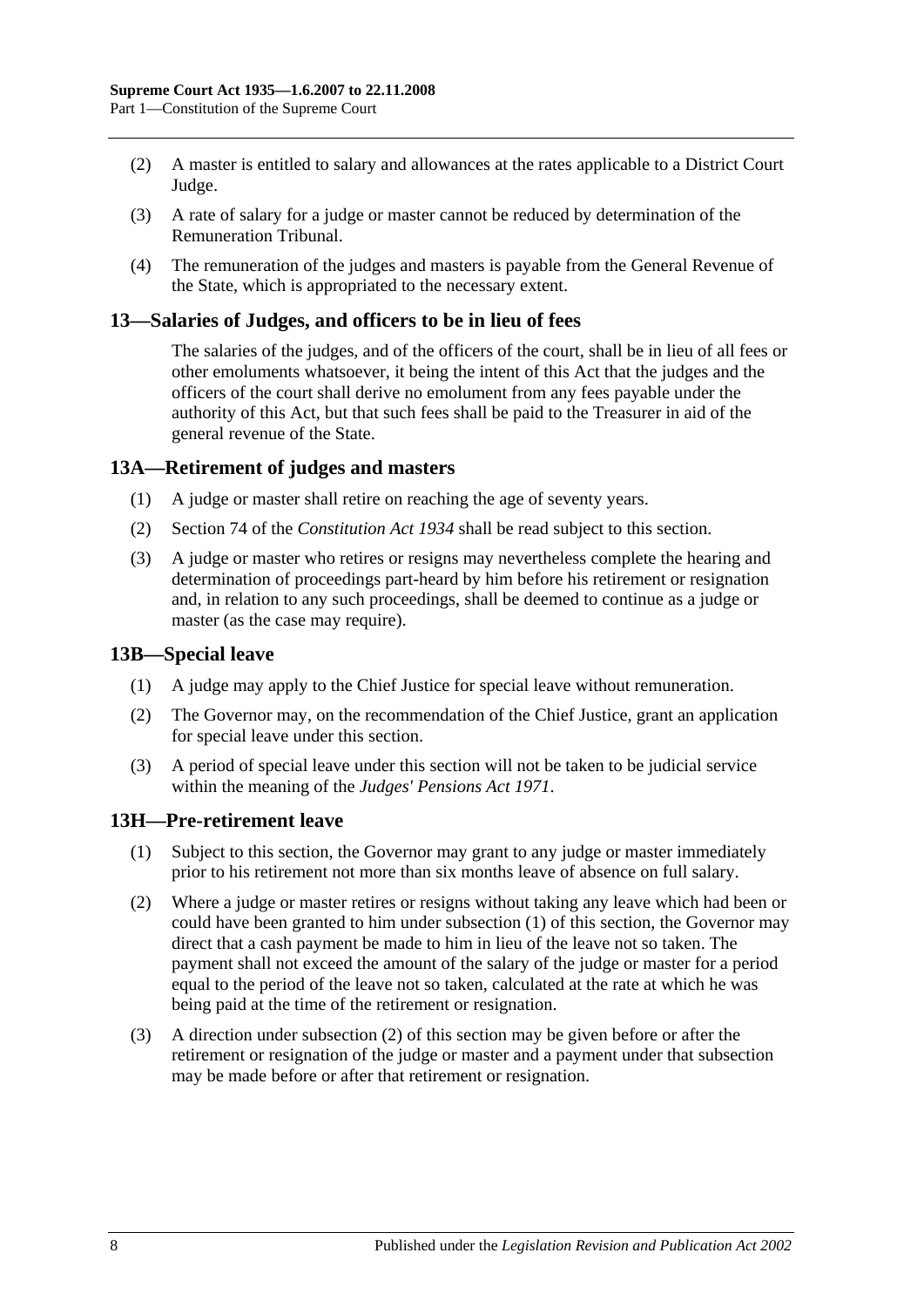- (4) If any judge or master dies before the commencement or during the currency of any leave granted or before such leave has been granted pursuant to [subsection](#page-7-4) (1) of this section the Governor may, in respect of the period of the leave so granted or the unexpired portion thereof, or in respect of the period of the leave which might have been granted (according to the circumstances of the case), pay to the dependants (if any) of such judge or master the amounts of salary which would have been payable to such judge or master himself if he had survived.
- (4a) If the judge or master died without leaving any dependants the Governor may pay the said amounts of salary to his personal representatives.
- (4b) Any question as to—
	- (a) whether there are any dependants in any particular case, or who are the dependants;
	- (b) what dependant or dependants shall be entitled to the benefit of payments made under this subsection, and in what proportions if more than one dependant,

shall be settled by the Governor, as he deems proper.

(4c) In this section—

*dependants* means those members of the family of a judge or master who were wholly or in part dependent upon his earnings at the time of his death;

*domestic partner*, in relation to a deceased judge or master, means a person declared under the *[Family Relationships Act](http://www.legislation.sa.gov.au/index.aspx?action=legref&type=act&legtitle=Family%20Relationships%20Act%201975) 1975* to have been the domestic partner of that judge or master (as the case may be) as at the date of his or her death;

*members of the family* includes spouse, domestic partner, parents, grandparents, step-parents, children, grandchildren, step-children, brothers, sisters, half-brothers and half-sisters;

*spouse*—a person is the spouse of another if they are legally married.

- (5) Where leave is granted to any judge or master under this section, that judge or master may, at the commencement of such leave, be paid the total salary which would be payable to him during the currency of the leave.
- (6) This section shall not apply to a master who was, immediately before the commencement of the *[Statutes Amendment \(Administration of Courts and Tribunals\)](http://www.legislation.sa.gov.au/index.aspx?action=legref&type=act&legtitle=Statutes%20Amendment%20(Administration%20of%20Courts%20and%20Tribunals)%20Act%201981)  Act [1981](http://www.legislation.sa.gov.au/index.aspx?action=legref&type=act&legtitle=Statutes%20Amendment%20(Administration%20of%20Courts%20and%20Tribunals)%20Act%201981)*, the master or a deputy master of the court.

#### <span id="page-8-0"></span>**14—Certain interests not to disqualify**

A judge or master of the court shall not be incapable of acting in his judicial office in any proceeding by reason of his being one of several ratepayers or taxpayers or one of any other class of persons liable in common with others to contribute to or to be benefited by any rate or tax which may be increased, diminished or in any way affected by that proceeding.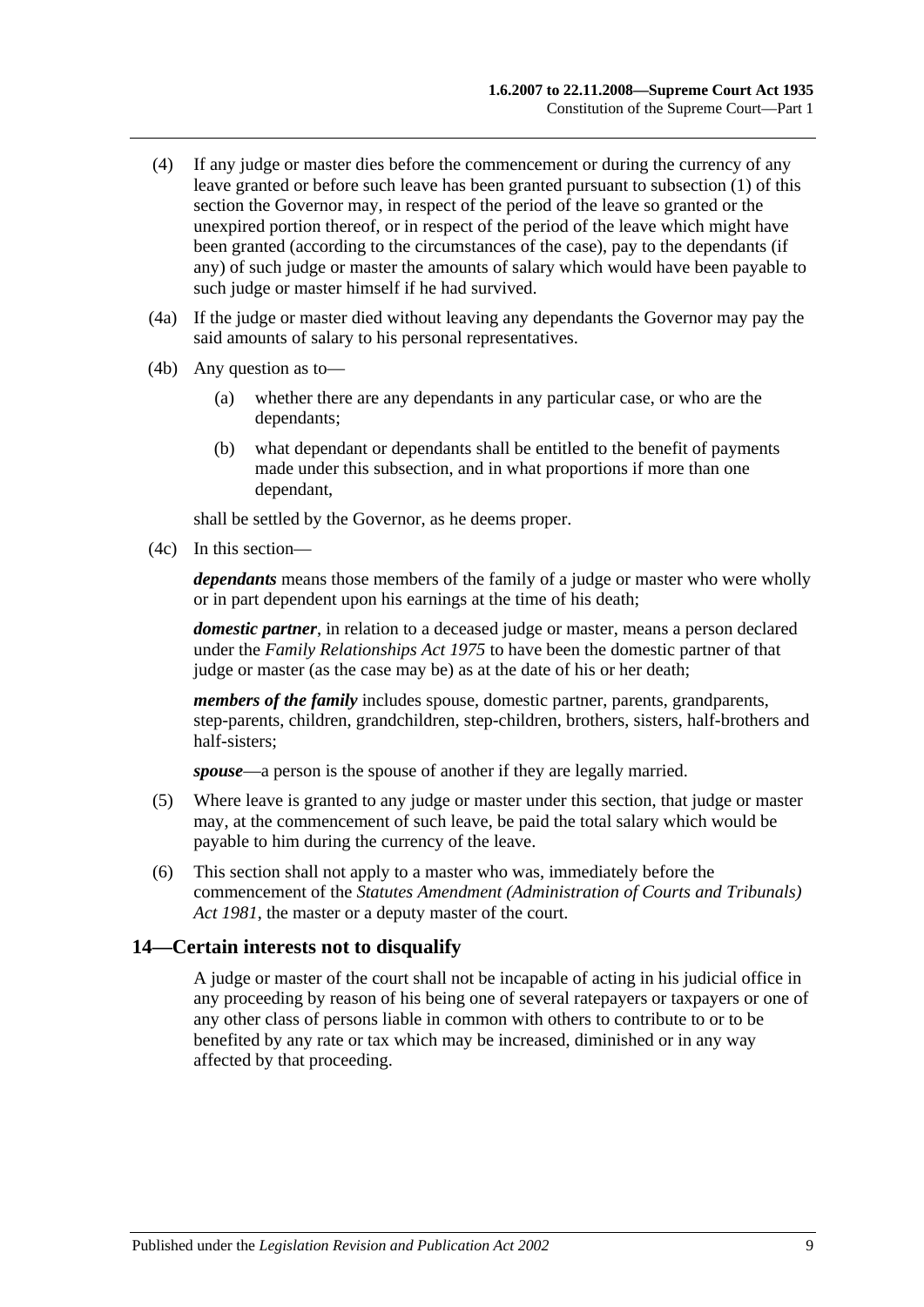# <span id="page-9-0"></span>**15—Seal of court**

- (1) The court shall continue to have and use a seal bearing a device or impression of the Royal Arms, within an exergue or label surrounding the same, and with the following inscription: "Supreme Court, South Australia"; and the said seal shall be kept in the custody of the registrar.
- (2) There shall also be kept and used such other seals as are required for the business of the court, and such seals shall be in such form and kept in such custody as the Chief Justice directs.
- (3) All documents and exemplifications and copies thereof purporting to be sealed with any such seal shall be receivable in evidence without further proof of the seal.

# <span id="page-9-1"></span>**16—Councils of judges to consider procedure and administration of justice**

The judges shall—

- (a) assemble once at least in every year for the purpose of considering the operation of this Act and of the rules of court for the time being in force, and also the working of the several offices, and the arrangements relative to the duties of the officers of the court respectively, and of inquiring and examining into any defects which appear to exist in the system of procedure or the administration of the law in the said court; and
- (b) report annually to the Attorney-General of the State what (if any) amendments it would, in their judgment, be expedient to make in this Act, or otherwise relating to the administration of justice, and what other provisions (if any) which cannot be carried into effect without the authority of Parliament, it would be expedient to make for the better administration of justice.

# <span id="page-9-2"></span>**Part 2—Jurisdiction and powers of the court**

# <span id="page-9-3"></span>**Division 1—Jurisdiction**

# <span id="page-9-4"></span>**17—General jurisdiction**

- (1) The court shall be a court of law and equity.
- (2) There shall be vested in the court—
	- (a) the like jurisdiction, in and for the State, as was formerly vested in, or capable of being exercised by, all or any of the courts in England, following:
		- (i) The High Court of Chancery, both as a common law court and as a court of equity:
		- (ii) The Court of Queen's Bench:
		- (iii) The Court of Common Pleas at Westminster:
		- (iv) The Court of Exchequer both as a court of revenue and as a court of common law:
		- (v) The courts created by commissions of assize: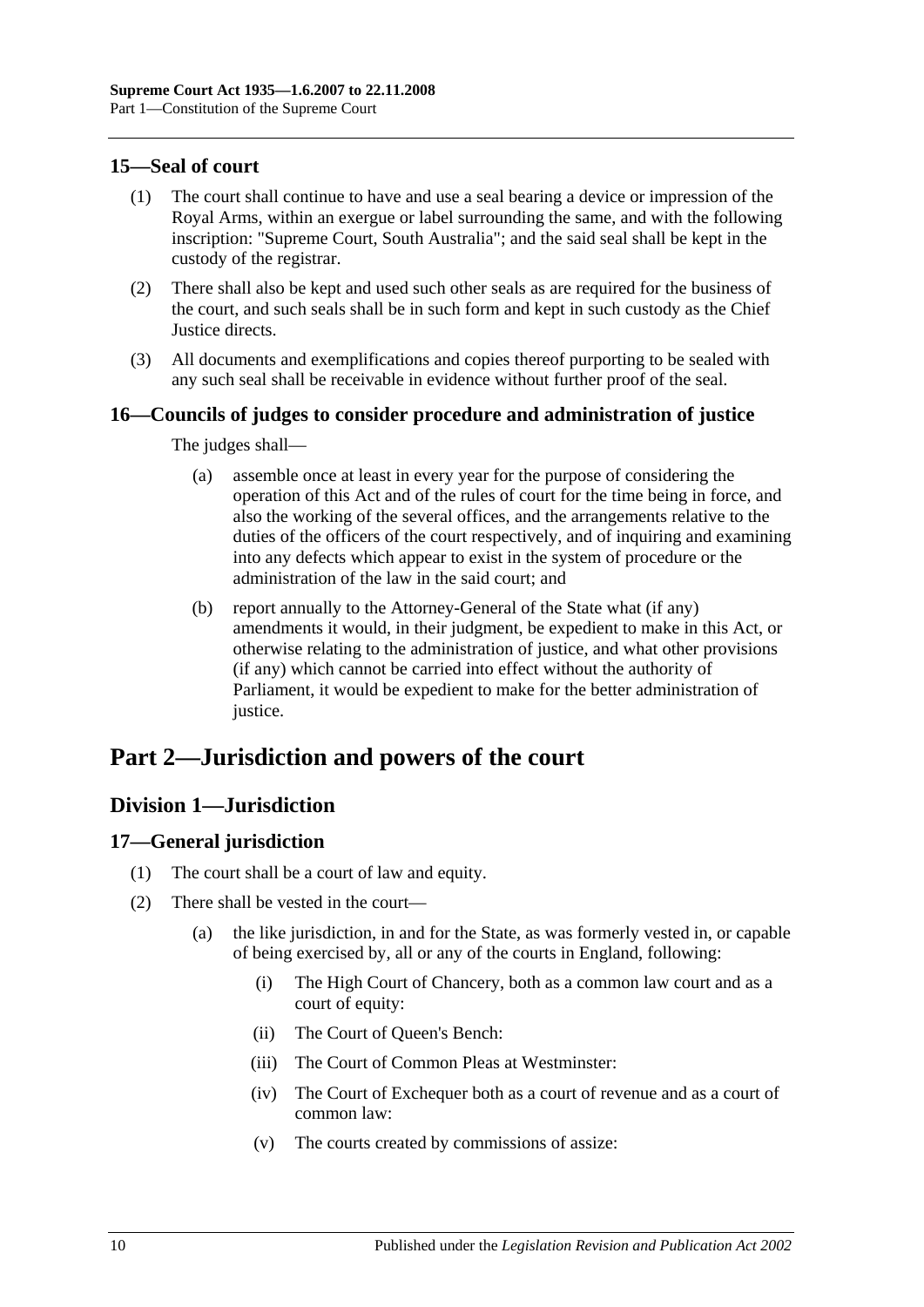- (b) such other jurisdiction, whether original or appellate, as is vested in, or capable of being exercised by the court:
- (c) such other jurisdiction as is in this Act conferred upon the court.

# <span id="page-10-0"></span>**18—Probate jurisdiction**

The court shall, in relation to probates and letters of administration, have the following jurisdiction, that is to say:

- (a) The like voluntary and contentious jurisdiction and authority in and for the State in relation to the granting or revoking of probate of wills, and administration of the effects of deceased persons, as was vested in or exercisable by the Court of Probate established in England under the *[Court of](http://www.legislation.sa.gov.au/index.aspx?action=legref&type=act&legtitle=Court%20of%20Probate%20Act%201857)  [Probate Act](http://www.legislation.sa.gov.au/index.aspx?action=legref&type=act&legtitle=Court%20of%20Probate%20Act%201857) 1857*, together with full authority to hear and determine all questions relating to testamentary causes and matters:
- (b) The like jurisdiction and powers with respect to the real estate of deceased persons as it has with respect to the personal estate of deceased persons:
- (c) All probate jurisdiction which, under or by virtue of any enactment not repealed by this Act, is vested in or capable of being exercised by the court.

# <span id="page-10-1"></span>**19—Matrimonial jurisdiction**

There shall be vested in the court—

- (a) the like jurisdiction in relation to matrimonial causes and matters as was immediately before the commencement of the *[Matrimonial Causes Act](http://www.legislation.sa.gov.au/index.aspx?action=legref&type=act&legtitle=Matrimonial%20Causes%20Act%201857) 1857* vested in or exercisable by any ecclesiastical court or person in England in respect of divorce *a mensa et thoro*, nullity of marriage, jactitation of marriage or restitution of conjugal rights, and in respect of any matrimonial cause or matter except marriage licences:
- (b) all such jurisdiction in relation to matrimonial causes and matters as under or by virtue of any enactment not repealed by this Act, is vested in or capable of being exercised by the court.

# <span id="page-10-2"></span>**Division 2—Law and equity**

# <span id="page-10-3"></span>**20—Concurrent administration of law and equity**

In every civil cause or matter commenced in the court, law and equity shall be administered by the court according to the provisions of the seven sections of this Act next following.

# <span id="page-10-4"></span>**21—Equities of plaintiff**

If a plaintiff claims to be entitled to any equitable estate or right, or to relief upon any equitable ground against any deed, instrument, or contract, or against any right, title, or claim whatsoever, asserted by any defendant or respondent in the cause or matter, or to any relief founded upon a legal right which formerly could only have been given by the court in its equitable jurisdiction, the court shall give to the plaintiff the same relief as ought formerly to have been given by the court in its equitable jurisdiction in a suit or proceeding properly instituted for the like purpose.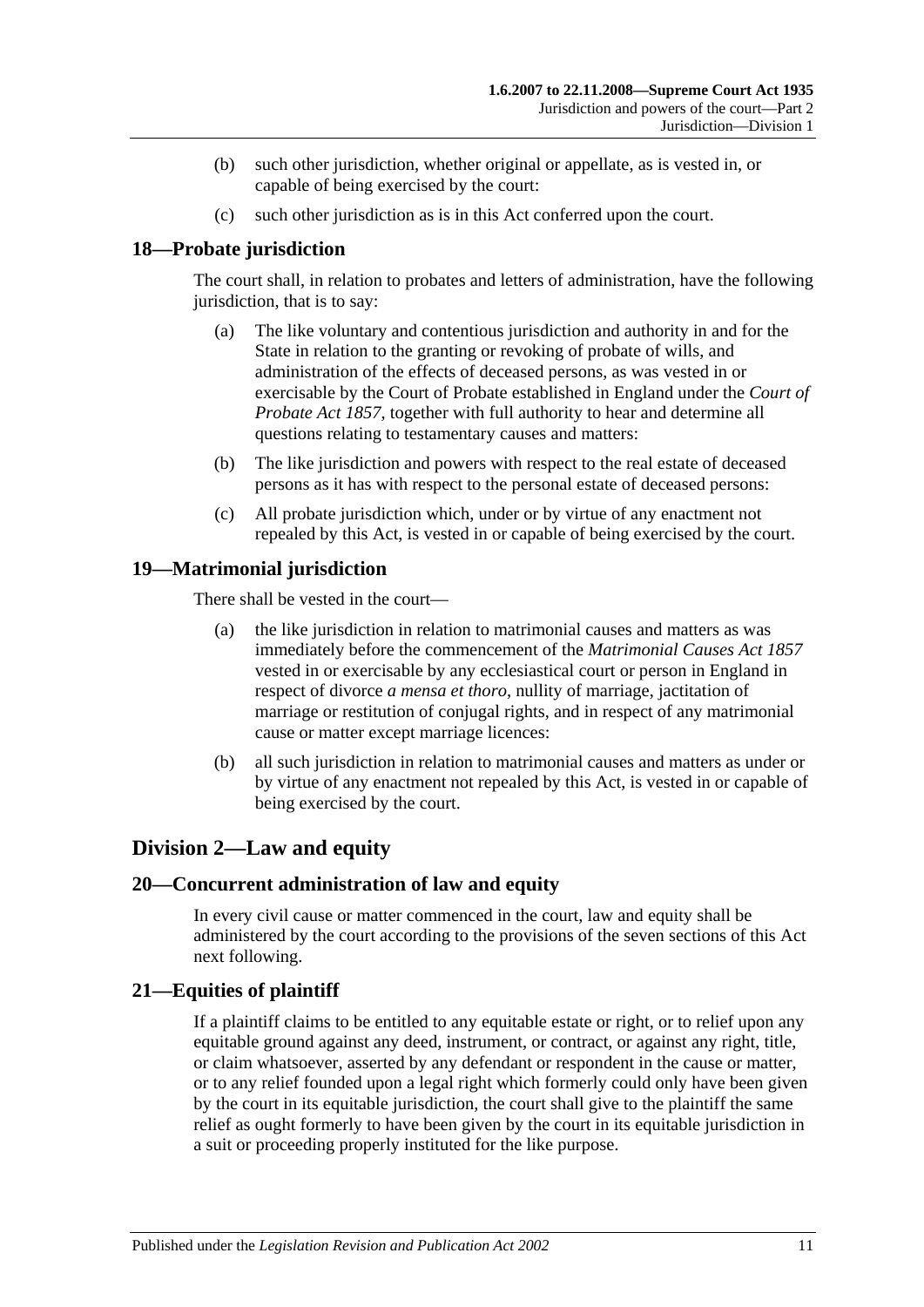# <span id="page-11-0"></span>**22—Equitable defences**

If a defendant claims to be entitled to any equitable estate or right, or to relief upon any equitable ground against any deed, instrument, or contract, or against any right, title, or claim asserted by any plaintiff in the cause or matter, or alleges any ground of equitable defence to any such claim of the plaintiff, the court shall give to every equitable estate, right, or ground of relief so claimed, and to every equitable defence so alleged the same effect by way of defence against the claim of the plaintiff as the court in its equitable jurisdiction ought formerly to have given if the same or the like matters had been relied on by way of defence in a suit or proceeding instituted in that court for the like purpose.

# <span id="page-11-1"></span>**23—Counter-claims and third parties**

- (1) The court shall have power to grant to any defendant, in respect of any equitable estate or right, or other matter of equity, and also in respect of any legal estate, right, or title claimed or asserted by him—
	- (a) all such relief against any plaintiff as the defendant has properly claimed by his pleading, and as the court or judge might have granted in any suit instituted for that purpose by the same defendant against the same plaintiff; and
	- (b) all such relief relating to or connected with the original subject of the cause or matter, and in like manner claimed against any other person, whether already a party to the same cause or matter or not, who has been duly served with notice in writing of such claim, pursuant to any rules of court, as might properly have been granted against that person if he had been made a defendant to a cause duly instituted by the same defendant for the like purpose.
- (2) Every person served with any such notice shall thenceforth be deemed a party to the cause or matter with the same rights in respect of his defence against the claim, as if he had been duly sued in the ordinary way by the defendant.

# <span id="page-11-2"></span>**24—Equities appearing incidentally**

The court shall recognise and take notice of all equitable estates, titles, and rights, and all equitable duties and liabilities appearing incidentally in the course of any cause or matter pending before it, in the same manner in which the said court in its equitable jurisdiction would formerly have recognised and taken notice of the same in any suit or proceeding duly instituted therein.

# <span id="page-11-3"></span>**25—Defence instead of injunction or prohibition**

No cause or proceeding at any time pending in the court shall be restrained by prohibition or injunction, but every matter of equity on which an unconditional injunction against the prosecution of any such cause or proceeding might formerly have been obtained, may be relied on by way of defence thereto:

#### Provided that—

(a) nothing in this Act shall disable the court, if it thinks fit, from directing a stay of proceedings in any cause or matter pending before it; and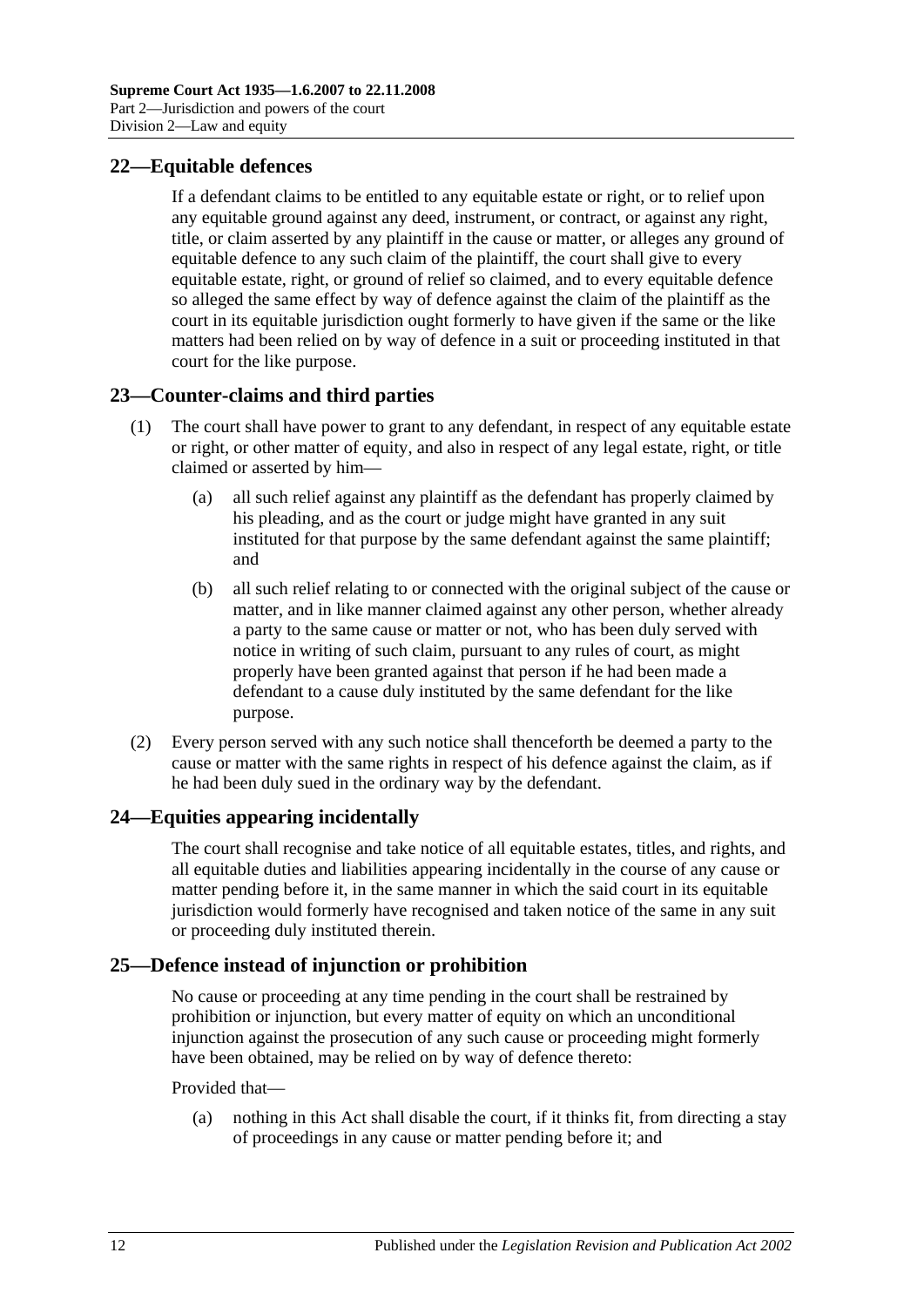(b) any person, whether a party or not to any such cause or matter, who would formerly have been entitled to apply to the court, in any of its jurisdictions, to restrain the prosecution thereof, or who may be entitled to enforce, by attachment or otherwise, any judgment, decree, rule, or order, in contravention of which all or any part of the proceedings in such cause or matter may have been taken, shall be at liberty to apply to the court, in a summary way, for a stay of proceedings in the cause or matter, either generally or so far as may be necessary for the purposes of justice, and the court shall thereupon make such order as is just.

# <span id="page-12-0"></span>**26—Common law and statutory rights and duties**

Subject to the provisions of this Act for giving effect to equitable rights and other matters of equity, the court shall recognise and give effect to all legal claims and demands, and all estates, titles, rights, duties, obligations, and liabilities, existing by the common law, or by any custom, or created by any statute, in the same manner as those matters would formerly have been recognised and given effect to by the court in any branch of its jurisdiction.

# <span id="page-12-1"></span>**27—Court to do complete justice in cause so as to avoid multiplicity of suits**

The court in every cause or matter pending before it shall have power to grant, and shall grant, either absolutely or on such reasonable terms and conditions as it deems just, all such remedies whatsoever as any of the parties thereto may appear to be entitled to in respect of every legal or equitable claim properly brought forward by them respectively, in such cause or matter, so that, as far as possible, all matters so in controversy between the parties may be completely and finally determined, and all multiplicity of legal proceedings concerning any of such matters avoided.

# <span id="page-12-2"></span>**28—Rules of equity to prevail where in conflict with common law**

Subject to the express provisions of any other Act, in questions relating to the custody and education of infants, and generally in all matters not particularly mentioned in this Act in which there was formerly any conflict or variance between the rules of equity and the rules of common law with reference to the same matter, the rules of equity shall prevail in all the courts of the State, so far as the matters to which those rules relate, are cognizable by those courts.

# <span id="page-12-3"></span>**Division 3—Miscellaneous powers**

# <span id="page-12-4"></span>**29—Court may make orders to have effect of mandamus or injunction, and may appoint receivers**

- (1) The court may grant a mandamus, or an injunction, or appoint a receiver, by an interlocutory order in all cases in which it appears to the court to be just or convenient so to do.
- (2) Any such order may be made either unconditionally or upon such terms and conditions as the court thinks just.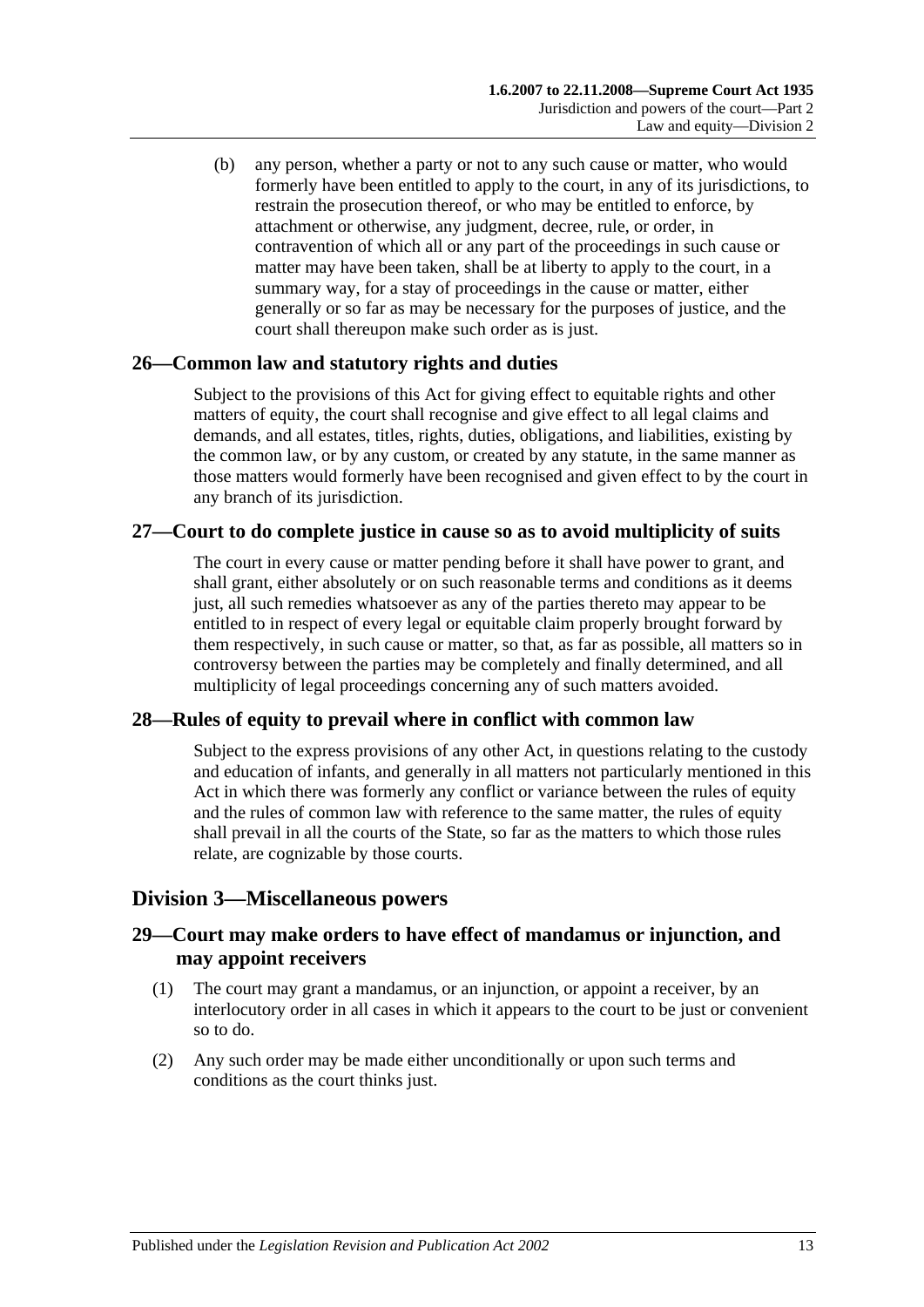(3) If an application is made (whether before, or at, or after the hearing of any cause or matter for an injunction) to prevent any threatened or apprehended waste or trespass, the injunction may be granted, if the court thinks fit, whether the person against whom the order is sought is or is not in possession under any claim of title or otherwise, or (if out of possession) does or does not claim a right to do the act sought to be restrained under any colour of title, and whether the estates claimed by both or by either of the parties are legal or equitable.

## <span id="page-13-0"></span>**30—Damages in certain cases**

In any action arising out of the breach of any covenant, contract, or agreement, or instituted to prevent the commission or continuance of any wrongful act or for the specific performance of any covenant, contract, or agreement, the court shall have power to award damages to the party injured either in addition to or substitution for the injunction or specific performance, and those damages may be assessed by the court or in such manner as it directs.

## <span id="page-13-1"></span>**30A—Power to direct payment to infant**

Where in any action the court determines that a party (being an infant) is entitled to recover damages from another party, the court may by final or declaratory judgment finally determining the question of liability between the parties order payment of any amount or amounts of damages, direct to the plaintiff. Any acknowledgment or receipt in writing of any moneys paid on account of any such amount or amounts pursuant to a judgment under this section shall not if the court so orders be invalid merely on the ground that the person giving the same was under the age of twenty-one years at the time of his signing or giving the same.

#### <span id="page-13-2"></span>**30B—Power to make interim assessment of damages**

- (1) Where in any action the court determines that a party is entitled to recover damages from another party, it shall be lawful for the court to enter declaratory judgment finally determining the question of liability between the parties, in favour of the party who is entitled to recover damages as aforesaid, and to adjourn the final assessment thereof.
- <span id="page-13-3"></span>(2) It shall be lawful for the court when entering declaratory judgment and for any judge of the court at any time or times thereafter—
	- (a) to make orders that the party held liable make such payment or payments on account of the damages to be assessed as to the court seems just; and
	- (b) in addition to any such order or in lieu thereof, to order that the party held liable make periodic payments to the other party on account of the damages to be assessed during a stated period or until further order: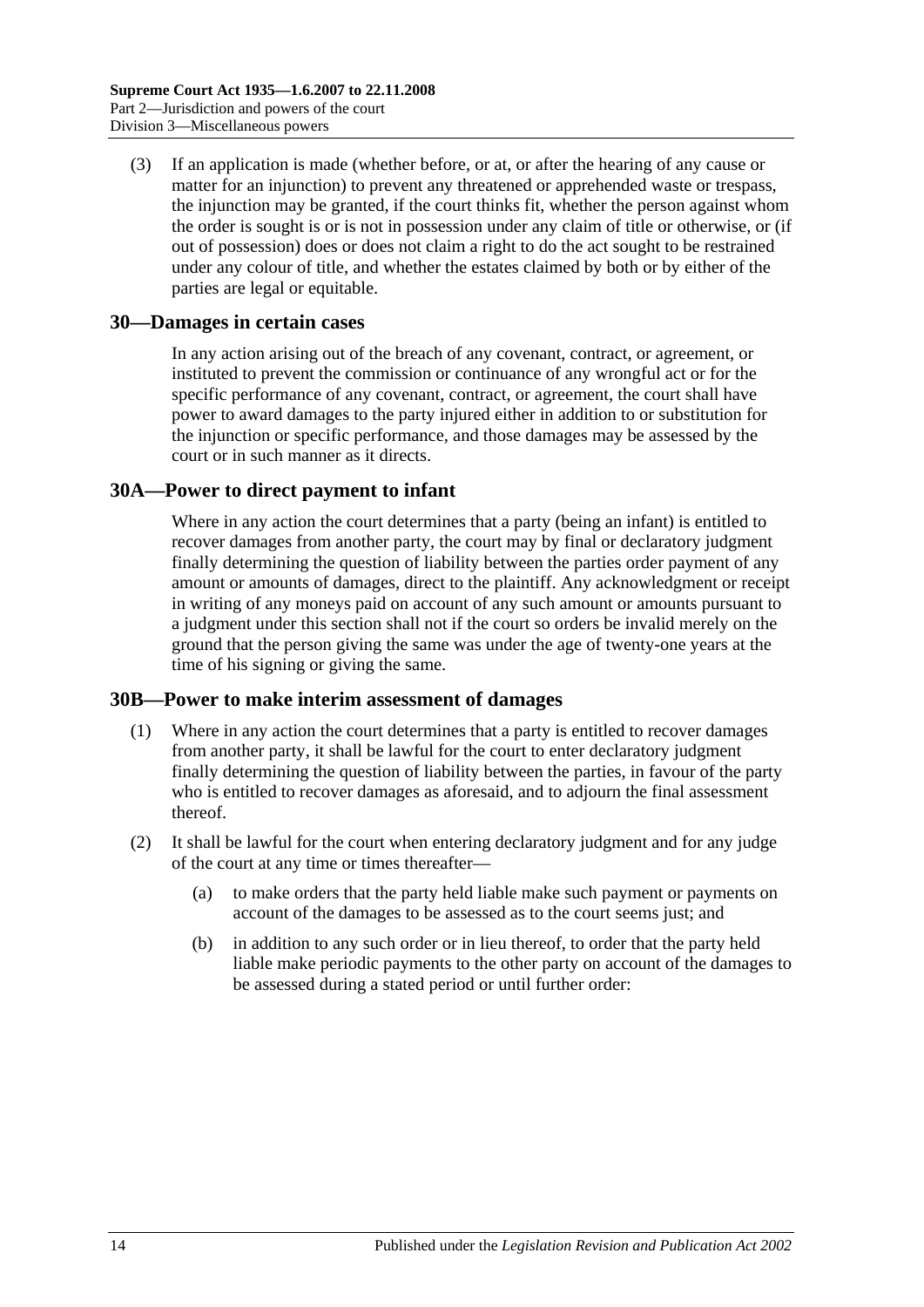Provided, however, that where the declaratory judgment has been entered in an action for damages for personal injury, such payment or payments shall not include an allowance for pain or suffering or for bodily or mental harm (as distinct from pecuniary loss resulting therefrom) except where serious and continuing illness or disability results from the injury or except that, where the party entitled to recover damages is incapacitated or partially incapacitated for employment and being in part responsible for his injury is not entitled to recover the full amount of his present or continuing loss of earnings, or of any hospital, medical or other expenses resulting from his injury, the court may order payment or payments not to exceed such loss of earnings and expenses and such payment or payments may be derived either wholly or in part from any damages to which the party entitled to recover damages has, but for the operation of this proviso, established a present and immediate right or except where the judge is of opinion that there are special circumstances by reason of which this proviso should not apply.

- (3) Any order for payment of moneys on account of damages made hereunder may be enforced as a judgment of the court.
- (4) Where the court adjourns assessment of damages under this section, it may order the party held liable to make such payment into court or to give such security for payment of damages when finally assessed as it deems just.
- (5) When damages are finally assessed credit shall be given in the final assessment for all payments which have been made under this section and the final judgment shall state the full amount of damages, the total of all amounts already paid pursuant to this section and the amount of damages then remaining payable, and judgment shall be entered for the last-named amount.
- (6) Where the court adjourns assessment of damages under this section, any party to the proceedings may apply to any judge of the court at any time and from time to time—
	- (a) for an order that the court proceed to final assessment of the damages; or
	- (b) for the variation or termination of any order which may have been made for the making of periodic payments.

On the hearing of any such application the judge shall make such order as he considers just: Provided that, in an action for damages for personal injury, upon an application for an order that the court proceed to final assessment of damages, the Judge to whom such application is made shall not refuse such order if the medical condition of the party entitled to recover damages is such that neither substantial improvement nor substantial deterioration thereof is likely to occur or if a period of four years or more has expired since the date of the declaratory judgment unless the judge is of opinion that there are special circumstances by reason of which such assessment should not then be made.

(7) If it appears to the court that a person in whose favour declaratory judgment has been entered has without reasonable cause failed to undertake such reasonable medical or remedial treatment as his case might have required or require, it shall not award damages for such disability, pain or suffering as would have been remedied but for such failure.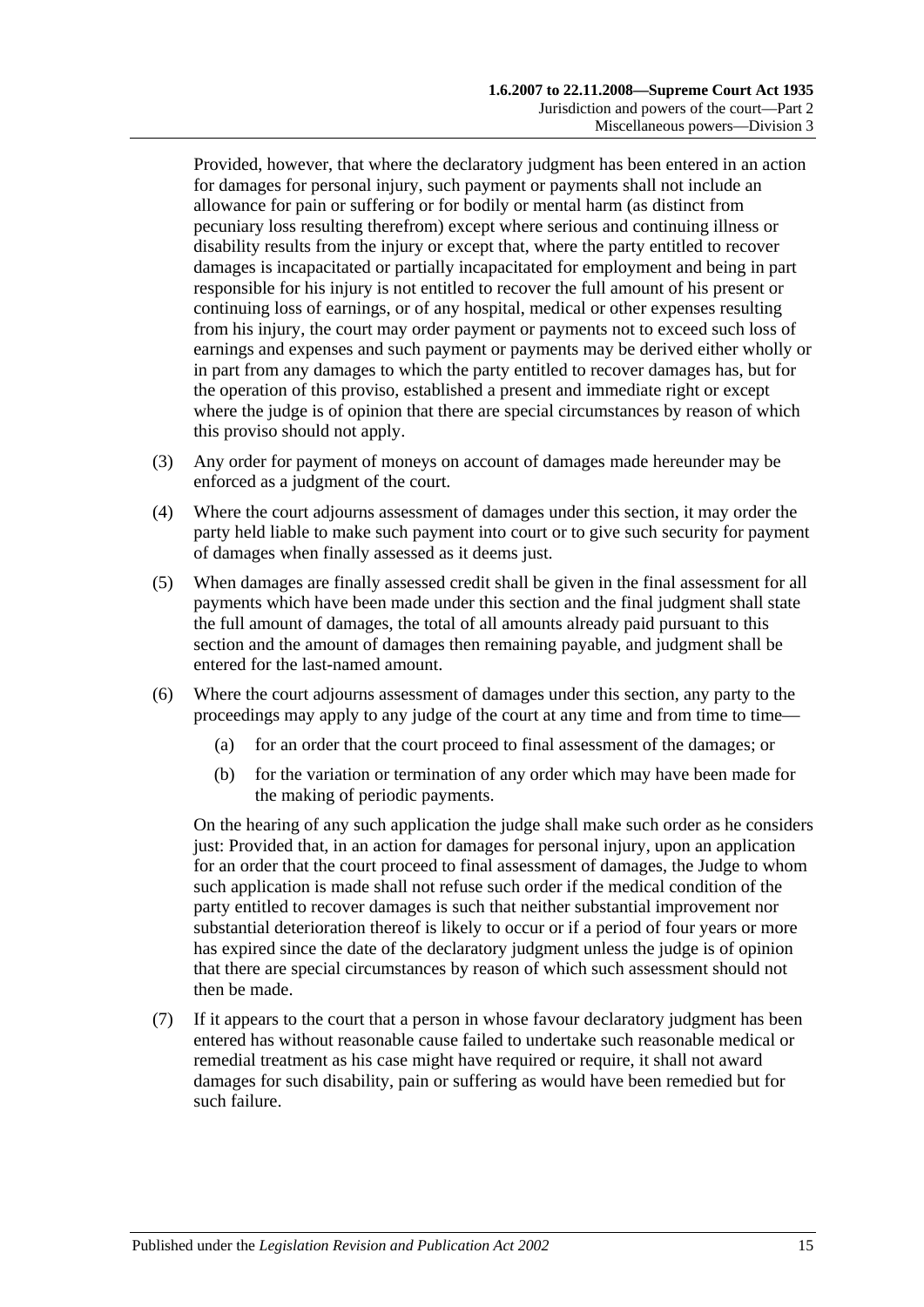- (8) If at any time it appears to a judge that a person in whose favour declaratory judgment has been entered and who is incapacitated or partially incapacitated for employment, is not sincerely or with the diligence which should be expected of him in the circumstances of his case, attempting to rehabilitate himself for employment any payment or payments under [subsection](#page-13-3) (2) of this section shall not include by way of allowance for loss of earnings a sum in excess of seventy-five per centum of such person's loss of earnings.
- <span id="page-15-0"></span> $(9)$
- (a) Notwithstanding anything in the *[Survival of Causes of Action Act](http://www.legislation.sa.gov.au/index.aspx?action=legref&type=act&legtitle=Survival%20of%20Causes%20of%20Action%20Act%201940) 1940*, when damages are finally assessed under this section for the benefit of the estate of a deceased person where the deceased person died after action brought and declaratory judgment has been entered in favour of such person, the damages finally assessed may include such damages in respect of any of the matters referred to in section 3 of that Act as the court deems proper.
- <span id="page-15-1"></span>(b) Where a party dies after declaratory judgment has been entered in his favour but before final assessment of his damages in circumstances which would have entitled any person to recover damages, *solatium* or expenses by action pursuant to Part 2 of the *[Wrongs Act](http://www.legislation.sa.gov.au/index.aspx?action=legref&type=act&legtitle=Wrongs%20Act%201936) 1936*, it shall be lawful for the executor or administrator of the deceased to proceed in the same action for the recovery of such damages, *solatium* or expenses for the benefit of such person notwithstanding the declaratory judgment or that the deceased has received moneys thereunder, provided, however, that in any such proceedings all moneys paid to the deceased pursuant to the declaratory judgment in excess of any actual and subsisting pecuniary loss resulting to him from the wrongful act of the party held liable shall be deemed to have been paid towards satisfaction of the damages, *solatium* or expenses awarded pursuant to the *[Wrongs Act](http://www.legislation.sa.gov.au/index.aspx?action=legref&type=act&legtitle=Wrongs%20Act%201936) 1936* and no further damages shall be payable in respect of the injury sustained by the deceased. In any proceedings hereunder, the declaratory judgment and any finding of fact made in the course of proceedings consequent thereupon shall enure as between the party held liable and the executor or administrator of the deceased.
- <span id="page-15-2"></span>(c) Where a party dies in the circumstances referred to in the preceding paragraph of this subsection except that the death of the deceased is not wholly attributable to the personal injury, the subject of the declaratory judgment, but was accelerated thereby, it shall be lawful for proceedings to be taken and for the court to assess damages, *solatium* or expenses as in the preceding paragraph but such damages, *solatium* or expenses shall be proportioned to the injury to the person for whom and for whose benefit the proceedings are taken resulting from such acceleration of death.
- (d) The court may, if the justice of a case so requires, assess damages under [paragraph](#page-15-0) (a) of this subsection notwithstanding the commencement or prosecution of proceedings under [paragraph](#page-15-1) (b) or [\(c\)](#page-15-2) of this subsection and the damages so assessed shall be for the benefit of the estate of the deceased and no damages shall be awarded under [paragraph](#page-15-1) (b) or [\(c\)](#page-15-2) of this subsection.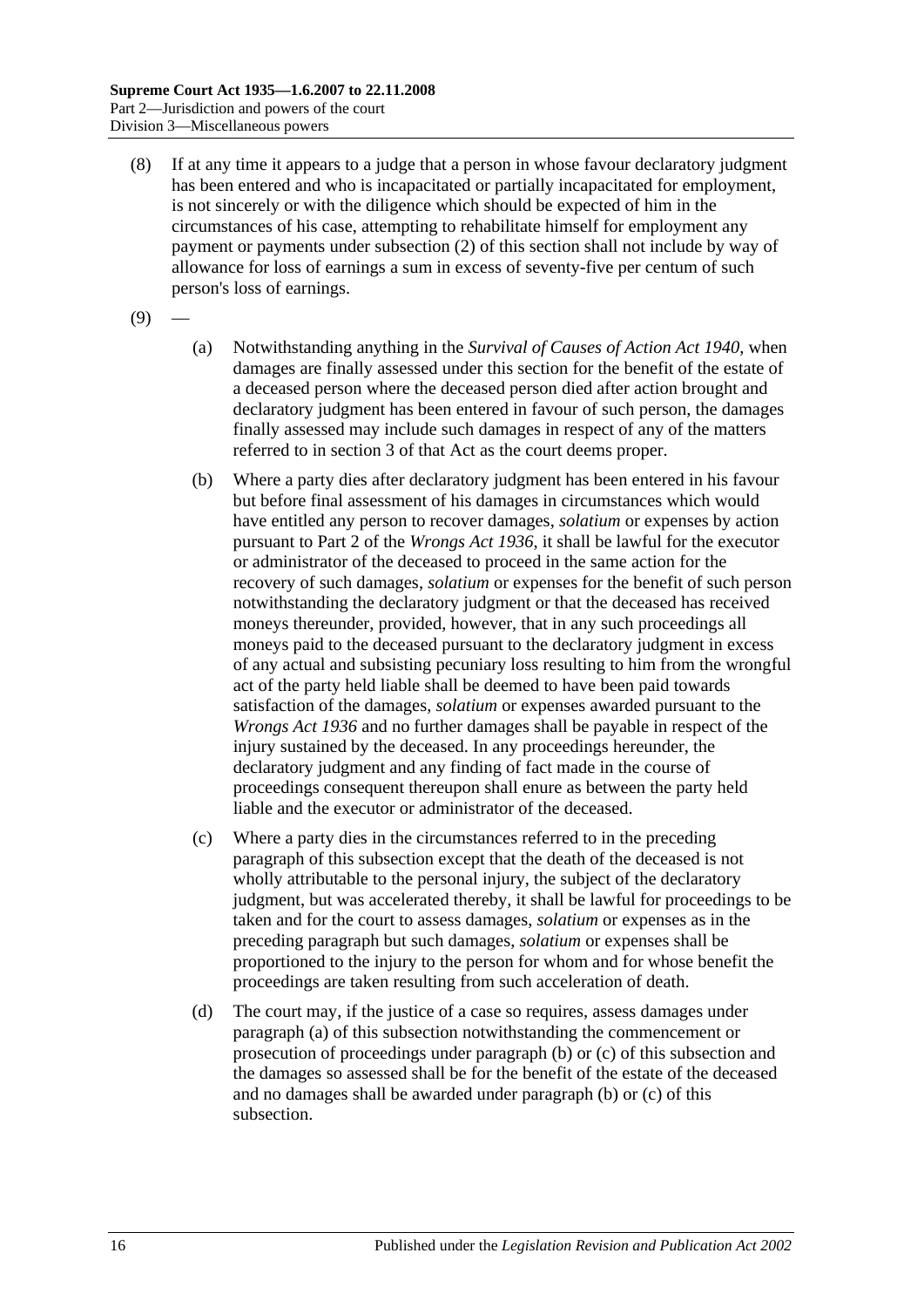(10) In the exercise of the powers conferred by this section the court shall have regard to the facts and circumstances of the particular case, as they exist from time to time, and any allowance, or the final assessment, as the case may be, shall be such as to the court may seem just and reasonable as compensation to the person actually injured or to his or her dependants as the case may be.

# <span id="page-16-0"></span>**30BA—Consent orders for structured settlements**

In an action for damages for personal injury, the court may, with the consent of the parties, make an order for damages to be paid wholly or in part in the form of periodic payments, by way of an annuity or otherwise, instead of in a lump sum.

#### <span id="page-16-1"></span>**30C—Power to award interest**

- (1) Unless good cause is shown to the contrary, the court shall, upon the application of a party in favour of whom a judgment for the payment of damages, compensation or any other pecuniary amount has been, or is to be, pronounced, include in the judgment an award of interest in favour of the judgment creditor in accordance with the provisions of this section.
- <span id="page-16-2"></span>(2) The interest—
	- (a) will be calculated at a rate fixed by the court; and
	- (b) will be calculated in respect of a period fixed by the court (which must, however, in the case of a judgment given on a liquidated claim, be the period running from when the liability to pay the amount of the claim fell due to the date of judgment unless the court otherwise determines); and
	- (c) is payable, in accordance with the court's determination, in respect of the whole or part of the amount for which judgment is given.
- (3) Where a party to any proceedings before the court is entitled to an award of interest under this section, the court may, in the exercise of its discretion, and without proceeding to calculate the interest to which that party may be entitled in accordance with [subsection](#page-16-2) (2) of this section, award a lump sum in lieu of that interest.
- (4) This section does not—
	- (a) authorise the award of interest upon interest; or
	- (ab) authorise the award of interest upon exemplary or punitive damages; or
	- (b) apply in relation to any sum upon which interest is recoverable as of right by virtue of an agreement or otherwise; or
	- (c) affect the damages recoverable upon the dishonour of a negotiable instrument; or
	- (d) authorise the award of any interest otherwise than by consent upon any sum for which judgment is pronounced by consent; or
	- (e) limit the operation of any other enactment or rule of law providing for the award of interest.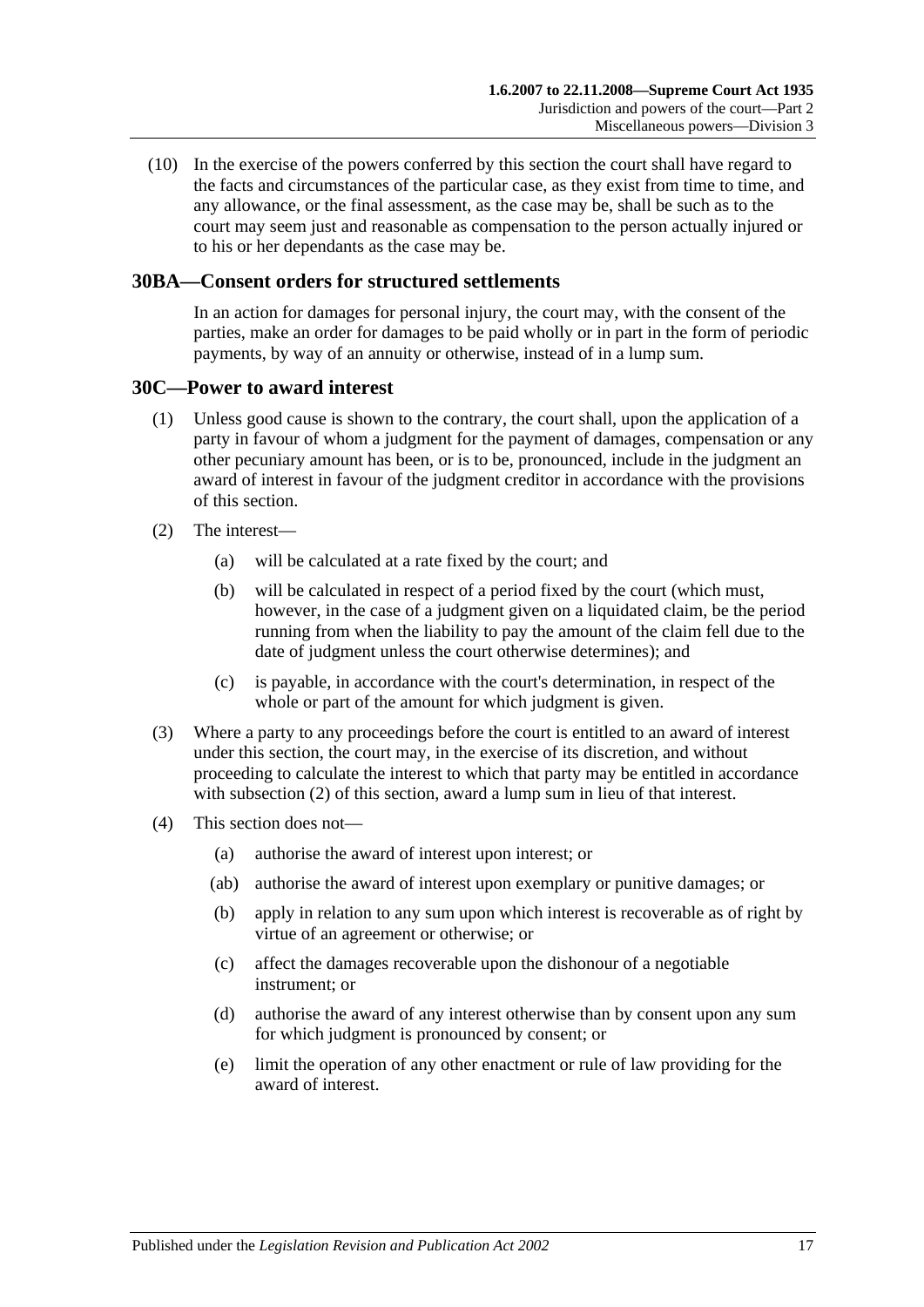## <span id="page-17-0"></span>**31—Declaratory orders**

No action or proceeding shall be open to objection on the ground that a merely declaratory judgment or order is sought thereby, and the court shall have power to make binding declarations of right whether any consequential relief is or could be claimed or not.

### <span id="page-17-1"></span>**32—Court may order mortgage instead of sale in certain cases**

In any proceeding in which the court has power to order a sale of any real or personal property, the court shall have power, instead of ordering a sale, to make such order, as is just and convenient, for a mortgage of the property, with power of sale to the mortgagee; and, for the purpose of perfecting such mortgage, to order the execution of all deeds and documents in the same manner as in the case of a sale of property.

# <span id="page-17-2"></span>**34—Court may direct sale of mortgaged property etc**

In any action for the foreclosure of the equity of redemption in any mortgaged property, and upon the request of the mortgagee, or of any subsequent encumbrancer, or of the mortgagor, or any person claiming under any such person, the court may direct a sale of the property, or a transfer of the mortgage debt and security, instead of a foreclosure of the equity of redemption, on such terms as the court thinks fit, and, if the court thinks fit, without previously determining the priorities of encumbrances, or giving the usual or any time to redeem: Provided that if the request is made by any subsequent encumbrancer, or by the mortgagor, or by any person claiming under such encumbrancer or mortgagor, no such sale shall be directed without the consent of the mortgagee or the persons claiming under him, unless the party making such request deposits in court a reasonable sum of money, to be fixed by the court, for the purpose of securing the performance of such terms as may be imposed on the party making such request.

# <span id="page-17-3"></span>**35—Power to require attendance of witnesses and production of evidentiary material**

- <span id="page-17-4"></span>(1) The court may, on the application of a party to proceedings or on its own initiative, issue a subpoena requiring a person to appear before the court at a specified time and place to give evidence or to produce evidentiary material (or both).
- (2) A subpoena to produce evidentiary material may, instead of providing for production of the material before the court, provide for production of the material to an officer of the court nominated in the subpoena.
- $(3)$  If—
	- (a) a person fails to comply with a subpoena under [subsection](#page-17-4) (1); or
	- (b) there are grounds for believing that, if such a subpoena were issued, a person would not comply with it,

the court may issue a warrant to have the person arrested and brought before the court.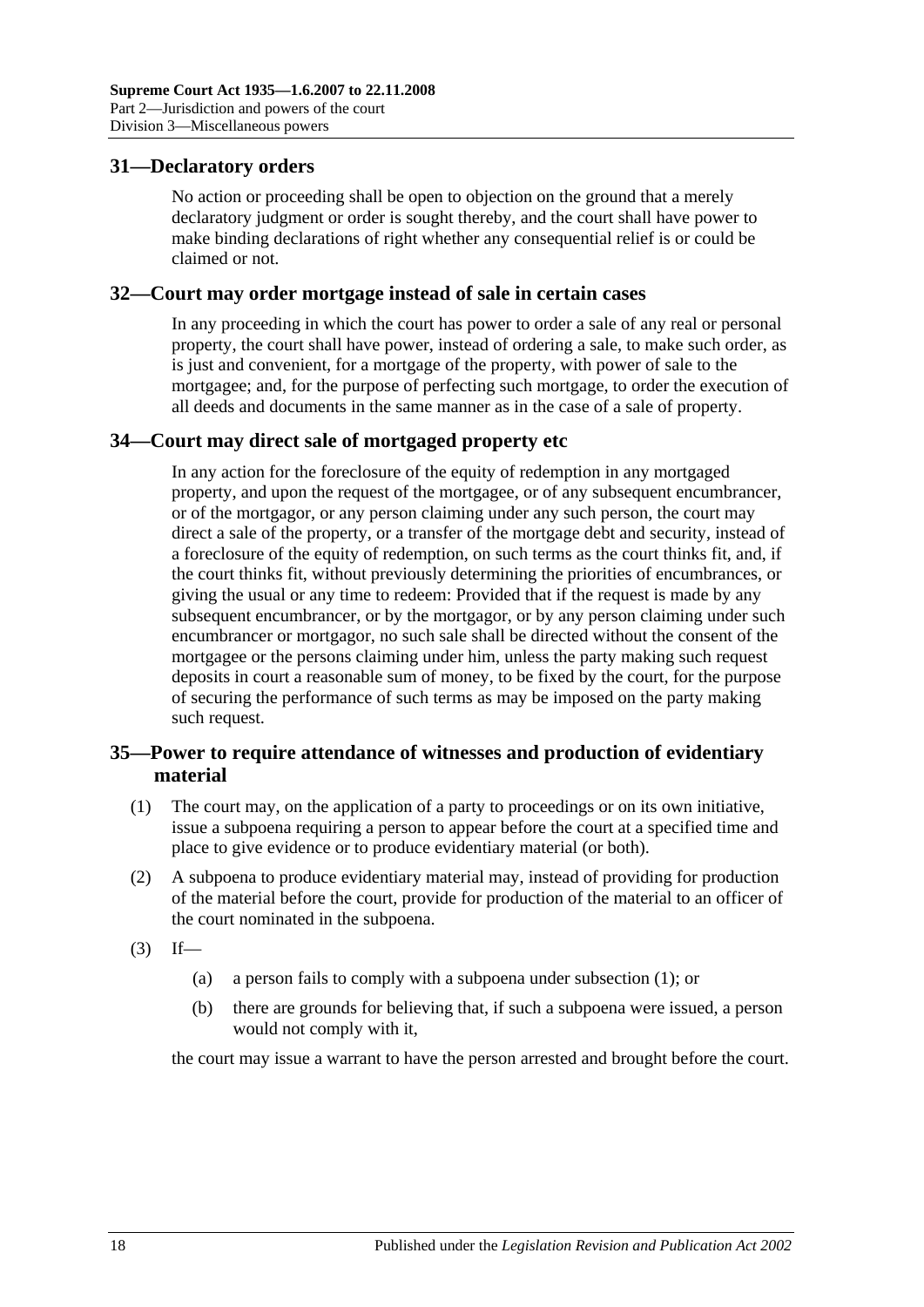# <span id="page-18-0"></span>**36—Appointment of commissioners for taking affidavits**

- (1) Any two or more judges of the court of whom the Chief Justice shall be one, may by commission under the seal of the court from time to time empower such persons as they think fit and necessary, whether within or outside the State, to take all such affidavits as any person desires to make before any person so empowered in or concerning any cause, matter or thing pending in the court.
- (2) Every person so appointed shall be a commissioner for taking oaths in all causes and matters whatsoever in every jurisdiction of the court.

# <span id="page-18-1"></span>**38—Inspection of property in legal proceedings**

- (1) For the purpose of any proceeding therein, the court may order a view or inspection of any land or chattel, and any judge, juryman, or other person authorised by the order, may enter on any land or premises which it is necessary or convenient to enter on for the purpose of such inspection.
- (2) Every person in possession of any such land or premises shall allow such entry for the purposes aforesaid, and in case of any obstruction or refusal of such entry, the person or persons so obstructing or refusing such entry, shall be deemed guilty of a contempt of court, and be liable to punishment accordingly.

# <span id="page-18-2"></span>**39—Vexatious proceedings**

- (1) If, on the application of the Attorney-General or any other interested person, the court is satisfied that a person has persistently instituted vexatious proceedings, the court may make either or both of the following orders:
	- (a) an order prohibiting the person by whom the vexatious proceedings were instituted from instituting further proceedings, or further proceedings of a particular class, without permission of the court;
	- (b) an order staying proceedings already instituted by that person.
- (2) Where it appears to a prescribed court that there are proper grounds for an application under this section, it may refer the matter to the Attorney-General for consideration.
- (3) An order under this section remains in force (subject to variation by the court)—
	- (a) if a period for the operation of the order is fixed—until the expiration of that period or the revocation of the order (whichever first occurs);
	- (b) if no such period is fixed—until revocation of the order.
- (4) Where an order is made under this section, a copy of the order must be published in the Gazette.
- (5) For the purposes of this section, proceedings are vexatious—
	- (a) if instituted to harass or annoy, to cause delay, or for any other ulterior purpose; or
	- (b) if instituted without reasonable ground.
- (6) In this section—

#### *prescribed court* means—

(a) the Supreme Court; or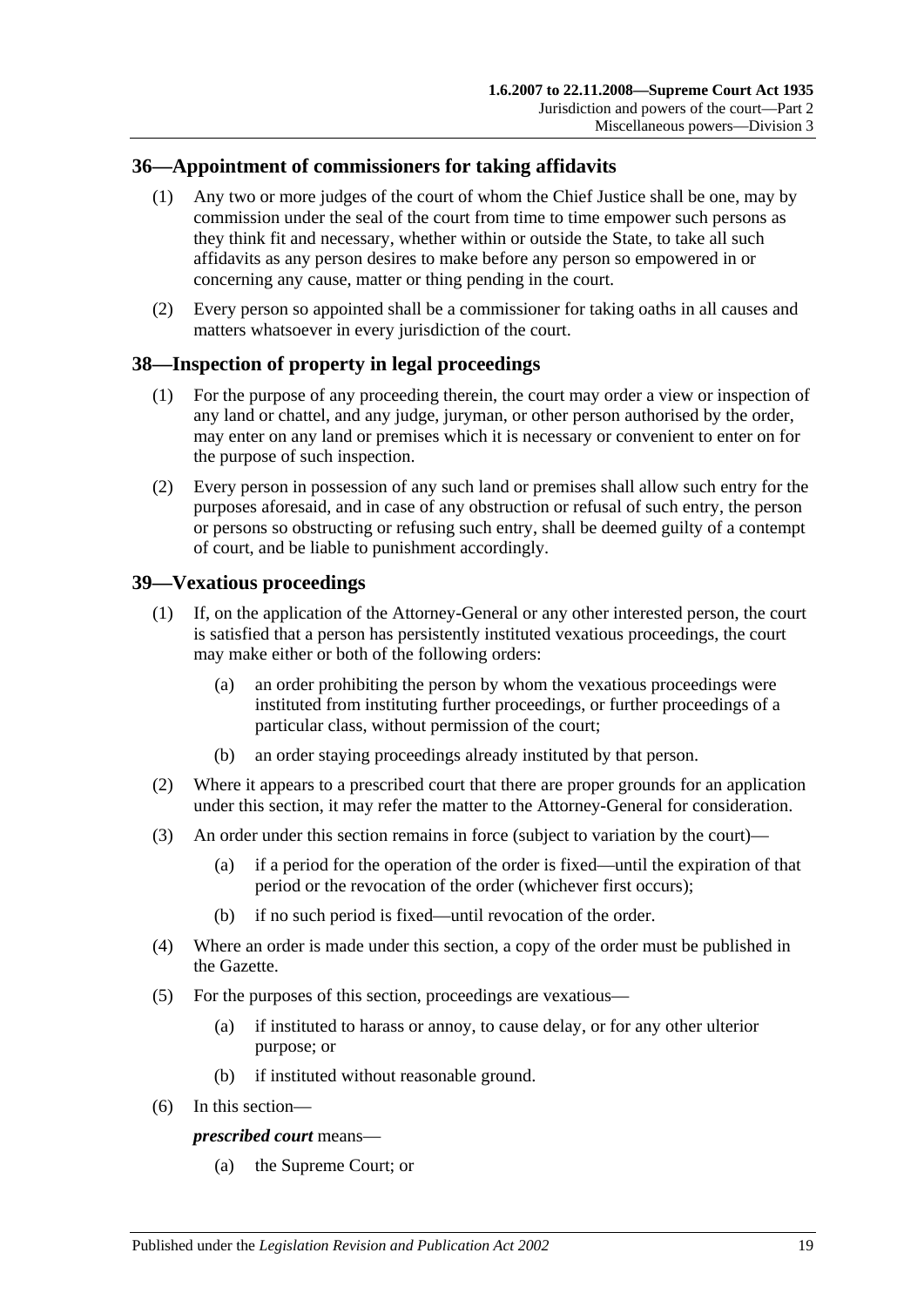- (b) any other court of the State; or
- (c) the Workers Compensation Tribunal; or
- (d) any other tribunal of the State prescribed by the regulations;

*proceedings* means civil or criminal proceedings instituted in a prescribed court.

### <span id="page-19-0"></span>**40—Power of court with regard to costs**

- (1) Subject to the express provisions of this Act, and to the rules of court, and to the express provisions of any other Act whenever passed, the costs of and incidental to all proceedings in the court, including the administration of estates and trusts, shall be in the discretion of the court or judge, and the court or judge shall have full power to determine by whom and to what extent such costs are to be paid.
- $(2)$  If—
	- (a) an action for the recovery of damages or any other monetary sum is brought in the court; and
	- (b) the action might have been brought in the District Court; and
	- (c) the plaintiff recovers less than an amount fixed by the rules for the purposes of this paragraph,

no order for costs will be made in favour of the plaintiff unless the court is of the opinion that it is just, in the circumstances of the case, that the plaintiff should recover the whole or part of the costs of action.

#### <span id="page-19-1"></span>**41—Power to revive orders on abatement of cause**

When any judgment or order for the payment of any costs or money has been made in any cause or matter, and the suit afterwards becomes abated, it shall be lawful for the court or a judge, upon the application of any person interested under the judgment or order, to make an order reviving the cause or matter, and permitting the applicant to prosecute and enforce the judgment or order, upon such terms (if any) as the court or judge thinks fit.

# <span id="page-19-2"></span>**Part 3—Sittings and distribution of business**

#### <span id="page-19-3"></span>**42—Abolition of terms**

The division of the legal year into terms is abolished as far as relates to the administration of justice, and there shall be no terms applicable to any sitting or business of the court.

#### <span id="page-19-4"></span>**43—Reference to terms for computing time**

In all cases in which the terms, into which the legal year was formerly divided, are used as a measure for determining the time at or within which any act is required to be done, those terms may continue to be referred to for the same or the like purpose, unless provision is otherwise made by law.

#### <span id="page-19-5"></span>**44—Sitting in vacation**

Provision shall be made by rules of court for the hearing during vacation of all such applications as require to be immediately or promptly heard.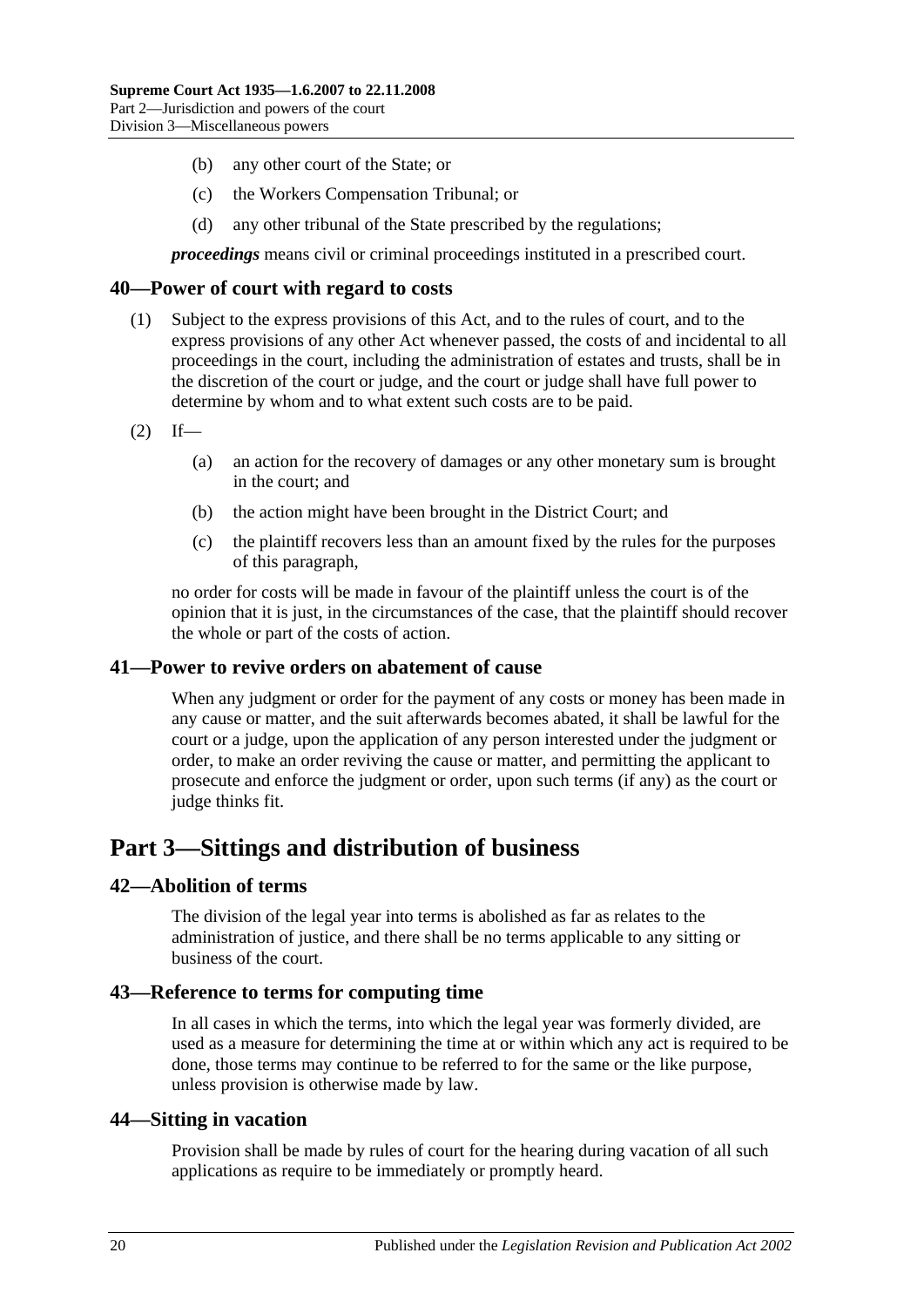## <span id="page-20-0"></span>**45—Time and place of sittings**

- (1) The court may sit at any time (including a Sunday).
- (2) The court may sit at any place (either within or outside the State).
- (3) The court will sit at such times and places as the Chief Justice may direct.
- (4) Registries of the court will be maintained at such places as the Governor may determine.

## <span id="page-20-1"></span>**46—Adjournment from time to time and place to place**

The court may—

- (a) adjourn proceedings from time to time and from place to place; or
- (b) adjourn proceedings to a time, or a time and place, to be fixed; or
- (c) order the transfer of proceedings from place to place.

#### <span id="page-20-2"></span>**46A—Sittings in open court or in chambers**

Subject to any provision of an Act or any rule to the contrary, the court's proceedings must be open to the public.

#### <span id="page-20-3"></span>**46B—Sittings required by proclamation**

The Governor may, by proclamation, require that sittings of the court (other than civil sittings) be held with a specified frequency in specified parts of the State.

#### <span id="page-20-4"></span>**47—Power to sit in several jurisdictions at one time**

Any two or more of the judges may sit at the same time, as separate courts or divisions of the court, for the despatch of its business, either in the same jurisdiction or in different jurisdictions, and, in particular, the Full Court may sit in more than one division.

#### <span id="page-20-5"></span>**48—Jurisdiction of Full Court, single judge and master**

- (1) Subject to any express enactment, and to the rules of court, the jurisdiction vested in, or exercisable by the court, shall be exercisable either by the Full Court or by a single judge sitting in court.
- (2) However—
	- (a) the Full Court shall hear and determine—
		- (i) all applications for new trials;
		- (ii) all appeals from a single judge whether sitting in court or chambers;
		- (iii) all rules and orders to show cause returnable before the Full Court:
		- (iv) all questions of law referred to or reserved for the consideration of, or directed to be argued before the Full Court;
		- (v) all trials at bar;
		- (vi) all causes and matters which are required by the rules of court, or by the express provision of any other Act, to be heard or determined by the Full Court;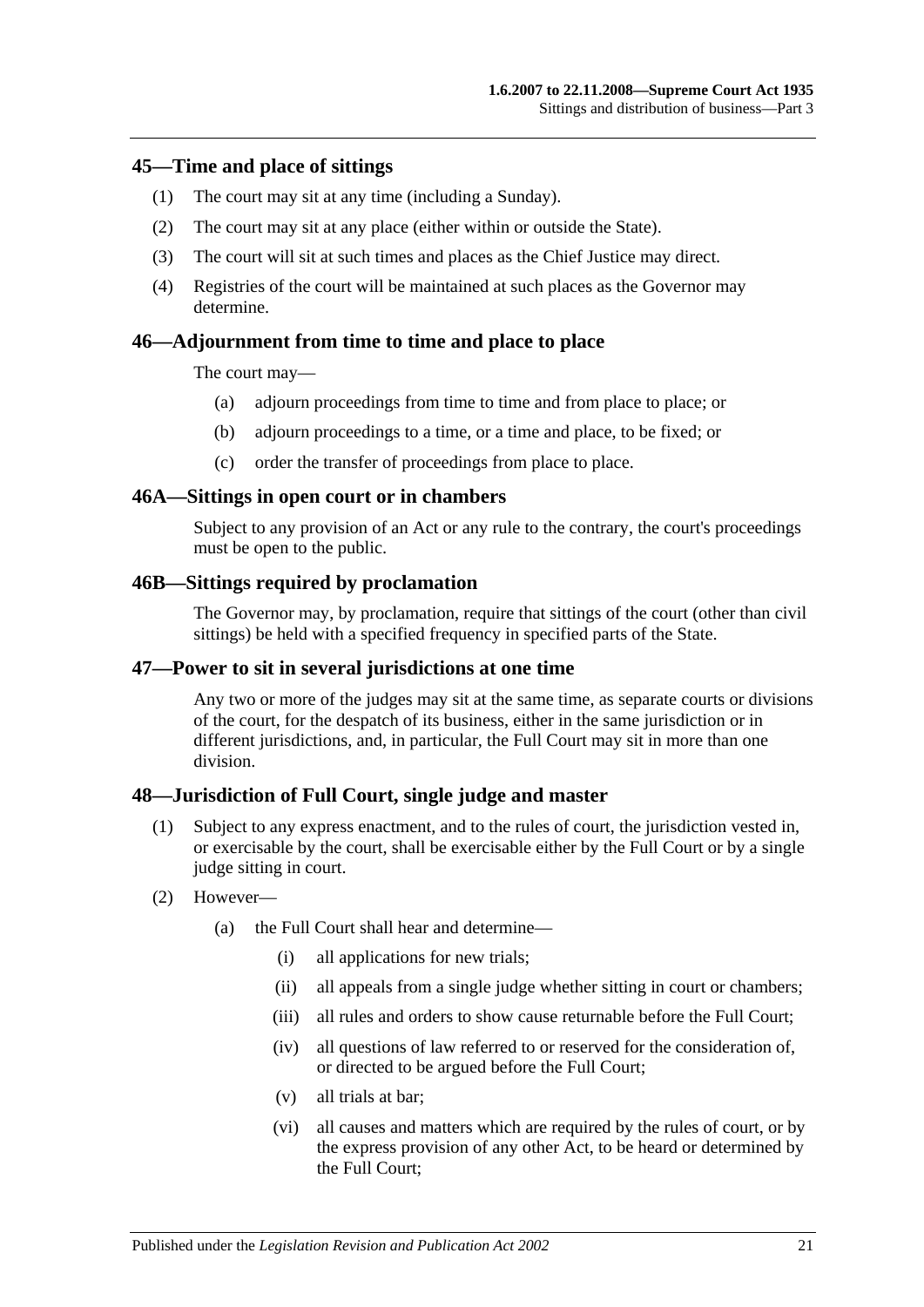- (b) the jurisdiction of the court may be exercised by a judge in chambers in all such causes or matters, and in all such proceedings in any cause or matter, as are authorised by statute or by the rules or practice of the court;
- (c) the jurisdiction of the court may be exercised by a master to the extent authorised by this Act or any other Act, or by rules of court made under this Act or any other Act.

# <span id="page-21-0"></span>**49—Questions of law reserved for Full Court**

- (1) The court constituted of a single judge or a master may reserve a question of law for the consideration of the Full Court.
- (2) Subject to any express enactment the like powers may be exercised in relation to any appeal or matter whatsoever, which comes before a judge, under any enactment by which a judge of the court is designated as the judge, arbitrator, or person appointed to hear and determine the appeal or matter, notwithstanding that the determination of the judge is expressed to be final or without appeal.

# <span id="page-21-1"></span>**50—Appeals**

- (1) Subject to this section—
	- (a) an appeal lies to the Full Court against a judgment of the court constituted of a single judge; and
	- (b) an appeal lies against a judgment of the court constituted of a master.
- (2) An appeal against a judgment of a master lies, if the rules so provide, to the Full Court and otherwise to the court constituted of a single judge.
- (3) No appeal lies against—
	- (a) an order allowing an extension of time to appeal from a judgment; or
	- (b) an order giving unconditional permission to defend an action; or
	- (c) a judgment that is, by statute, under the rules, or by agreement of the parties, final and without appeal.
- (4) An appeal lies only with the permission of the court—
	- (a) from a judgment of any of the following classes:
		- (i) a judgment given by consent of the parties;
		- (ii) a judgment given by a single judge on appeal from a judgment of the Magistrates Court; or
	- (b) if the rules provide that the appeal lies by permission of the court.
- (5) The rules cannot, however, require the court's permission for an appeal if the judgment under appeal—
	- (a) denies, or imposes conditions on, a right to defend an action; or
	- (b) deals with the liberty of the subject or the custody of an infant; or
	- (c) grants or refuses relief in the nature of an injunction or the appointment of a receiver; or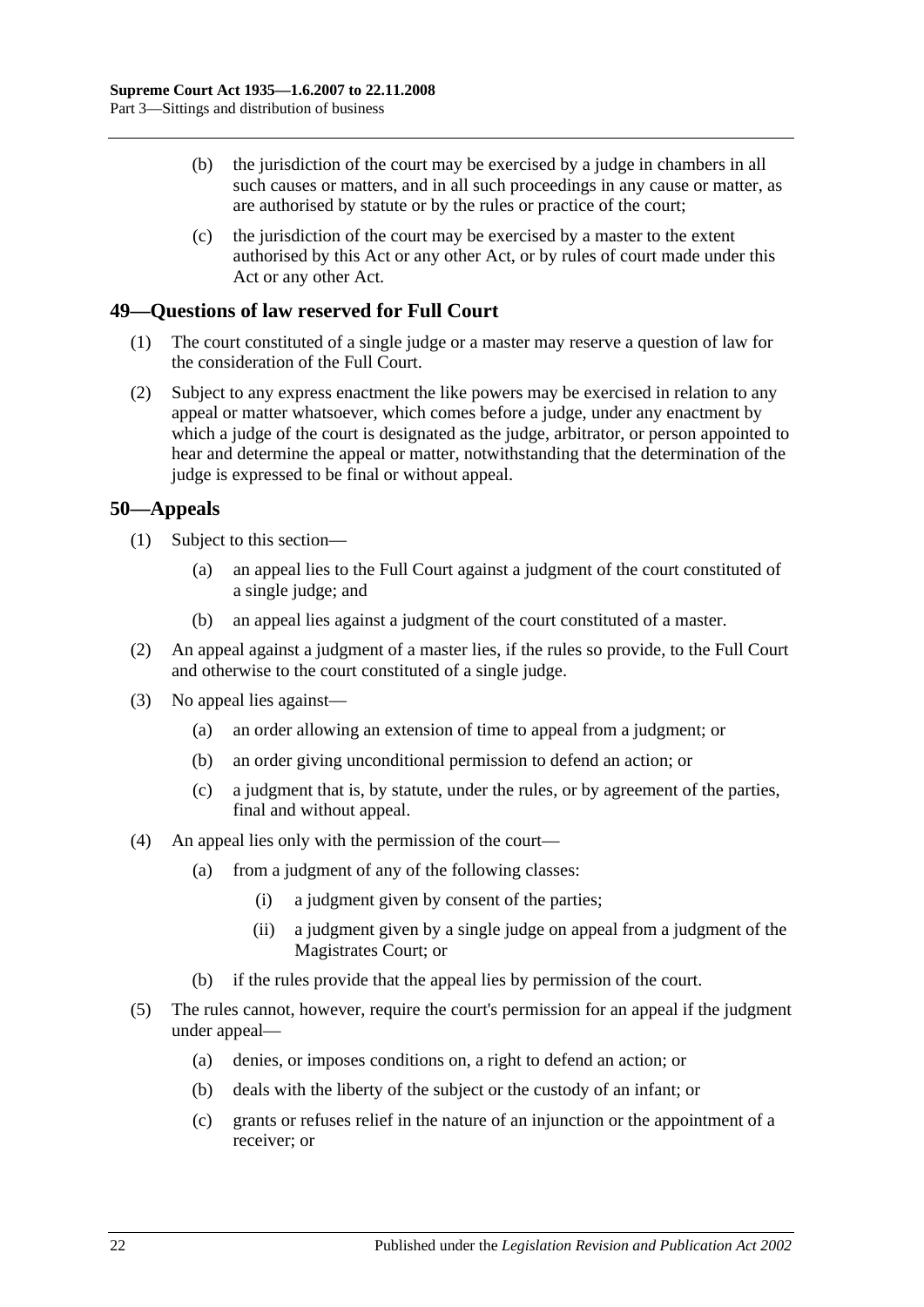- (d) is a declaration of liability or a final assessment of damages under section 30B; or
- (e) makes a final determination of a substantive right.

#### **Exception—**

If a judgment is given by a single judge on appeal from some other court or tribunal, the rules may require the court's permission for a further appeal to the Full Court even though the judgment makes a final determination of a substantive right.

(6) In this section—

*judgment* includes—

- (a) an order or direction; and
- (b) a decision not to make an order or direction.

# <span id="page-22-0"></span>**Part 3A—The Land and Valuation Court**

# <span id="page-22-1"></span>**62A—Interpretation**

In this Part, unless the contrary intention appears—

*the Court* means the Land and Valuation Court constituted under this Part;

*the complementary amending Acts* means the *[Crown Lands Act Amendment](http://www.legislation.sa.gov.au/index.aspx?action=legref&type=act&legtitle=Crown%20Lands%20Act%20Amendment%20Act%201969)  Act [1969](http://www.legislation.sa.gov.au/index.aspx?action=legref&type=act&legtitle=Crown%20Lands%20Act%20Amendment%20Act%201969)*, the *[Encroachments Act Amendment Act](http://www.legislation.sa.gov.au/index.aspx?action=legref&type=act&legtitle=Encroachments%20Act%20Amendment%20Act%201969) 1969*, the *[Highways Act Amendment](http://www.legislation.sa.gov.au/index.aspx?action=legref&type=act&legtitle=Highways%20Act%20Amendment%20Act%201969)  Act [1969](http://www.legislation.sa.gov.au/index.aspx?action=legref&type=act&legtitle=Highways%20Act%20Amendment%20Act%201969)*, the *[Land Settlement \(Development Leases\) Act Amendment Act](http://www.legislation.sa.gov.au/index.aspx?action=legref&type=act&legtitle=Land%20Settlement%20(Development%20Leases)%20Act%20Amendment%20Act%201969) 1969*, the *[Land Tax Act Amendment Act](http://www.legislation.sa.gov.au/index.aspx?action=legref&type=act&legtitle=Land%20Tax%20Act%20Amendment%20Act%201969) 1969*, the *[Law of Property Act Amendment Act](http://www.legislation.sa.gov.au/index.aspx?action=legref&type=act&legtitle=Law%20of%20Property%20Act%20Amendment%20Act%201969) 1969*, the *[Local Government Act Amendment Act](http://www.legislation.sa.gov.au/index.aspx?action=legref&type=act&legtitle=Local%20Government%20Act%20Amendment%20Act%201969) 1969*, the *[Pastoral Act Amendment](http://www.legislation.sa.gov.au/index.aspx?action=legref&type=act&legtitle=Pastoral%20Act%20Amendment%20Act%201969)  Act [1969](http://www.legislation.sa.gov.au/index.aspx?action=legref&type=act&legtitle=Pastoral%20Act%20Amendment%20Act%201969)*, the *[Planning and Development Act Amendment Act](http://www.legislation.sa.gov.au/index.aspx?action=legref&type=act&legtitle=Planning%20and%20Development%20Act%20Amendment%20Act%201969) 1969*, the *[Renmark](http://www.legislation.sa.gov.au/index.aspx?action=legref&type=act&legtitle=Renmark%20Irrigation%20Trust%20Act%20Amendment%20Act%201969)  [Irrigation Trust Act Amendment Act](http://www.legislation.sa.gov.au/index.aspx?action=legref&type=act&legtitle=Renmark%20Irrigation%20Trust%20Act%20Amendment%20Act%201969) 1969*, the *[Sewerage Act Amendment Act](http://www.legislation.sa.gov.au/index.aspx?action=legref&type=act&legtitle=Sewerage%20Act%20Amendment%20Act%201969) 1969*, the *[South-Eastern Drainage Act Amendment Act](http://www.legislation.sa.gov.au/index.aspx?action=legref&type=act&legtitle=South-Eastern%20Drainage%20Act%20Amendment%20Act%201969) 1969*, the *[Water Conservation Act](http://www.legislation.sa.gov.au/index.aspx?action=legref&type=act&legtitle=Water%20Conservation%20Act%20Amendment%20Act%201969)  [Amendment Act](http://www.legislation.sa.gov.au/index.aspx?action=legref&type=act&legtitle=Water%20Conservation%20Act%20Amendment%20Act%201969) 1969* and the *[Waterworks Act Amendment Act](http://www.legislation.sa.gov.au/index.aspx?action=legref&type=act&legtitle=Waterworks%20Act%20Amendment%20Act%201969) 1969*.

#### <span id="page-22-3"></span><span id="page-22-2"></span>**62B—Transitional provisions**

- (1) Notwithstanding the enactment of this Part and the complementary amending Acts, any appeal, reference, proceeding or other matter instituted or commenced, but not finally disposed of, at the commencement of the *[Supreme Court Act Amendment Act](http://www.legislation.sa.gov.au/index.aspx?action=legref&type=act&legtitle=Supreme%20Court%20Act%20Amendment%20Act%20(No.%203)%201969)  [\(No. 3\)](http://www.legislation.sa.gov.au/index.aspx?action=legref&type=act&legtitle=Supreme%20Court%20Act%20Amendment%20Act%20(No.%203)%201969) 1969*, and the complementary amending Acts, that would, if it had been instituted or commenced after the commencement of those Acts, have proceeded in, and been heard and determined by the Court, shall, subject to this section, proceed in or before, and be heard and determined by, the court, board, tribunal, arbitrator, or other person or authority having cognizance of it, in all respects as if those Acts had not been enacted.
- (2) The Court may, upon application by a party to a matter of the kind described in [subsection](#page-22-3) (1) of this section, direct that the matter shall proceed in, and be heard and determined by, the Court, and may give and make all such consequential directions and orders as it deems just for disposing of the matter.
- (3) The Court is hereby invested with all powers that are reasonably necessary or expedient to dispose of any such matter according to law.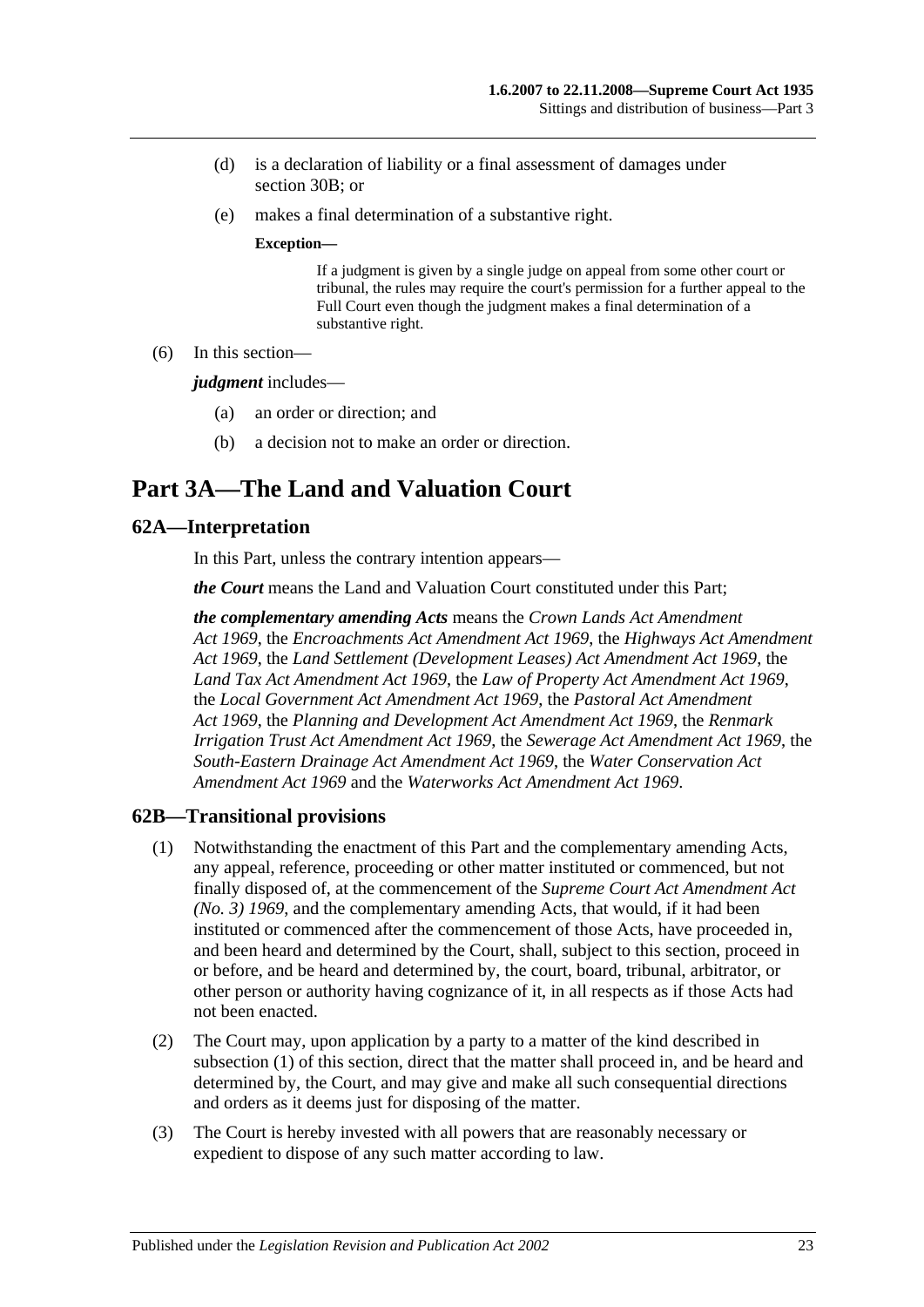(4) Subject to this section, the operation of section 16 of the *[Acts Interpretation Act](http://www.legislation.sa.gov.au/index.aspx?action=legref&type=act&legtitle=Acts%20Interpretation%20Act%201915) 1915* in relation to this Part and the complementary amending Acts is unaffected.

## <span id="page-23-0"></span>**62C—Establishment of Land and Valuation Court**

- (1) There shall be a court entitled the "Land and Valuation Court" which shall be a division of the Supreme Court of South Australia.
- (2) The Court shall be constituted of a judge upon whom the jurisdiction of the Court has, in accordance with this section, been conferred.
- (3) The Governor may, by proclamation, confer the jurisdiction of the Court upon any judge of the Supreme Court.
- (3a) The Governor may, by proclamation, divest any judge of the jurisdiction of the Court and confer that jurisdiction upon any other judge.
- (4) Where—
	- (a) the judge upon whom the jurisdiction of the Court has been conferred deems it improper or undesirable that he should hear and determine any proceeding before the Court, or he is, by reason of ill health or any other cause, unable, wholly or in part, to perform the duties of his office; or
	- (b) the Governor is of the opinion that it is in the interests of the administration of justice to do so.

the Governor may, by proclamation confer temporarily or permanently the jurisdiction of the Court upon any additional judge.

(5) A judge upon whom the jurisdiction of the Court has been conferred is not thereby precluded from performing and discharging any other functions and duties of a judge of the Supreme Court.

# <span id="page-23-1"></span>**62D—Jurisdiction of the Court**

(1) The Court has the jurisdiction conferred upon it under the following Acts:

the *[Crown Lands Act](http://www.legislation.sa.gov.au/index.aspx?action=legref&type=act&legtitle=Crown%20Lands%20Act%201929) 1929*; the *[Encroachments Act](http://www.legislation.sa.gov.au/index.aspx?action=legref&type=act&legtitle=Encroachments%20Act%201944) 1944*; the *[Highways Act](http://www.legislation.sa.gov.au/index.aspx?action=legref&type=act&legtitle=Highways%20Act%201926) 1926*; the *[Land Settlement \(Development Leases\) Act](http://www.legislation.sa.gov.au/index.aspx?action=legref&type=act&legtitle=Land%20Settlement%20(Development%20Leases)%20Act%201949) 1949*; the *[Land Tax Act](http://www.legislation.sa.gov.au/index.aspx?action=legref&type=act&legtitle=Land%20Tax%20Act%201936) 1936*; the *[Law of Property Act](http://www.legislation.sa.gov.au/index.aspx?action=legref&type=act&legtitle=Law%20of%20Property%20Act%201936) 1936*; the *[Local Government Act](http://www.legislation.sa.gov.au/index.aspx?action=legref&type=act&legtitle=Local%20Government%20Act%201934) 1934*; the *[Pastoral Act](http://www.legislation.sa.gov.au/index.aspx?action=legref&type=act&legtitle=Pastoral%20Act%201936) 1936*; the *[Planning and Development Act](http://www.legislation.sa.gov.au/index.aspx?action=legref&type=act&legtitle=Planning%20and%20Development%20Act%201966) 1966*; the *[Renmark Irrigation Trust Act](http://www.legislation.sa.gov.au/index.aspx?action=legref&type=act&legtitle=Renmark%20Irrigation%20Trust%20Act%201936) 1936*; the *[Sewerage Act](http://www.legislation.sa.gov.au/index.aspx?action=legref&type=act&legtitle=Sewerage%20Act%201929) 1929*; the *[South-Eastern Drainage Act](http://www.legislation.sa.gov.au/index.aspx?action=legref&type=act&legtitle=South-Eastern%20Drainage%20Act%201931) 1931*; the *[Water Conservation Act](http://www.legislation.sa.gov.au/index.aspx?action=legref&type=act&legtitle=Water%20Conservation%20Act%201936) 1936*;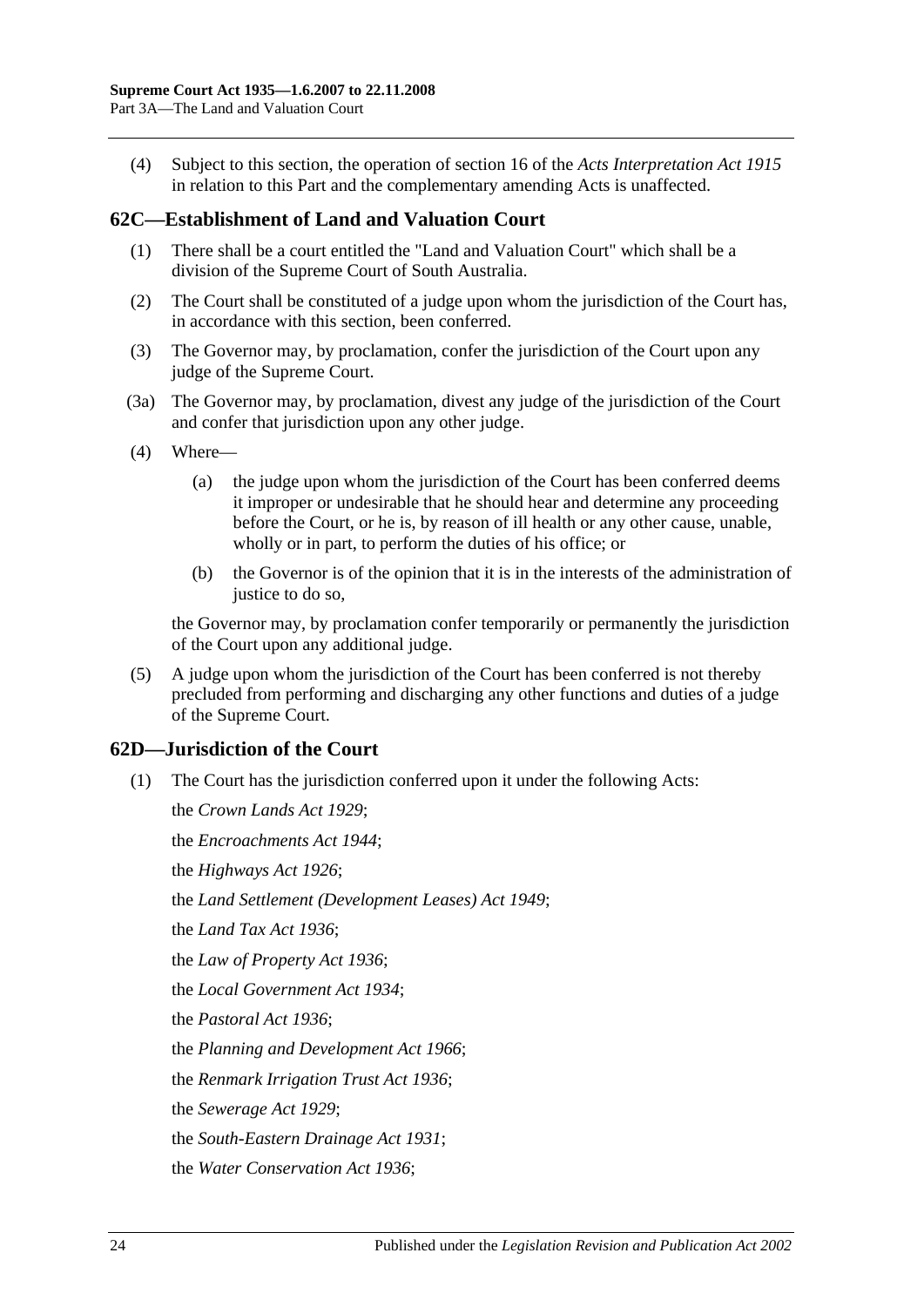the *[Waterworks Act](http://www.legislation.sa.gov.au/index.aspx?action=legref&type=act&legtitle=Waterworks%20Act%201932) 1932*.

- (2) The Court shall have jurisdiction to hear and determine all actions, matters and proceedings in which compensation is to be assessed under and pursuant to the *[Compulsory Acquisition of Land Act](http://www.legislation.sa.gov.au/index.aspx?action=legref&type=act&legtitle=Compulsory%20Acquisition%20of%20Land%20Act%201925) 1925* (as amended from time to time) or under and pursuant to any Act passed in substitution for that Act (as it may be amended from time to time), whether or not that Act is expressly, or impliedly, to be read, or incorporated with another Act or Acts (with or without qualification or modification) and whether or not the action, matter or proceeding would, but for this subsection, have been heard or determined by any other court or by arbitrators, or in any other manner.
- (3) The Court shall have such additional jurisdiction as may be conferred upon it by any Act or any regulation under an Act.
- (4) The Court shall, in the exercise of its jurisdiction, have all the powers and authority of the Supreme Court of South Australia and a judgment or order of the Court shall be regarded as, and shall have the force and validity of, a judgment or order of the Supreme Court of South Australia.
- (5) The Court shall have the full jurisdiction exercisable by a single judge of the Supreme Court, but that jurisdiction shall be exercised by the Court only in respect of any cause, matter or proceeding that is before the Court in pursuance of this Part, or any other Act or any regulation under an Act.

## <span id="page-24-4"></span><span id="page-24-0"></span>**62E—Reference of matters involving question of valuation**

- (1) Where any judge is of the opinion that in any cause, pending or part-heard, in the Supreme Court, a question has arisen, or is likely to arise, (whether as a preliminary point or in the course of the hearing), as to the value of land, that judge may, on the application of a party to the cause, or on his or her own initiative, refer the cause to the Court for hearing and determination.
- (2) The Court shall hear and determine any cause referred to it under [subsection](#page-24-4) (1) of this section.

#### <span id="page-24-1"></span>**62F—Appeals and cases stated**

The provisions of [sections](#page-21-0) 49 and 50 of this Act shall extend and apply to and in relation to the Land and Valuation Court and any judgment, order or direction thereof.

# <span id="page-24-2"></span>**62G—Right of crown**

The Crown shall be entitled to appear before the Court in any matter or proceeding in which the public interest, or any right or interest of the Crown, may be involved or affected.

# <span id="page-24-3"></span>**62H—Rules of Court**

- (1) Rules of Court may be made under this Act by the judge upon whom the jurisdiction of the Court has been conferred to regulate the practice and procedure of the Court and to provide for any matters necessary or expedient for the purposes of this Part.
- (2) The power to make rules under this section includes power to make rules in respect of any jurisdiction conferred on the Court by this or any other Act, whenever passed.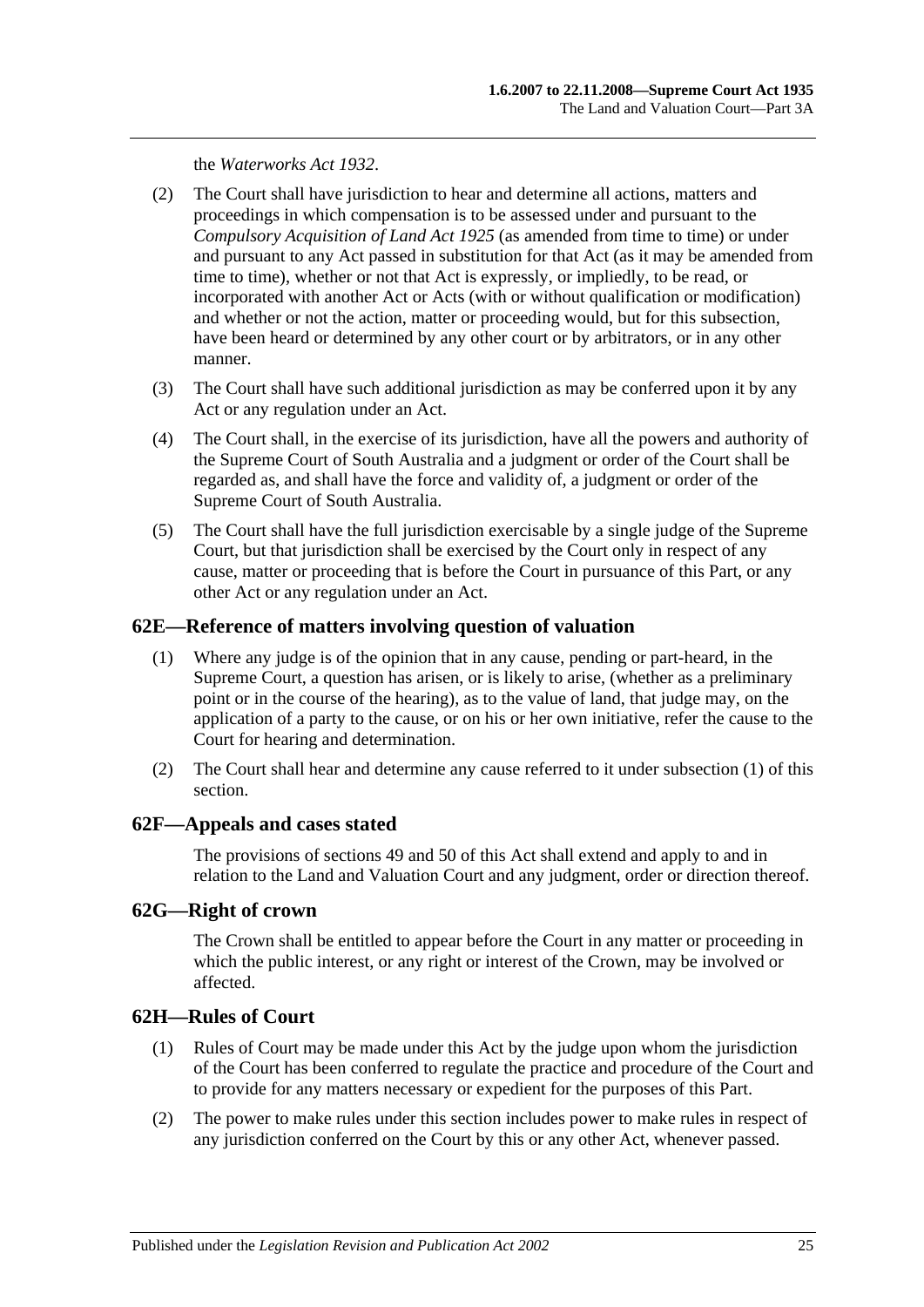- (3) The rules may confer or impose on the registrar such powers, authorities, functions and duties in relation to the administration of the business of the court as may be necessary or expedient for the purposes of this Part.
- (3a) A master may exercise such jurisdiction of the court as may be conferred on him by the rules.
- (3b) Subject to the rules, an appeal from a judgment, order, direction or decision of a master made in the exercise of a jurisdiction conferred by the rules shall lie to a judge upon whom the jurisdiction of the court has been conferred.
- (4) Where provisions in respect of the practice or procedure of the Court are contained in this, or any other Act, or in general orders or rules made under the authority of this or any other Act, rules of Court may be made under this section for modifying those provisions to any extent that may be necessary or expedient.
- (5) Rules of Court made under this section take effect from the date of publication in the Gazette or some later date specified in the rules.

# <span id="page-25-0"></span>**62I—Sittings of Court**

The Court shall sit at such times and places as the judge exercising the jurisdiction of the Court directs.

# <span id="page-25-1"></span>**Part 4—Procedure generally**

# <span id="page-25-2"></span>**63—Criminal procedure**

- (1) The practice and procedure in all criminal causes and matters, including the practice and procedure upon appeal, except as expressly altered by this Act, shall be the same as the practice and procedure in similar causes and matters before the passing of this Act.
- (2) Proceedings in *quo warranto* shall be deemed to be civil proceedings whether for the purposes of appeal or otherwise.

#### <span id="page-25-3"></span>**64—Saving of existing procedure**

Save as is otherwise provided in this or any other Act, the practice and procedure of the court shall be as prescribed in the existing rules, and in all matters, for which no other provision is made, all forms and methods of procedure, which, under or by virtue of any law, general order or rules whatsoever, were formerly in force in the court, may continue to be used in the like cases and for the like purposes:

Provided that nothing in this section shall be deemed to affect the power of the judges to make rules of court repealing or altering the existing rules.

#### <span id="page-25-4"></span>**65—Mediation and conciliation**

- (1) Subject to and in accordance with the rules of court, the court constituted of a judge may, with or without the consent of the parties, and a master or the registrar may, with the consent of the parties, appoint a mediator and refer a civil proceeding or any issues arising in a civil proceeding for mediation by the mediator.
- (2) A mediator appointed under this section has the privileges and immunities of a judge and such of the powers of the court as the court may delegate.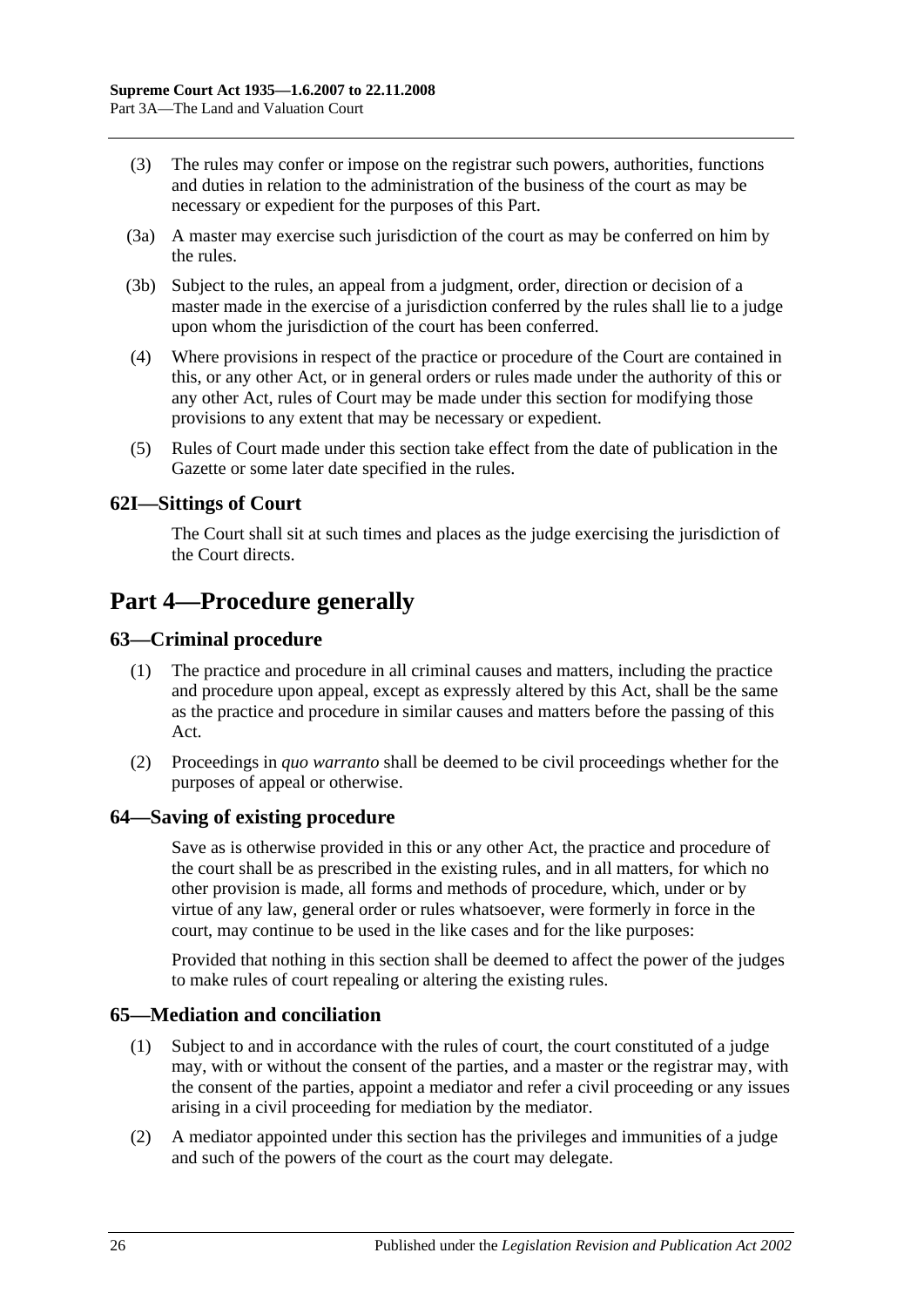- (3) A mediator appointed under this section must not, except as required or authorised to do so by law, disclose to another person any information obtained in the course or for the purposes of the mediation.
- (4) The court may itself endeavour to achieve a negotiated settlement of a civil proceeding or resolution of any issues arising in a civil proceeding.
- (5) A judge or master who attempts to settle a proceeding or to resolve any issues arising in a proceeding is not disqualified from taking further part in the proceeding but will be so disqualified if he or she is appointed as a mediator in relation to the proceeding.
- (6) Evidence of anything said or done in an attempt to settle a proceeding by mediation under this section is not subsequently admissible in the proceeding or in related proceedings.
- (7) If a case is settled under this section, the terms of the settlement may be embodied in a judgment.

# <span id="page-26-0"></span>**66—Trial of issues by arbitrator**

- (1) The court may refer a civil proceeding or any issues arising in a civil proceeding for trial by an arbitrator.
- (2) The arbitrator may be appointed either by the parties to the proceeding or by the court.
- (3) The arbitrator becomes for the purposes of the reference an officer of the court and may exercise such of the powers of the court as the court delegates to the arbitrator.
- (4) The court will, unless good reason is shown to the contrary, adopt the award of the arbitrator as its judgment on the action or issues referred.
- (5) The costs of the arbitrator will be borne, in the first instance, equally by the parties or in such other proportions as the court may direct, but the court may subsequently order that a party be reimbursed wholly or in part by another party for costs incurred under this subsection.

# <span id="page-26-1"></span>**67—Expert reports**

- (1) The court may refer any question arising in a civil proceeding for investigation and report by a referee who is an expert in the relevant field.
- (2) A person to whom a question is referred under this section becomes for the purposes of the investigation an officer of the court and may exercise such of the powers of the court as the court delegates.
- (3) The court may adopt a report obtained under this section in whole or part.
- (4) The costs of the expert's investigation and report will be borne, in the first instance, equally by the parties or in such other proportions as the court may direct, but the court may subsequently order that a party be reimbursed wholly or in part by another party for costs incurred under this subsection.

#### <span id="page-26-2"></span>**71—Assessors**

(1) Subject to any rules of court, and to the right of having cases submitted to the verdict of a jury in accordance with the *[Juries Act](http://www.legislation.sa.gov.au/index.aspx?action=legref&type=act&legtitle=Juries%20Act%201927) 1927*, the court may in any cause or matter before the court, in which it thinks it expedient so to do, call in the aid of one or more assessors, specially qualified, and try and hear such cause or matter wholly or partially, with the assistance of such assessors.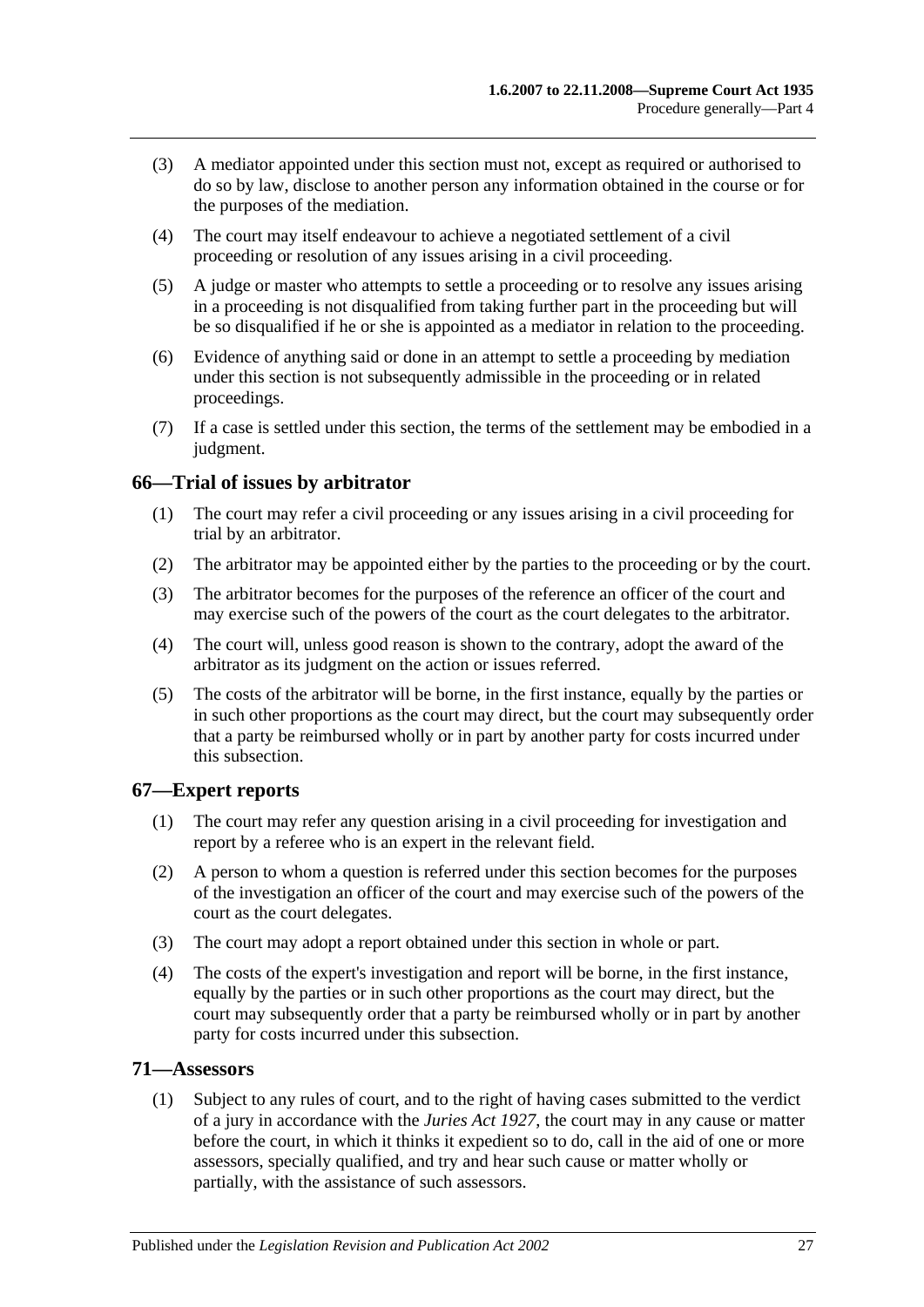(2) The remuneration, if any, to be paid to such assessors shall be determined by the court, and the sum so fixed shall be paid by the sheriff in the same manner as jury fees are paid.

# <span id="page-27-0"></span>**72—Rules of court**

- (1) Rules of court may be made under this Act by any three or more judges of the Supreme Court for any of the following purposes:
	- (a) for regulating the sittings of the court, and of the judges sitting in chambers and the vacations to be observed by the court and the officers of the court;
	- (b) for regulating the pleading practice and procedure of the court in any jurisdiction, and the initiating of actions and proceedings therein;
	- (c) for imposing mutual obligations on parties to proceedings in the court to disclose to each other the contents of expert reports or other material of relevance to the proceedings before the proceedings are brought to trial;
	- (d) for regulating any matters relating to the referral of a proceeding or issues arising in a proceeding to a mediator or arbitrator, the conduct of mediations or arbitrations or the referral of questions for investigation and report by an expert (whether appointed under [section](#page-26-1) 67 or otherwise);
	- (e) for regulating and directing the means by which particular facts may be proved, and the mode in which evidence thereof may be given in any proceedings, or at any stage of the proceedings, and in relation to the purposes aforesaid for allowing examinations, affidavits, or depositions to be read at any trial or hearing, or in any cause or matter, or allowing secondary evidence to be given, and for providing that the court or a judge may give special directions or make special orders in relation to any of the matters aforesaid;
	- (ea) for empowering the court—
		- (i) to order the carrying out of a biological or other scientific test that may be relevant to the determination of a question before the court; and
		- (ii) to include in such an order directions about the carrying out of the test and, in particular, directions requiring a person (including a party to the proceedings) to submit to the test or to have a child or other person who is not of full legal capacity submit to the test; and
		- (iii) if a party is required to submit to the test, or to have another submit to the test—to include in the order a stipulation that, if the party fails to comply with the order, the question to which the test is relevant will be resolved adversely to the party;
	- (f) for empowering a master to do any such thing and to transact any such business and to exercise any such authority and jurisdiction in respect of the same, including the jurisdiction to refer a bill of costs for taxation, or to refer any other matter to a master, as by virtue of any statute, custom, or rule or practice of court may be done, transacted, or exercised by a judge;
	- $(g)$  for regulating any matters relating to the business, authority and jurisdiction that may be transacted or exercised by the master;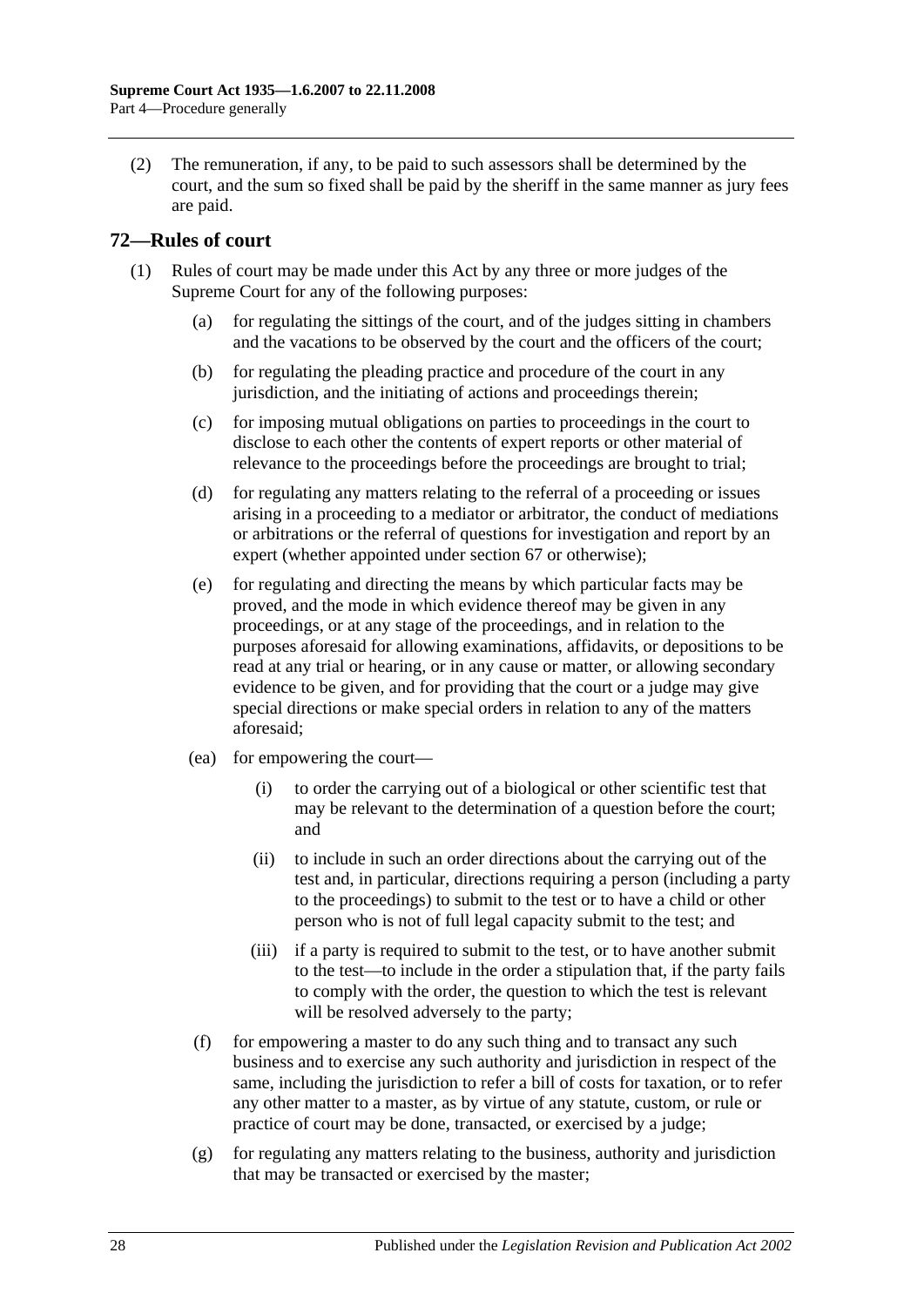- (h) for regulating the duties of the officers of the court and the costs of proceedings therein (including the costs to be allowed to practitioners of the court in respect of business transacted in the court or the offices thereof), and the conduct of any business coming within the cognizance of the court, for which provision is not expressly made by any Act;
- (i) for conferring on the registrar or other member of the non-judicial staff of the court the power to tax costs;
- (j) for regulating the admission of barristers, solicitors, attorneys, and proctors of the court;
- (k) and generally for any purpose mentioned in this Act or for carrying its provisions into effect.
- (2) The power to make rules conferred by this section shall be deemed to include power to make rules in respect of any jurisdiction conferred upon the court or a judge thereof by any Act whenever passed.
- (3) Where any provisions in respect of the practice or procedure of the court are contained in this or any other Act of Parliament, or in general orders or rules made under the authority of any Act, rules of court may be made for modifying such provision to any extent that may be deemed necessary.
- (4) Rules of Court made under this section take effect from the date of publication in the Gazette or some later date specified in the rules.

# <span id="page-28-1"></span><span id="page-28-0"></span>**Part 6—Officers of the court**

# **Division 1—Registrar**

# <span id="page-28-2"></span>**82—The registrar**

- (1) There shall be a registrar of the court.
- (2) No registrar shall be appointed, dismissed or reduced in status, nor shall the office of registrar be abolished, except upon the recommendation, or with the concurrence, of the Chief Justice.
- (3) The registrar is the court's principal administrative officer.
- (3a) The registrar may, in addition to exercising the functions and duties assigned to him or her by this Act or any other Act, exercise any procedural or non-judicial powers of the court assigned by the Chief Justice or by rules of court under this or any other Act.
- (4) The registrar shall, in relation to the performance and discharge of his functions and duties (so far as they relate to the business of the court), be subject to the control and direction of the Chief Justice.

# <span id="page-28-3"></span>**Division 2—Tipstaves**

# <span id="page-28-4"></span>**106—Appointment of tipstaves**

- (1) There will be such tipstaves of the court as are necessary.
- (2) No tipstaff will be appointed except on the recommendation of the Chief Justice.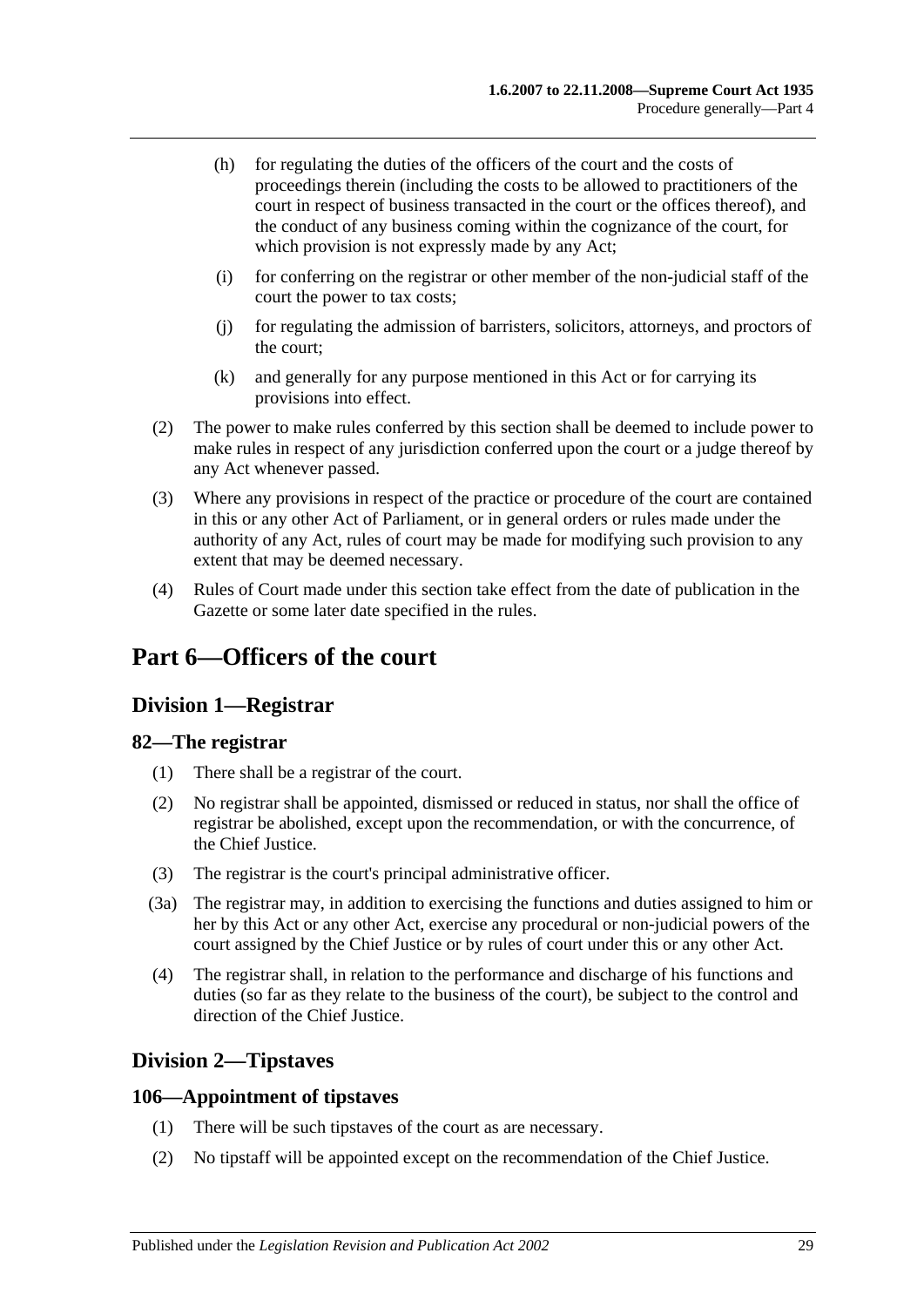## <span id="page-29-0"></span>**107—Duty of tipstaves**

The tipstaves of the court shall be in attendance on the sittings of the court, and any tipstaff may, without warrant, apprehend and lodge in prison all persons who, by the court or any judge, are ordered to be apprehended or committed into prison for contempt of court or otherwise.

### <span id="page-29-1"></span>**108—Other duties**

Every tipstaff shall perform all such other duties as from time to time are by the court or a judge or rules of court directed to be performed by him.

# <span id="page-29-2"></span>**Division 3—Further provisions as to officers**

## <span id="page-29-3"></span>**109—Appointment of other officers**

- (1) The court shall have such other officers as are necessary for the administration of justice therein, and for the due execution of the judgments, decrees, orders, and processes thereof.
- (2) Subject to [subsection](#page-29-7) (3), no such other officer will be appointed except on the recommendation of the Chief Justice.
- <span id="page-29-7"></span>(3) The associates to the judges will be appointed and may be removed from office by the Chief Justice, but otherwise will be subject to the *[Courts Administration Act](http://www.legislation.sa.gov.au/index.aspx?action=legref&type=act&legtitle=Courts%20Administration%20Act%201993) 1993* in the same way as other staff of the court appointed under that Act.

#### <span id="page-29-4"></span>**110—Duties of officers**

Subject to this Act, the business to be performed in the court, or in the chambers of any judge, other than that performed by the judges, shall be distributed among the officers of the court, in such manner as is directed by rules of court, or, in any cases not provided for by rules of court, as the court or any judge thereof may direct, and such officers shall perform such duties in relation to such business as is directed by this Act or by rules of court, or by such court or any judge thereof; and, subject to this Act and such rules of court, all such officers respectively shall continue to perform the same duties as nearly as may be in the same manner as if this Act had not passed.

#### <span id="page-29-5"></span>**110A—Administrative and ancillary staff**

- (1) The court's administrative and ancillary staff consists of—
	- (a) the registrar; and
	- (b) any other persons appointed to the non-judicial staff of the Court.
- (2) The Court's administrative and ancillary staff (other than judges' associates) will be appointed under the *[Courts Administration Act](http://www.legislation.sa.gov.au/index.aspx?action=legref&type=act&legtitle=Courts%20Administration%20Act%201993) 1993*.

#### <span id="page-29-6"></span>**110B—Responsibilities of non-judicial staff**

A member of the court's administrative or ancillary staff is responsible to the Chief Justice (through any properly constituted administrative superior) for the proper and efficient discharge or his or her duties.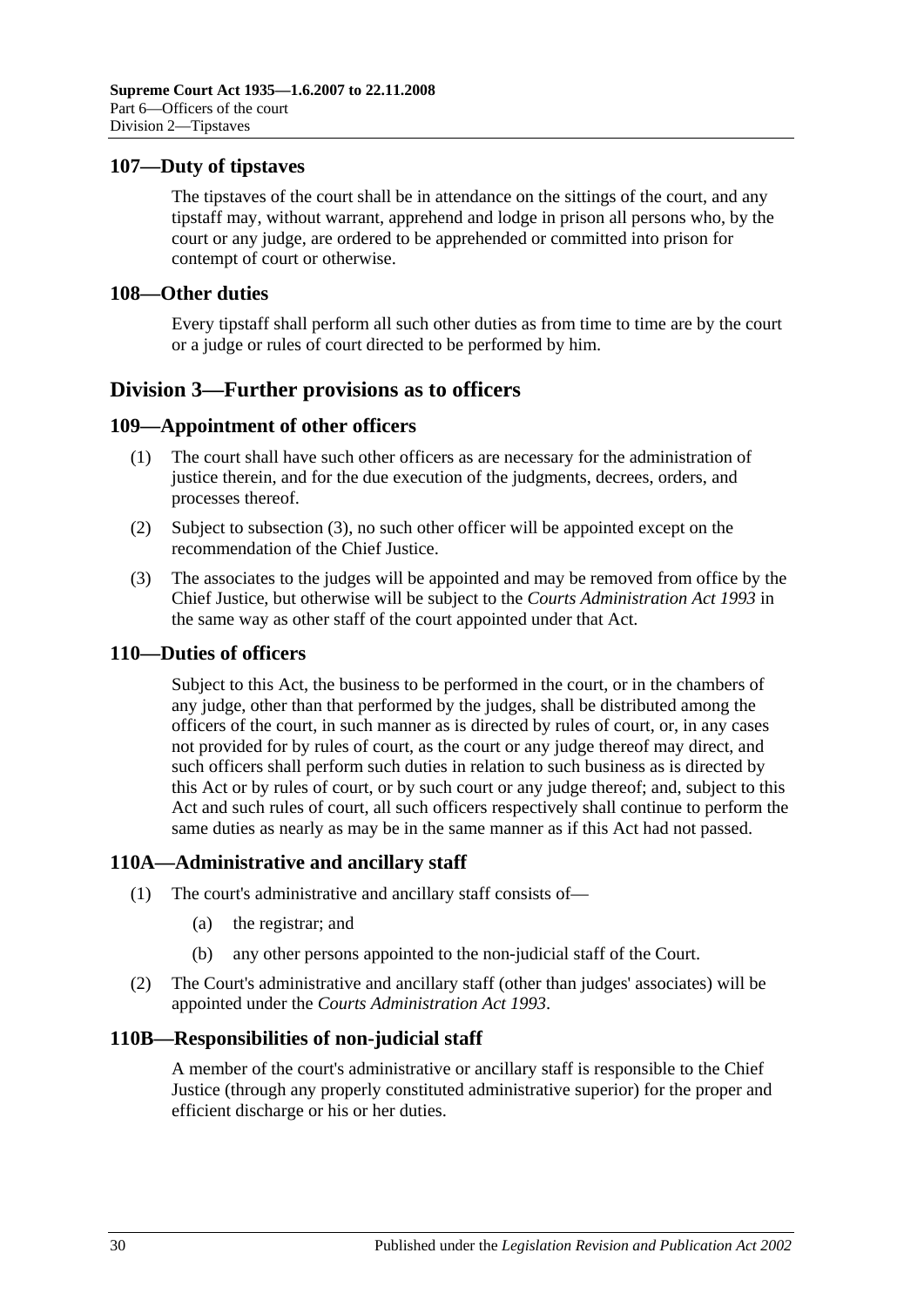# <span id="page-30-0"></span>**Part 7—Miscellaneous provisions**

# <span id="page-30-1"></span>**111—Rules as to division of loss upon collision at sea**

(1) Where, by fault of two or more vessels, damage or loss is caused to one or more vessels, to their cargoes or freight, or to any property on board, the liability to make good the damage or loss shall be in proportion to the degree in which each vessel was in fault:

Provided that, if, having regard to all the circumstances of the case, it is not possible to establish different degrees of fault, the liability shall be apportioned equally.

- (2) Nothing in this section shall operate so as to render any vessel liable for any loss or damage to which her fault has not contributed.
- (3) Nothing in this section shall affect the liability of any person under a contract of carriage or any contract, or shall be construed as imposing any liability upon any person from which he is exempted by any contract or by any provision of law or as affecting the right of any person to limit his liability in manner provided by law.
- (4) For the purposes of this section, the expression *freight* includes passage money and hire, and references to damage or loss caused by the fault of a vessel shall be construed as including references to any salvage or other expenses consequent upon that fault, recoverable at law by way of damages.

# <span id="page-30-2"></span>**112—Damages for personal injuries**

- (1) Where loss of life or personal injuries are suffered by any person on board a vessel owing to the fault of that vessel and of any other vessel or vessels, the liability of the owners of the vessels shall be joint and several.
- (2) Nothing in this section shall be construed as depriving any person of any right of defence on which, independently of this section, he might have relied in an action brought against him by the person injured or any person or persons entitled to sue in respect of such loss of life, or shall affect the right of any person to limit his liability in cases to which this section relates in the manner provided by law.

# <span id="page-30-4"></span><span id="page-30-3"></span>**113—Right of contribution**

(1) Where loss of life or personal injuries are suffered by any person on board a vessel owing to the fault of that vessel, and any other vessel or vessels, and a proportion of the damages is recovered against the owner of one of the vessels which exceeds the proportion in which she was in fault, he may recover by way of contribution the amount of the excess from the owners of the other vessels to the extent to which those vessels were respectively in fault:

Provided that no amount shall be so recovered which could not, by reason of any statutory or contractual limitation of, or exemption from, liability, or which could not for any other reason, have been recovered in the first instance as damages by the persons entitled to sue therefor.

(2) In addition to any other remedy provided by law, the persons entitled to any contribution as provided by [subsection](#page-30-4) (1) of this section shall, for the purpose of recovering the contribution, have subject to the provisions of this Act, the same rights and powers as the persons entitled to sue for damages in the first instance.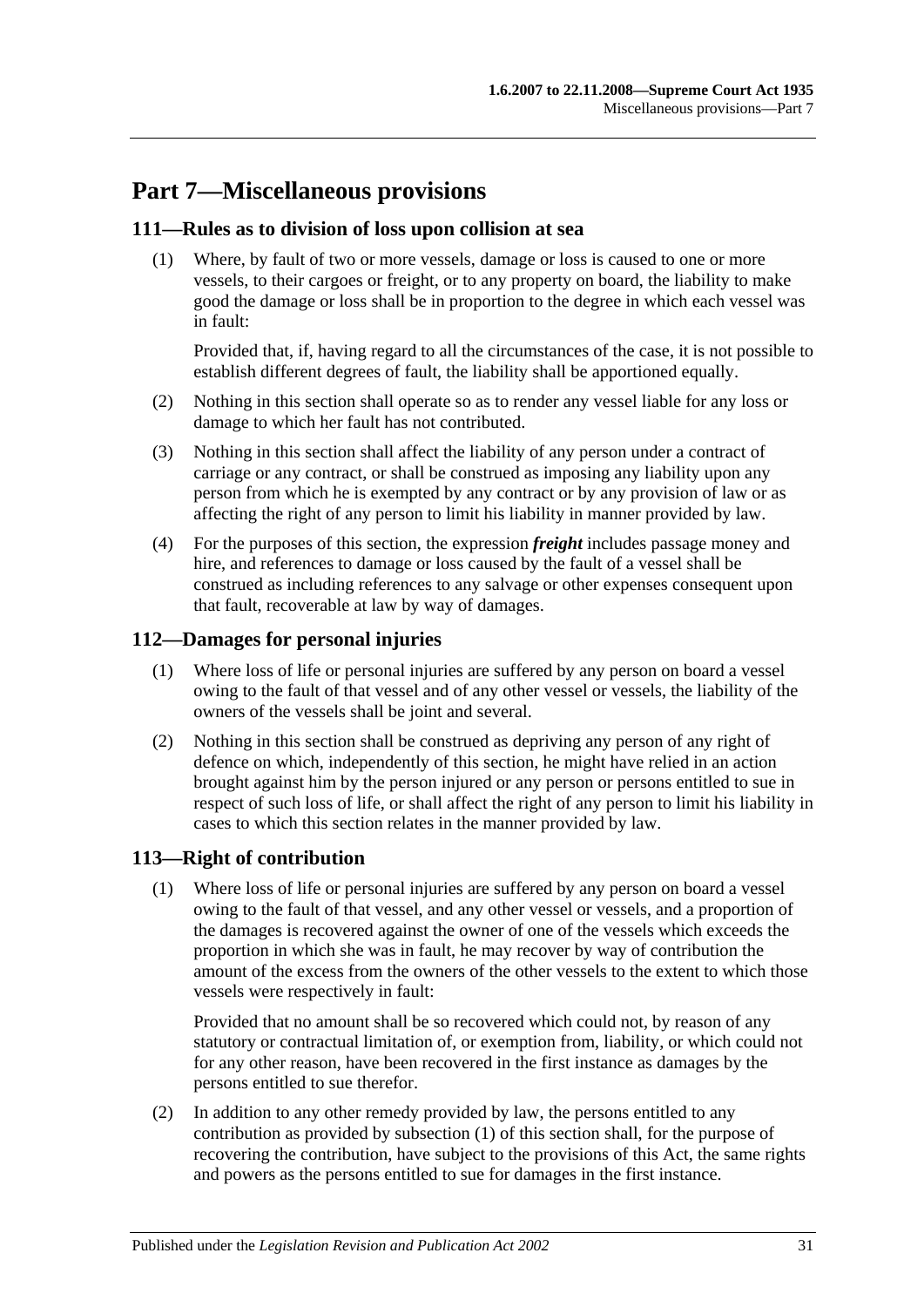## <span id="page-31-0"></span>**114—Interest on judgement debts**

- (1) All money, including costs, payable under any judgment or order shall bear interest at the rate from time to time prescribed by the rules of court.
- (2) The interest shall be computed from the following times:
	- (a) in the case of money other than taxed costs, from the time specified in the judgment or order, and if no time is so specified from the date of the judgment or order:
	- (b) in the case of taxed costs, from the date of the certificate of the taxing officer by whom the costs were taxed or an earlier date specified by the taxing officer in the certificate.

## <span id="page-31-1"></span>**117—Orders to bring prisoners for examination**

- (1) Any sheriff, gaoler, or other officer, having the custody of any prisoner, whose evidence is required in any action, trial, or proceeding, civil or criminal, shall upon receiving an order of a judge for that purpose, take such prisoner for examination before the court, or any judge thereof, or before any official or arbitrator or other person appointed to take any examination.
- (2) Such an order may be obtained upon affidavit by the party requiring the attendance of such prisoner, and shall set forth the time when and place where such prisoner is to be taken for the purpose of the examination.
- (3) The officer so ordered as aforesaid shall be entitled to be paid the like travelling and other expenses, and compensation for loss of time, as upon attendance at a trial.

#### <span id="page-31-2"></span>**118—Legal process**

- (1) Any process of the court may be issued, served or executed on a Sunday as well as any other day.
- (2) The validity of process is not affected by the fact that the person who issued it dies or ceases to hold office.

#### <span id="page-31-5"></span><span id="page-31-3"></span>**118A—Service**

- (1) If it is not practicable to serve any process, notice or other document relating to civil or criminal proceedings in the manner otherwise prescribed or contemplated by law, the court may, by order—
	- (a) provide for service by post; or
	- (b) make any other provision that may be necessary or desirable for service.
- (2) Any process, notice or other document served in accordance with an order under [subsection](#page-31-5) (1) will, despite any other law, be taken to have been duly served.

#### <span id="page-31-4"></span>**119—Suitors' funds to vest in master**

All suitors' funds shall be vested in the registrar on behalf of the court and shall be dealt with by him in accordance with this Act and the rules of court, and any order of the court or a judge.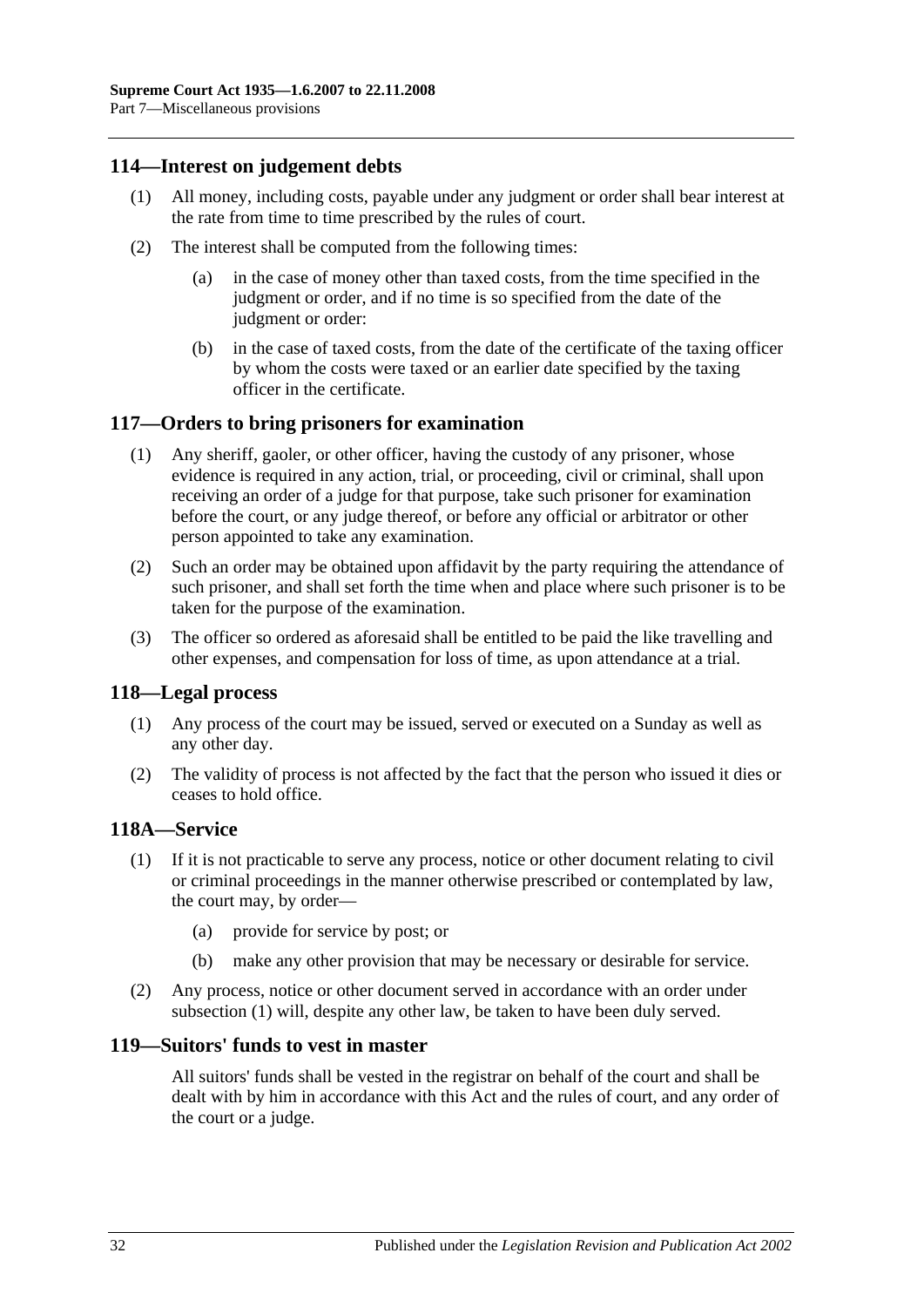### <span id="page-32-0"></span>**120—Securities in court**

All securities standing in court or at any time deposited in court shall be held by the registrar in trust to apply the same in accordance with law.

## <span id="page-32-1"></span>**121—Liability of Treasurer for default of master**

- (1) The Treasurer shall be liable to make good to the suitors of the court all suitors' funds and securities in court, and for that purpose may by authority of this Act, and without any further appropriation, make any necessary payments out of the general revenue of the State.
- (2) If the Chief Justice certifies to the Treasurer in writing that the registrar has failed to pay any money in court or to transfer or deliver any securities in court required by law or by any order of the court to be paid, transferred, or delivered by him, or has been guilty of any default with respect to any such money or securities, the Treasurer shall pay out of the general revenue to such persons as are named by the Chief Justice in the certificate, such sums as the Chief Justice certifies in writing to be required for the purpose of paying the money so required to be paid or of replacing the securities so required to be transferred or delivered, or of making good such default.

# <span id="page-32-2"></span>**122—Banking and investment of suitors' funds**

- (1) All suitors' funds shall, as soon as practicable after payment into, or deposit in court, be paid into the Treasury or an ADI in Adelaide.
- (2) Such funds or such part thereof as the rules direct shall be invested in such manner and at such times as the rules of court prescribe.
- (3) The interest or other income from such investment shall be dealt with as prescribed by rules of court.
- (4) Until rules of court are made under this section the law and practice relating to the deposit, payment, delivery and transfer in into and out of court of suitors' funds and securities which belong to suitors, shall continue as at the commencement of this Act.

#### <span id="page-32-3"></span>**123—Investments made under order of the court**

Any money in court which under the rules of court or under the order of the court is required to be laid out in any particular investment shall be so laid out notwithstanding anything in this Act.

#### <span id="page-32-4"></span>**124—Validity of payments etc pursuant to rules of court**

All acts done by the registrar with reference to funds in court pursuant to and in accordance with rules of court shall be as valid and effectual as if they had been done in pursuance of an order of the court.

#### <span id="page-32-5"></span>**125—Remittances by post**

Where by rules of court the registrar is authorised to make payments of money to persons entitled thereto upon their request by transmitting to them by post crossed cheques or other documents intended to enable them to obtain payment of the sums expressed therein, the posting of a letter containing the cheque or document and addressed to the person entitled thereto at the address given by him in his request shall, as respects the liability of the registrar and of the Treasurer respectively, be equivalent to the delivery of the cheque or document to that person himself.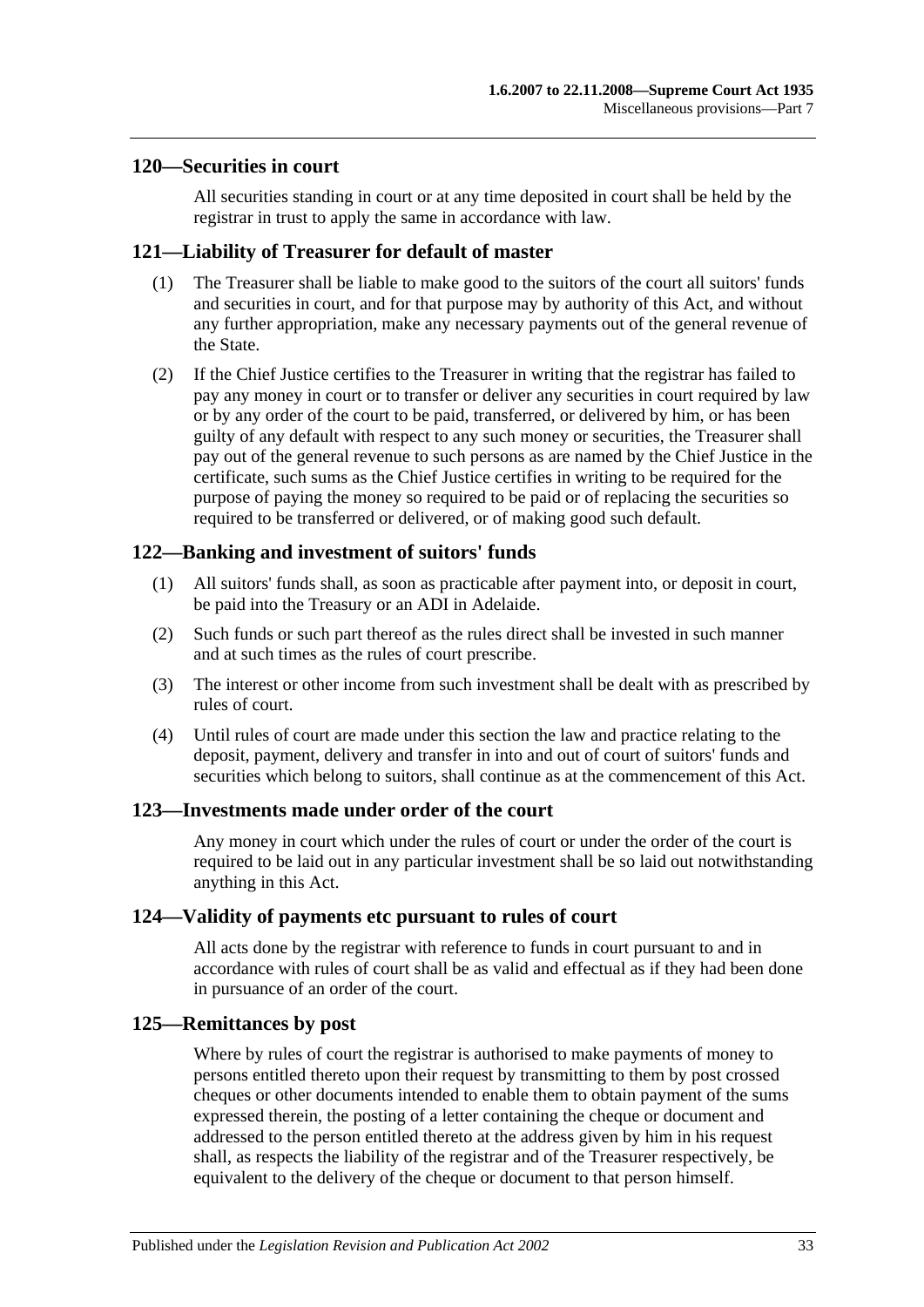# <span id="page-33-0"></span>**126—Power to appoint deputies**

In [sections](#page-32-0) 120 to 126, inclusive, the term registrar shall not include an acting registrar, but the registrar may do any act, sign or execute any instrument and exercise any authority required or authorised to be done, signed, executed, or exercised by him in relation to suitors' funds, by a deputy of the registrar appointed by the Chief Justice.

### <span id="page-33-1"></span>**127—Rules of Court**

The judges may make rules of court in accordance with the provisions for making rules of court contained in this Act for regulating—

- (a) the deposit, payment, delivery and transfer in, into, and out of court of money and securities which belong to suitors or are otherwise capable of being deposited in or paid or transferred into court or under the custody of the court; and
- (b) the investment of and other dealings with money and securities in court; and
- (c) the disposal of the interest or other income from such investments; and
- (d) the execution of the orders of the court and the powers and duties of the registrar with reference to such money and securities; and
- (e) any other matters incidental to or connected with the matters previously mentioned in this section.

#### <span id="page-33-2"></span>**128—Payment to the Treasurer of unclaimed suitors' funds**

- (1) In the month of July in every year the registrar shall pay to the Treasurer, as part of the general revenue of the State, all suitors' funds which, on the first day of that month, have been unclaimed for the period of six years next preceding.
- (2) Such moneys shall not be afterwards claimable from the Treasurer unless the court otherwise orders.

#### <span id="page-33-3"></span>**129—Party subsequently claiming may petition the Supreme Court etc**

- (1) If at any time after any such money has been so paid to the Treasurer, any person applies to the court, by summons, for the payment to him of that money or any part thereof, and the court is satisfied upon affidavit or other sufficient evidence adduced that the applicant is entitled to the whole or any part of the money claimed by him, the court shall make an order for payment of the sum to which the applicant is entitled, with or without such additional amount as would have accrued (whether as interest or otherwise) had that sum been retained by the court from the time when it was paid to the Treasurer to the time of the court order.
- (2) On any such order being served on the Treasurer he shall issue and pay the money mentioned in the order to the persons to whom it is payable by virtue of the order, and the receipt of any person to whom any such money is so paid shall be a full and valid discharge for the sum stated in the receipt to have been received.

## <span id="page-33-4"></span>**130—Court fees**

(1) The Governor may, by regulation, prescribe and provide for the payment of fees in respect of proceedings in the court, or any step in such proceedings.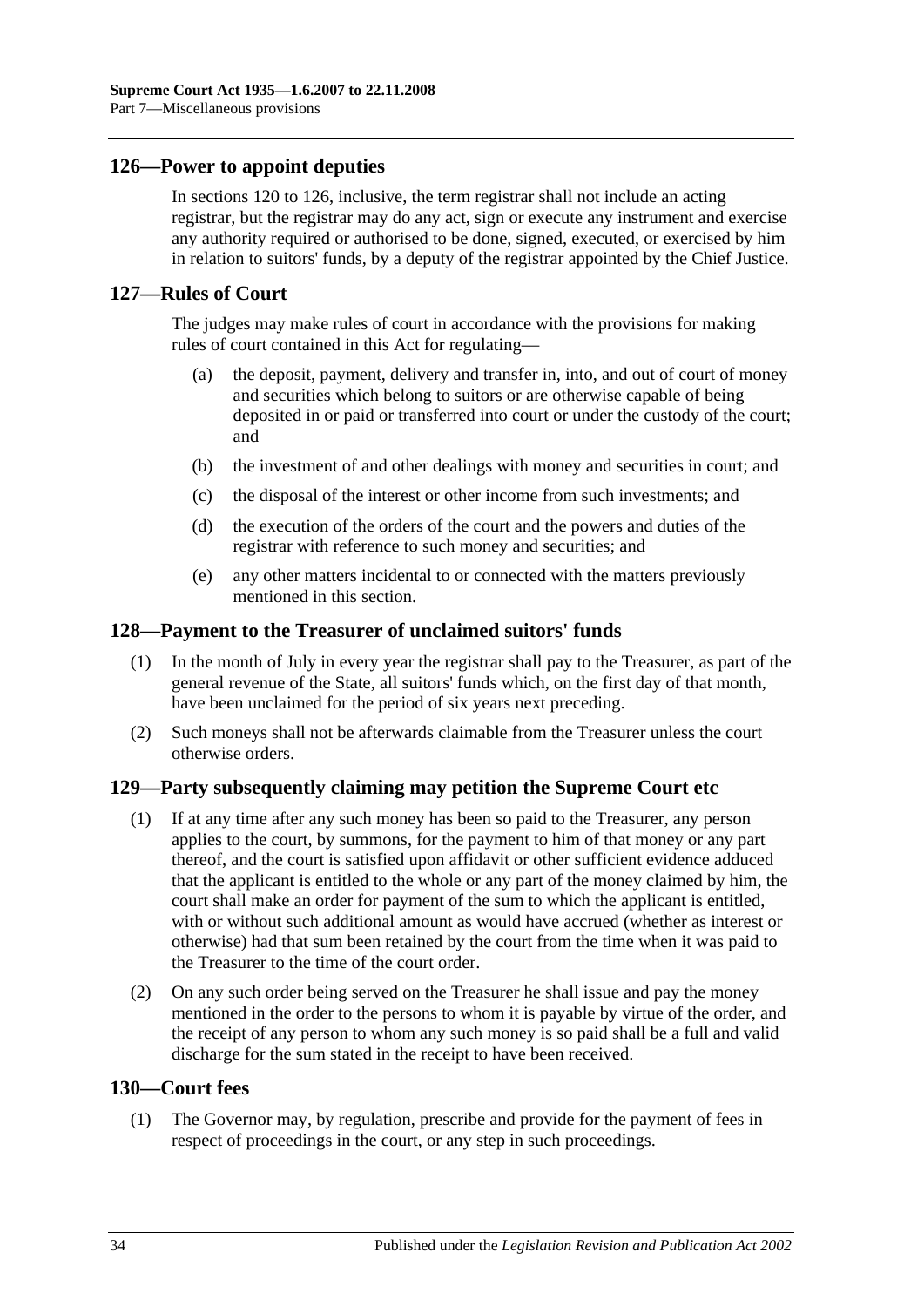(2) The court may remit or reduce a fee on account of the poverty of the party by whom the fee is payable or for any other proper reason.

## <span id="page-34-0"></span>**131—Accessibility of evidence etc**

- (1) Subject to this section, the court must, on application by any member of the public, allow the applicant to inspect or obtain a copy of—
	- (aa) any process relating to proceedings and forming part of the court's records;
	- (a) a transcript of evidence taken by the court in any proceedings;
	- (b) any documentary material admitted into evidence in any proceedings;
	- (c) a transcript of submissions by counsel;
	- (d) a transcript of the judge's summing up or directions to the jury, in a trial by jury;
	- (e) a transcript of reasons for judgment (including remarks made by the court on passing sentence);
	- (f) a judgment or order given or made by the court.
- <span id="page-34-1"></span>(2) A member of the public may inspect or obtain a copy of the following material only with the permission of the court:
	- (a) material that was not taken or received in open court;
	- (b) material that the court has suppressed from publication;
	- (c) material placed before the court during sentencing proceedings (including material furnished under section 7 of the *[Criminal Law \(Sentencing\)](http://www.legislation.sa.gov.au/index.aspx?action=legref&type=act&legtitle=Criminal%20Law%20(Sentencing)%20Act%201988)  Act [1988](http://www.legislation.sa.gov.au/index.aspx?action=legref&type=act&legtitle=Criminal%20Law%20(Sentencing)%20Act%201988)*);
	- (d) documentary material filed in connection with a preliminary examination;
	- (e) a transcript of any oral evidence taken at a preliminary examination;
	- (f) a photograph, slide, film, video tape, audio tape or other form of recording from which a visual image or sound can be produced;
	- (fa) a report prepared to assist the court in determining a person's eligibility for, or progress in, an intervention program (within the meaning of the *[Bail Act](http://www.legislation.sa.gov.au/index.aspx?action=legref&type=act&legtitle=Bail%20Act%201985) 1985* or the *[Criminal Law \(Sentencing\) Act](http://www.legislation.sa.gov.au/index.aspx?action=legref&type=act&legtitle=Criminal%20Law%20(Sentencing)%20Act%201988) 1988*);
	- (g) material of a class prescribed by the regulations.
- (3) The court may permit inspection or copying of material referred to in [subsection](#page-34-1) (2) subject to any condition it considers appropriate, including a condition limiting the publication or use of the material.
- (4) A decision by the court on an application under this section is administrative and is final and not subject to any form of review.
- (5) The court may charge a fee, fixed by regulation, for inspection or copying of material under this section.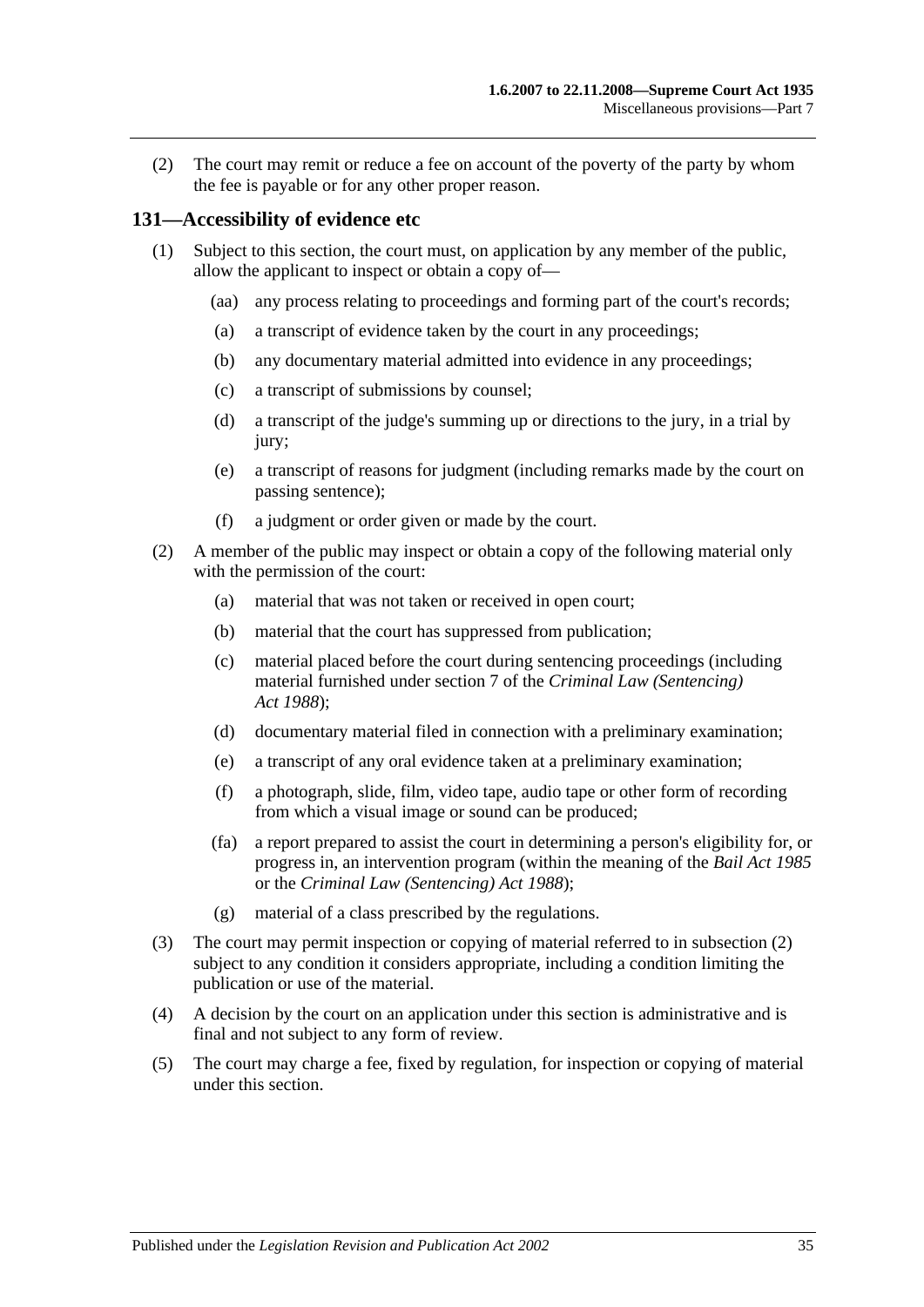# <span id="page-35-0"></span>**Schedule—Acts repealed**

| <b>Number and year</b><br>of Act | Short or long title of Act                                                                                                                                                                                                                                                                                                                                                                                                                                                  | <b>Extent of repeal</b>                            |  |
|----------------------------------|-----------------------------------------------------------------------------------------------------------------------------------------------------------------------------------------------------------------------------------------------------------------------------------------------------------------------------------------------------------------------------------------------------------------------------------------------------------------------------|----------------------------------------------------|--|
| 15 of 1842                       | An Act to regulate the Appointment and the Duties of the<br>Sheriff of the Province of South Australia                                                                                                                                                                                                                                                                                                                                                                      | The whole                                          |  |
| 3 of 1843                        | An Ordinance to amend an Ordinance intituled "An Act to<br>regulate the Appointment and Duties of the Sheriff of the<br>Province of South Australia"                                                                                                                                                                                                                                                                                                                        | The whole                                          |  |
| 9 of 1845                        | An Ordinance for adopting in South Australia certain parts of<br>an Act made and passed in the Imperial Parliament which was<br>held in the First and Second Years of the Reign of Her present<br>Majesty intituled "An Act for abolishing Arrest on mesne<br>Process in Civil Actions, except in certain cases; for extending<br>the remedies of Creditors against the property of Debtors; and<br>for amending the laws for the relief of Insolvent Debtors in<br>England | The whole                                          |  |
| 14 of 1845                       | An Ordinance to provide for the performance of certain matters The whole<br>in the Supreme Court during the occasional absence of the<br>Judge at a distance from Adelaide                                                                                                                                                                                                                                                                                                  |                                                    |  |
| 20 of 1852                       | An Act to enable the Sheriff to appoint a Deputy to perform the The whole<br>Duties of his Office, and to abolish the Poundage now payable<br>on taking the body in execution                                                                                                                                                                                                                                                                                               |                                                    |  |
| 5 of 1853                        | Supreme Court Procedure Amendment Act                                                                                                                                                                                                                                                                                                                                                                                                                                       | The whole except sections<br>$162-172$ , inclusive |  |
| 6 of 1853                        | An Act to give relief to Persons having Claims against the<br>Local Government of South Australia by authorising them to try<br>the validity of such Claims in a Court of Law or Equity                                                                                                                                                                                                                                                                                     | The whole                                          |  |
| 24 of 1855-6                     | The Supreme Court Procedure Act 1855                                                                                                                                                                                                                                                                                                                                                                                                                                        | The whole                                          |  |
| 30 of 1855-6                     | An Act to facilitate Actions against Persons absent from the<br>colony and against persons sued as Joint Contractors                                                                                                                                                                                                                                                                                                                                                        |                                                    |  |
| 31 of 1855-6                     | An Act to consolidate the several Ordinances relating to the<br>establishment of the Supreme Court of the Province of South<br>Australia                                                                                                                                                                                                                                                                                                                                    | The whole                                          |  |
| 4 of 1858                        | The Summary Procedure on Bills of Exchange Act 1858                                                                                                                                                                                                                                                                                                                                                                                                                         | The whole                                          |  |
| 5 of 1858                        | Supreme Court Procedure Further Amendment Act of 1858                                                                                                                                                                                                                                                                                                                                                                                                                       | The whole                                          |  |
| 13 of 1858                       | The Third Judge and District Courts                                                                                                                                                                                                                                                                                                                                                                                                                                         | The whole                                          |  |
| 23 of 1859                       | An Act to provide for the appointment of Commissioners to<br>take Affidavits as well in South Australia as elsewhere, to be<br>made use of in the Supreme Court of South Australia and for<br>the more easy Administration of Oaths to persons appointed to<br>act as Justices of the Peace in South Australia                                                                                                                                                              | The whole                                          |  |
| 5 of 1861                        | An Act to amend the Laws regulating the Court of Appeals of<br>the Province of South Australia, and to extend the Powers<br>thereof                                                                                                                                                                                                                                                                                                                                         | The whole                                          |  |
| 3 of 1862                        | The Common Law Procedure Act 1862                                                                                                                                                                                                                                                                                                                                                                                                                                           | The whole, except<br>sections 1, 2, and 3          |  |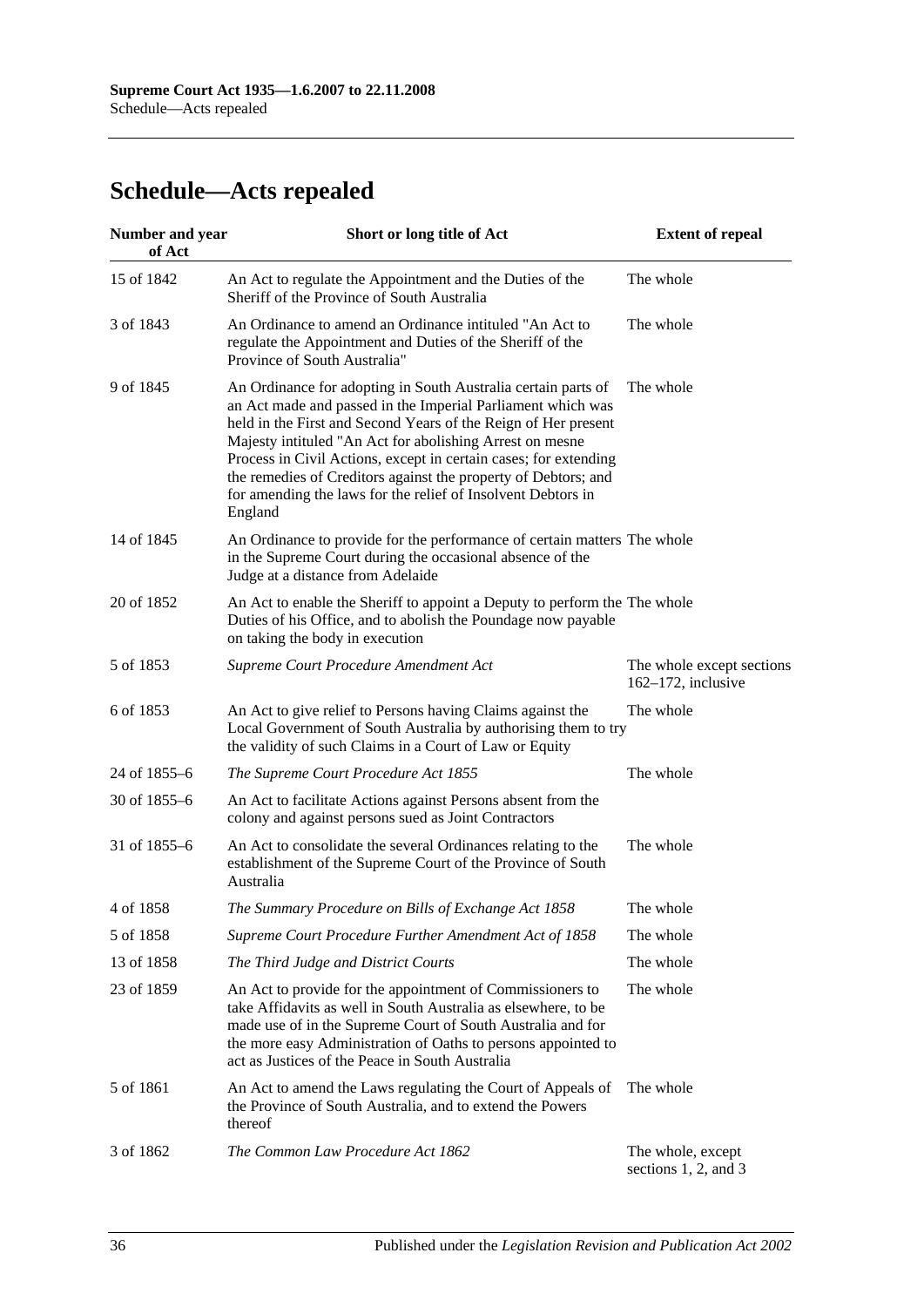| Number and year<br>of Act | Short or long title of Act                                                                                                                                                                                                                                       | <b>Extent of repeal</b>                                           |
|---------------------------|------------------------------------------------------------------------------------------------------------------------------------------------------------------------------------------------------------------------------------------------------------------|-------------------------------------------------------------------|
| 15 of 1865                | The Court of Appeals Amendment Act 1865                                                                                                                                                                                                                          | The whole                                                         |
| 12 of 1865–6              | An Act to provide for the more speedy administration of justice The whole<br>by means of the Supreme Court                                                                                                                                                       |                                                                   |
| 2 of 1866                 | An Act to protect certain persons from actions by reason of<br>their being elected to Parliament while members of the Court of<br>Appeals                                                                                                                        | The whole                                                         |
| 7 of 1866                 | An Act to regulate and amend the Practice and Procedure of the The whole, except<br>Supreme Court of the Province of South Australia in its<br>Revenue Jurisdiction                                                                                              | sections 15 and 26                                                |
| 20 of 1866–7              | The Equity Act 1866                                                                                                                                                                                                                                              | The whole, except<br>sections 150 and 151                         |
| 8 of 1867                 | Supreme Court Act 1867                                                                                                                                                                                                                                           | The whole                                                         |
| 6 of 1868–9               | An Act to repeal Act No. 11 of 1866–7 intituled "An Act to<br>amend The Third Judge and Districts Courts Act, and for other<br>purposes" and to make further provision for the trial of Causes,<br>and trial of Offences at places remote from the Supreme Court | The whole                                                         |
| 7 of 1868-9               | An Act to amend the "Supreme Court Act 1867"                                                                                                                                                                                                                     | The whole                                                         |
| 23 of 1870–71             | An Act to fix the tenure of office of the Primary Judge in<br>Equity, and to provide for the performance of the duties of the<br>office of Primary Judge in Equity in certain cases                                                                              | The whole                                                         |
| 28 of 1873                | An Act to increase the salaries of the Judges of the Supreme<br>Court, and of certain officers of the Civil Service of the<br>Province of South Australia                                                                                                        | The whole                                                         |
| 116 of 1878               | Supreme Court Act 1878                                                                                                                                                                                                                                           | The whole, except<br>paragraphs I-VII,<br>inclusive, of section 6 |
| 120 of 1878               | An Act to amend "The Equity Act 1866"                                                                                                                                                                                                                            | The whole                                                         |
| 286 of 1883               | An Act to amend "The Third Judge and District Courts Act"<br>and the Act No. 6 of 1868–9                                                                                                                                                                         | The whole                                                         |
| 514 of 1891               | The Suitors Unclaimed Funds Act 1891                                                                                                                                                                                                                             | The whole                                                         |
| 1358 of 1919              | Fourth Judge Act 1919                                                                                                                                                                                                                                            | The whole                                                         |
| 1564 of 1923              | Acts Interpretation Act Amendment Act 1923                                                                                                                                                                                                                       | The whole                                                         |
| 1739 of 1926              | Supreme Court Act Amendment Act 1926                                                                                                                                                                                                                             | The whole                                                         |
| 1761 of 1926              | Fifth Judge Act 1926                                                                                                                                                                                                                                             | The whole                                                         |
| 1864 of 1928              | Supreme Court Act 1928                                                                                                                                                                                                                                           | The whole                                                         |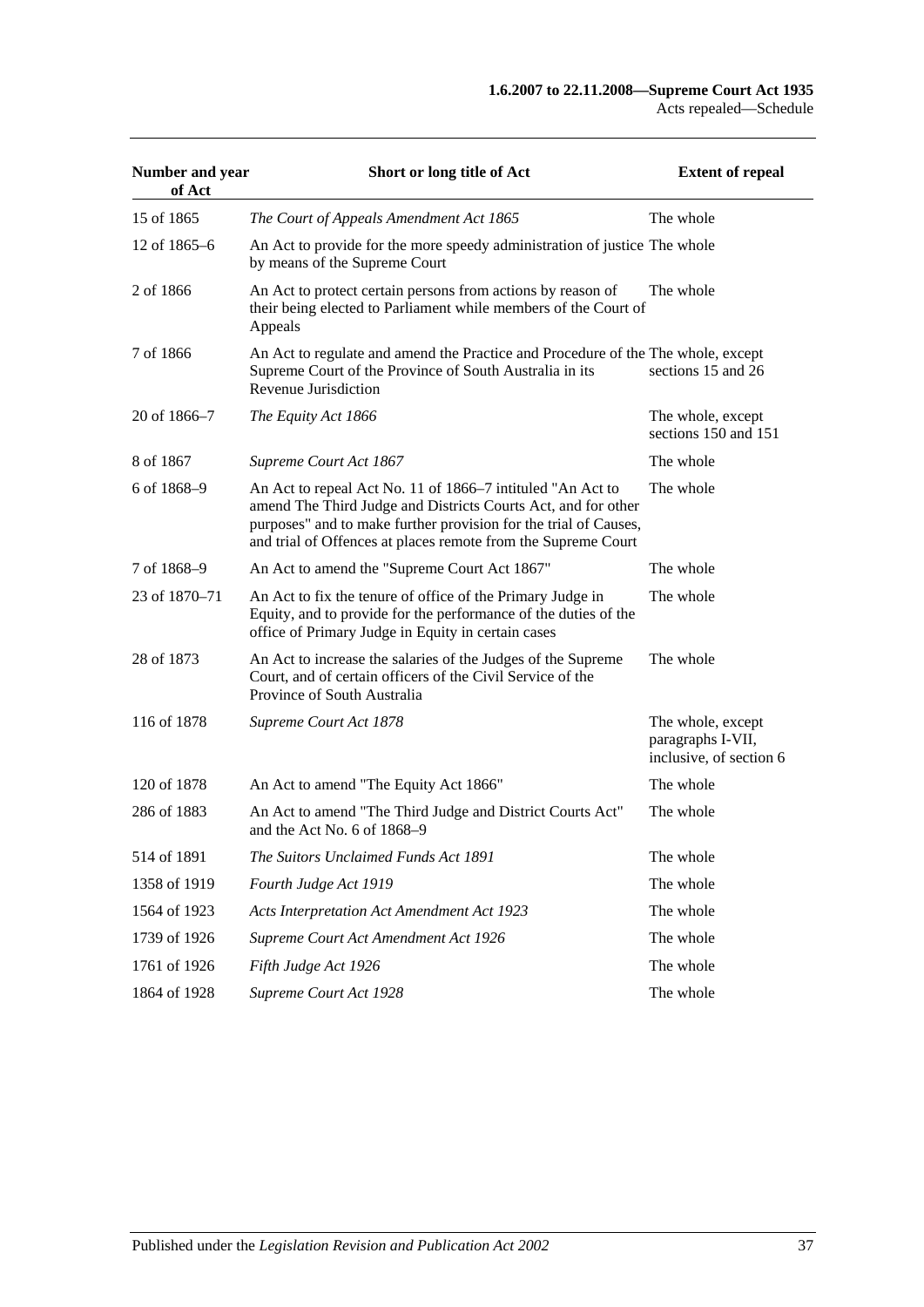# <span id="page-37-0"></span>**Legislative history**

# **Notes**

- Amendments of this version that are uncommenced are not incorporated into the text.
- Please note—References in the legislation to other legislation or instruments or to titles of bodies or offices are not automatically updated as part of the program for the revision and publication of legislation and therefore may be obsolete.
- Earlier versions of this Act (historical versions) are listed at the end of the legislative history.
- For further information relating to the Act and subordinate legislation made under the Act see the Index of South Australian Statutes or www.legislation.sa.gov.au.

# **Principal Act and amendments**

New entries appear in bold.

| Year No |      | Title                                                      | Assent     | Commencement                       |
|---------|------|------------------------------------------------------------|------------|------------------------------------|
| 1935    | 2253 | Supreme Court Act 1935                                     | 21.12.1935 | 1.11.1937 (Gazette 25.3.1937 p646) |
| 1936    | 2293 | <b>Statute Law Revision Act 1936</b>                       | 8.10.1936  | 8.10.1936                          |
| 1944    | 38   | Supreme Court Act Amendment<br>Act 1944                    | 14.12.1944 | 14.12.1944                         |
| 1947    | 33   | Supreme Court Act Amendment<br>Act 1947                    | 4.12.1947  | 4.12.1947                          |
| 1951 6  |      | Supreme Court Act Amendment<br>Act 1951                    | 6.9.1951   | 1.7.1951: s4                       |
| 1952    | 13   | Supreme Court Act Amendment<br>Act 1952                    | 16.10.1952 | 16.10.1952                         |
| 1953    | 45   | Supreme Court Act Amendment<br>Act 1953                    | 17.12.1953 | 17.12.1953                         |
| 1955    | 3    | Statutes Amendment (Public Salaries) 23.6.1955<br>Act 1955 |            | $1.6.1955$ : s $16(2)$             |
| 1955    | 12   | Supreme Court Act Amendment<br>Act 1955                    | 30.9.1955  | 30.9.1955                          |
| 1958    | 41   | Supreme Court Act Amendment<br>Act 1958                    | 27.11.1958 | $1.7.1958$ : s 4                   |
| 1960    | 67   | Supreme Court Act Amendment<br>Act 1960                    | 24.11.1960 | 24.11.1960                         |
| 1960    | 71   | Supreme Court Act Amendment Act<br>$(No. 2)$ 1960          | 1.12.1960  | 1.12.1960                          |
| 1962    | 52   | Supreme Court Act Amendment<br>Act 1962                    | 15.11.1962 | 15.11.1962                         |
| 1963    | 29   | Supreme Court Act Amendment<br>Act 1963                    | 21.11.1963 | 21.11.1963                         |
| 1965    | 9    | Supreme Court Act Amendment<br>Act 1965                    | 23.9.1965  | 23.9.1965                          |
| 1965    | 49   | Supreme Court Act Amendment Act<br>$(No. 2)$ 1965          | 9.12.1965  | 9.12.1965                          |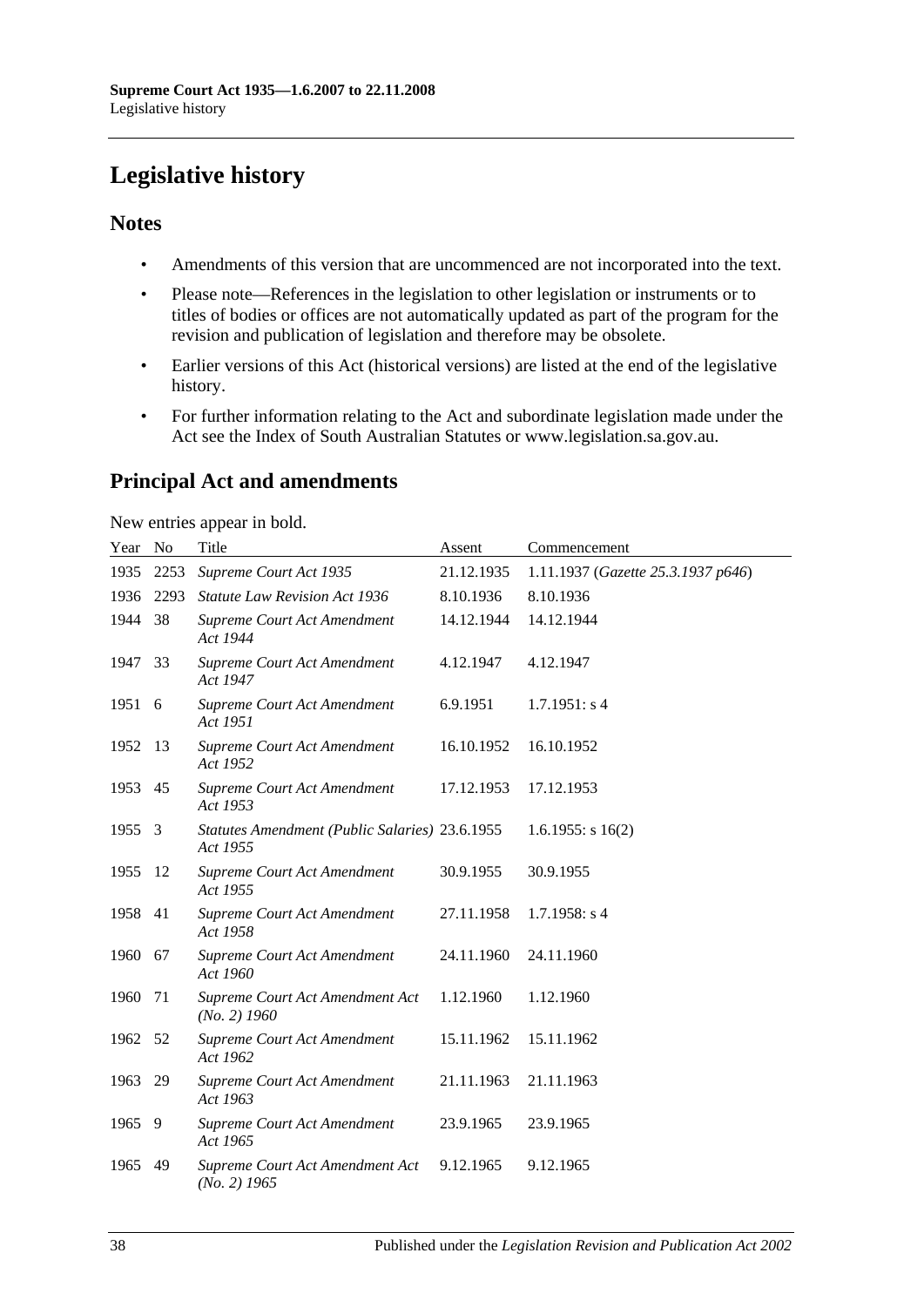| 1966 85 |     | Supreme Court Act Amendment Act<br>(No. 1) 1966                                | 1.12.1966  | 12.1.1967 (Gazette 12.1.1967 p51)     |
|---------|-----|--------------------------------------------------------------------------------|------------|---------------------------------------|
| 1967    | 9   | Supreme Court Act Amendment<br>Act 1967                                        | 30.3.1967  | 30.3.1967                             |
| 1967    | 21  | Supreme Court Act Amendment Act<br>$(No. 2)$ 1967                              | 13.4.1967  | 22.6.1967 (Gazette 22.6.1967 p1850)   |
| 1969    | 10  | Supreme Court Act Amendment<br>Act 1969                                        | 27.2.1969  | 27.2.1969                             |
| 1969    | 22  | Supreme Court Act Amendment Act<br>$(No. 2)$ 1969                              | 26.6.1969  | 26.6.1969                             |
| 1969    | 62  | Supreme Court Act Amendment Act<br>$(No. 3)$ 1969                              | 4.12.1969  | 21.5.1970 (Gazette 21.5.1970 p1842)   |
| 1970    | 14  | Supreme Court Act Amendment<br>Act 1970                                        | 17.9.1970  | 17.9.1970                             |
| 1970    | -16 | Supreme Court Act Amendment Act<br>$(No. 2)$ 1970                              | 17.9.1970  | 17.9.1970                             |
| 1970    | 58  | Supreme Court Act Amendment Act<br>(No. 3) 1970                                | 10.12.1970 | 1.1.1971 (Gazette 10.12.1970 p2646)   |
| 1971    | 30  | Judges' Pensions Act 1971                                                      | 22.4.1971  | 1.5.1971 (Gazette 22.4.1971 p2186)    |
| 1971    | 49  | Supreme Court Act Amendment<br>Act 1971                                        | 26.8.1971  | 26.8.1971                             |
| 1972    | -39 | Statutes Amendment (Judges' Salaries)13.4.1972<br>Act 1972                     |            | 13.4.1972                             |
| 1972    | 40  | Supreme Court Act Amendment<br>Act 1972                                        | 13.4.1972  | 9.11.1972 (Gazette 9.11.1972 p2254)   |
| 1972    | 41  | Crown Proceedings Act 1972                                                     | 20.4.1972  | 14.12.1972 (Gazette 14.12.1972 p2630) |
| 1974    | 8   | Statutes Amendment (Judges' Salaries)21.3.1974<br>Act 1974                     |            | 21.3.1974                             |
| 1974    | 12  | Supreme Court Act Amendment<br>Act 1974                                        | 28.3.1974  | 20.6.1974 (Gazette 20.6.1974 p2450)   |
| 1975    | 18  | <b>Statutes Amendment (Judges' Salaries)27.3.1975</b><br>Act 1975              |            | 27.3.1975                             |
| 1975 24 |     | <b>Statute Law Revision Act 1975</b>                                           | 27.3.1975  | 27.3.1975                             |
| 1978 67 |     | Supreme Court Act Amendment<br>Act 1978                                        | 26.10.1978 | 6.7.1992 (Gazette 2.7.1992 p209)      |
| 1978    | 82  | Sheriff's Act 1978                                                             | 30.11.1978 | 6.7.1992 (Gazette 2.7.1992 p209)      |
| 1980    | 53  | Supreme Court Act Amendment<br>Act 1980                                        | 3.7.1980   | 3.7.1980                              |
| 1981    | 34  | <b>Statutes Amendment (Administration</b><br>of Courts and Tribunals) Act 1981 | 19.3.1981  | 1.7.1981 (Gazette 25.6.1981 p1896)    |
| 1982    | 82  | Supreme Court Act Amendment<br>Act 1982                                        | 16.9.1982  | 16.9.1982                             |
| 1982    | 92  | <b>Judicial Remuneration Act 1982</b>                                          | 14.10.1982 | 28.10.1982 (Gazette 28.10.1982 p1214) |
| 1983    | 2   | Supreme Court Act Amendment<br>Act 1983                                        | 14.4.1983  | 14.4.1983                             |
| 1983    | 73  | Supreme Court Act Amendment Act<br>$(No. 2)$ 1983                              | 3.11.1983  | 3.11.1983                             |
| 1984    | 56  | Statutes Amendment (Oaths and<br>Affirmations) Act 1984                        | 24.5.1984  | 1.7.1984 (Gazette 28.6.1984 p1897)    |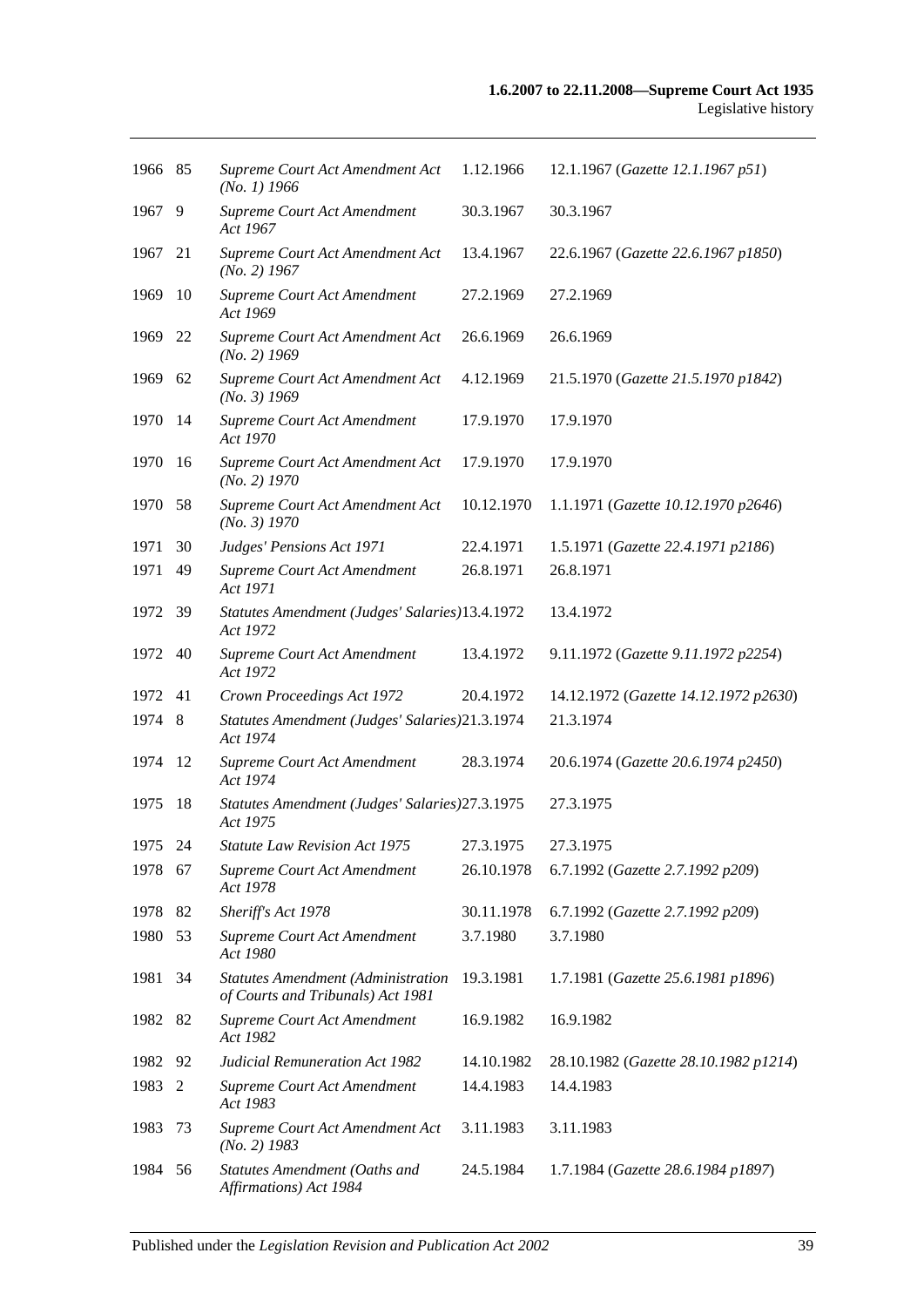| 1985 6  |     | Statutes Amendment (Bail) Act 1985                                         | 7.3.1985   | 7.7.1985 (Gazette 9.5.1985 p1398)                                                                                                                                                                                                                   |
|---------|-----|----------------------------------------------------------------------------|------------|-----------------------------------------------------------------------------------------------------------------------------------------------------------------------------------------------------------------------------------------------------|
| 1985    | 59  | <b>Statutes Amendment (Remuneration)</b><br>Act 1985                       | 30.5.1985  | 13.6.1985 (Gazette 13.6.1985 p2132)                                                                                                                                                                                                                 |
| 1985    | 70  | <b>Statutes Amendment (Courts)</b><br>Act 1985                             | 6.6.1985   | 1.8.1985 (Gazette 11.7.1985 p92)                                                                                                                                                                                                                    |
| 1986    | 102 | <b>Commercial Arbitration Act 1986</b>                                     | 18.12.1986 | 9.7.1987 (Gazette 9.7.1987 p57)                                                                                                                                                                                                                     |
| 1987    | 80  | Supreme Court Act Amendment<br>Act 1987                                    | 19.11.1987 | 19.11.1987                                                                                                                                                                                                                                          |
| 1988    | 95  | Judicial Administration (Auxiliary<br>Appointments and Powers) Act 1988    | 15.12.1988 | 15.12.1988                                                                                                                                                                                                                                          |
| 1991    | 33  | <b>Statutes Amendment</b><br>(Attorney-General's Portfolio)<br>Act 1991    | 24.4.1991  | 6.6.1991 (Gazette 6.6.1991 p1776)                                                                                                                                                                                                                   |
| 1991    | 49  | <b>Director of Public Prosecutions</b><br>Act 1991                         | 21.11.1991 | 6.7.1992 (Gazette 25.6.1992 p1869)                                                                                                                                                                                                                  |
| 1991    | 69  | <b>Statutes Repeal and Amendment</b><br>(Courts) Act 1991                  | 12.12.1991 | 6.7.1992 (Gazette 2.7.1992 p209)                                                                                                                                                                                                                    |
| 1993    | 62  | <b>Statutes Amendment (Courts)</b><br>Act 1993                             | 27.5.1993  | Pt 2 (s 5)-1.7.1993 (Gazette 24.6.1993<br>p2047); Pt 2 (s 4)-28.10.1993 (Gazette<br>27.10.1993 p1892)                                                                                                                                               |
| 1993    | 75  | Statutes Amendment (Abolition of<br>Compulsory Retirement) Act 1993        | 21.10.1993 | $1.1.1994$ : s 2                                                                                                                                                                                                                                    |
| 1994    | 21  | <b>Statutes Amendment</b><br>(Attorney-General's Portfolio)<br>Act 1994    | 26.5.1994  | 7.7.1994 (Gazette 7.7.1994 p4)                                                                                                                                                                                                                      |
| 1994    | 43  | <b>Statutes Amendment (Courts)</b><br>Act 1994                             | 2.6.1994   | 9.6.1994 (Gazette 9.6.1994 p1669)                                                                                                                                                                                                                   |
| 1995    | 65  | <b>Statutes Amendment (Recording of</b><br>Interviews) Act 1995            | 10.8.1995  | Sch (cll 2-4)-21.12.1995 (Gazette<br>21.12.1995 p1760)                                                                                                                                                                                              |
| 1995    | -84 | <b>Statutes Amendment (Courts)</b><br>Act 1995                             | 30.11.1995 | 21.12.1995 (Gazette 21.12.1995 p1759)                                                                                                                                                                                                               |
| 1995    | 85  | <b>Statutes Amendment (Courts</b><br>Administration Staff) Act 1995        | 30.11.1995 | 14.12.1995 (Gazette 14.12.1995 p1641)                                                                                                                                                                                                               |
| 1996 46 |     | Statutes Amendment (Mediation,<br>Arbitration and Referral) Act 1996       | 27.6.1996  | 30.9.1996 (Gazette 29.8.1996 p808)                                                                                                                                                                                                                  |
| 1996    | 67  | <b>Statutes Amendment</b><br>(Attorney-General's Portfolio)<br>Act 1996    | 15.8.1996  | Pt 17 (ss 34–36)–17.10.1996 (Gazette<br>17.10.1996 p1361)                                                                                                                                                                                           |
| 1999 6  |     | Supreme Court (Rules of Court)<br>Amendment Act 1999                       | 11.3.1999  | 23.4.1999 (Gazette 22.4.1999 p2171)                                                                                                                                                                                                                 |
| 1999    | 33  | <b>Financial Sector Reform (South</b><br>Australia) Act 1999               | 17.6.1999  | Sch (item $57$ )—1.7.1999 being the date<br>specified under s 3(16) of the Financial<br>Sector Reform (Amendments and<br>Transitional Provisions) Act (No. 1) 1999<br>of the Commonwealth as the transfer date<br>for the purposes of that Act: s 2 |
| 1999    | 66  | <b>Statutes Amendment (Magistrates</b><br>Court Appeals) Act 1999          | 18.11.1999 | Pt 3 (s 6)-3.1.2000 (Gazette 9.12.1999<br>p3114)                                                                                                                                                                                                    |
| 2001    | 69  | <b>Statutes Amendment (Courts and</b><br>Judicial Administration) Act 2001 | 6.12.2001  | Pt 14 (s 32)-13.1.2002 (Gazette<br>$10.1.2002\ p4)$                                                                                                                                                                                                 |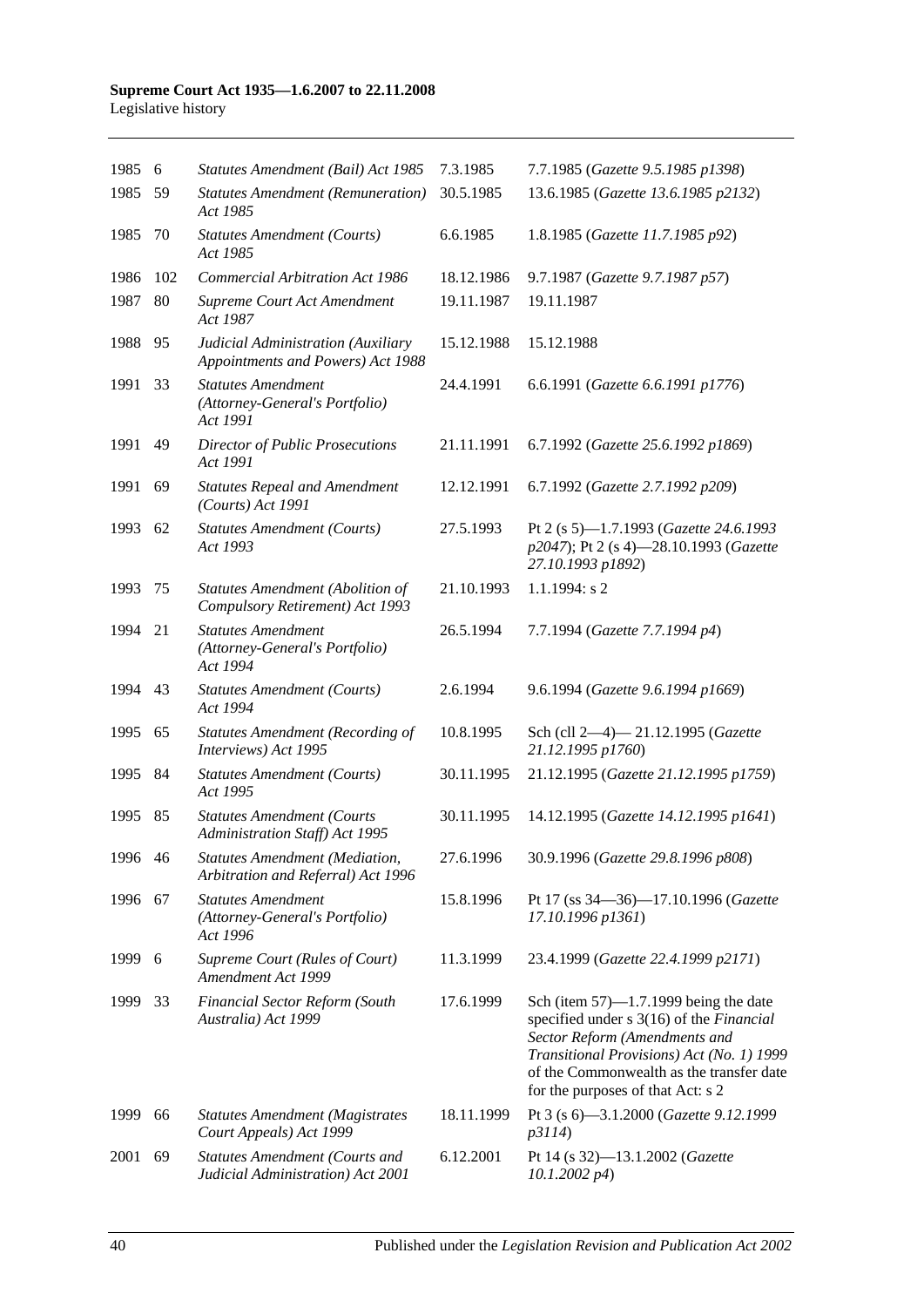| 2002    | -16 | <b>Statutes Amendment (Structured</b><br>Settlements) Act 2002                                      | 5.9.2002   | Pt 4 (s $6$ )—1.12.2002 ( <i>Gazette 7.11.2002</i><br><i>p4043</i> ) |
|---------|-----|-----------------------------------------------------------------------------------------------------|------------|----------------------------------------------------------------------|
| 2003    | 44  | <i>Statute Law Revision Act 2003</i>                                                                | 23.10.2003 | Sch 1-24.11.2003 (Gazette 13.11.2003)<br><i>p4048</i> )              |
| 2004    | 23  | Statutes Amendment (Courts) Act<br>2004                                                             | 8.7.2004   | Pt 9 (s 27)-1.9.2004 (Gazette 26.8.2004)<br><i>p</i> 3402)           |
| 2005    | 49  | <b>Statutes Amendment (Intervention)</b><br><b>Programs and Sentencing Procedures</b> )<br>Act 2005 | 27.10.2005 | Pt 6 (s 14)-19.12.2005 ( <i>Gazette</i><br>15.12.2005 p4326)         |
| 2006    | -17 | Statutes Amendment (New Rules of<br>Civil Procedure) Act 2006                                       | 6.7.2006   | Pt 2 (ss $4-15$ ) $-4.9.2006$ ( <i>Gazette</i><br>17.8.2006 p2831)   |
| 2006 43 |     | <b>Statutes Amendment (Domestic</b><br>Partners) Act 2006                                           | 14.12.2006 | Pt 86 (s $212$ )-1.6.2007 ( <i>Gazette</i><br>26.4.2007 p1352)       |
| 2008    | -7  | Statutes Amendment (Evidence and<br>Procedure) Act 2008                                             | 17.4.2008  | Pt 7 (ss 27 & 28)—23.11.2008 ( <i>Gazette</i><br>20.11.2008 p5171)   |

# **Provisions amended since 3 February 1976**

• Legislative history prior to 3 February 1976 appears in marginal notes and footnotes included in the consolidation of this Act contained in Volume 10 of The Public General Acts of South Australia 1837-1975 at page 718.

New entries appear in bold.

| Provision      | How varied                                                            | Commencement |
|----------------|-----------------------------------------------------------------------|--------------|
| Pt A1          | heading inserted by $44/2003$ s 3(1) (Sch 1)                          | 24.11.2003   |
| s <sub>1</sub> | amended by 44/2003 s 3(1) (Sch 1)                                     | 24.11.2003   |
| s2             | amended by 34/1981 s 5                                                | 1.7.1981     |
|                | omitted under Legislation Revision and<br><b>Publication Act 2002</b> | 24.11.2003   |
| s <sub>5</sub> |                                                                       |              |
| s 5(1)         | s 5 redesignated as s $5(1)$ by $34/1981$ s $6(e)$                    | 1.7.1981     |
|                | evidentiary material inserted by 84/1995 s 19                         | 21.12.1995   |
| jurisdiction   | substituted by $34/1981$ s $6(a)$                                     | 1.7.1981     |
| master         | substituted by $34/1981$ s $6(b)$                                     | 1.7.1981     |
| petitioner     | deleted by $17/2006 s 4(1)$                                           | 4.9.2006     |
| plaintiff      | substituted by $17/2006$ s $4(2)$                                     | 4.9.2006     |
| pleading       | amended by 17/2006 s 4(3)                                             | 4.9.2006     |
| registrar      | inserted by $34/1981$ s $6(c)$                                        | 1.7.1981     |
| suitors' funds | substituted by $34/1981$ s $6(d)$                                     | 1.7.1981     |
| $s\ 5(2)$      | inserted by $34/1981$ s $6(e)$                                        | 1.7.1981     |
| Pt1            |                                                                       |              |
| s <sub>7</sub> | substituted by 34/1981 s 7                                            | 1.7.1981     |
| s7(4)          | inserted by $69/1991$ s $9(a)$                                        | 6.7.1992     |
| s <sub>8</sub> |                                                                       |              |
| s(3)           | inserted by 34/1981 s 8                                               | 1.7.1981     |

Entries that relate to provisions that have been deleted appear in italics.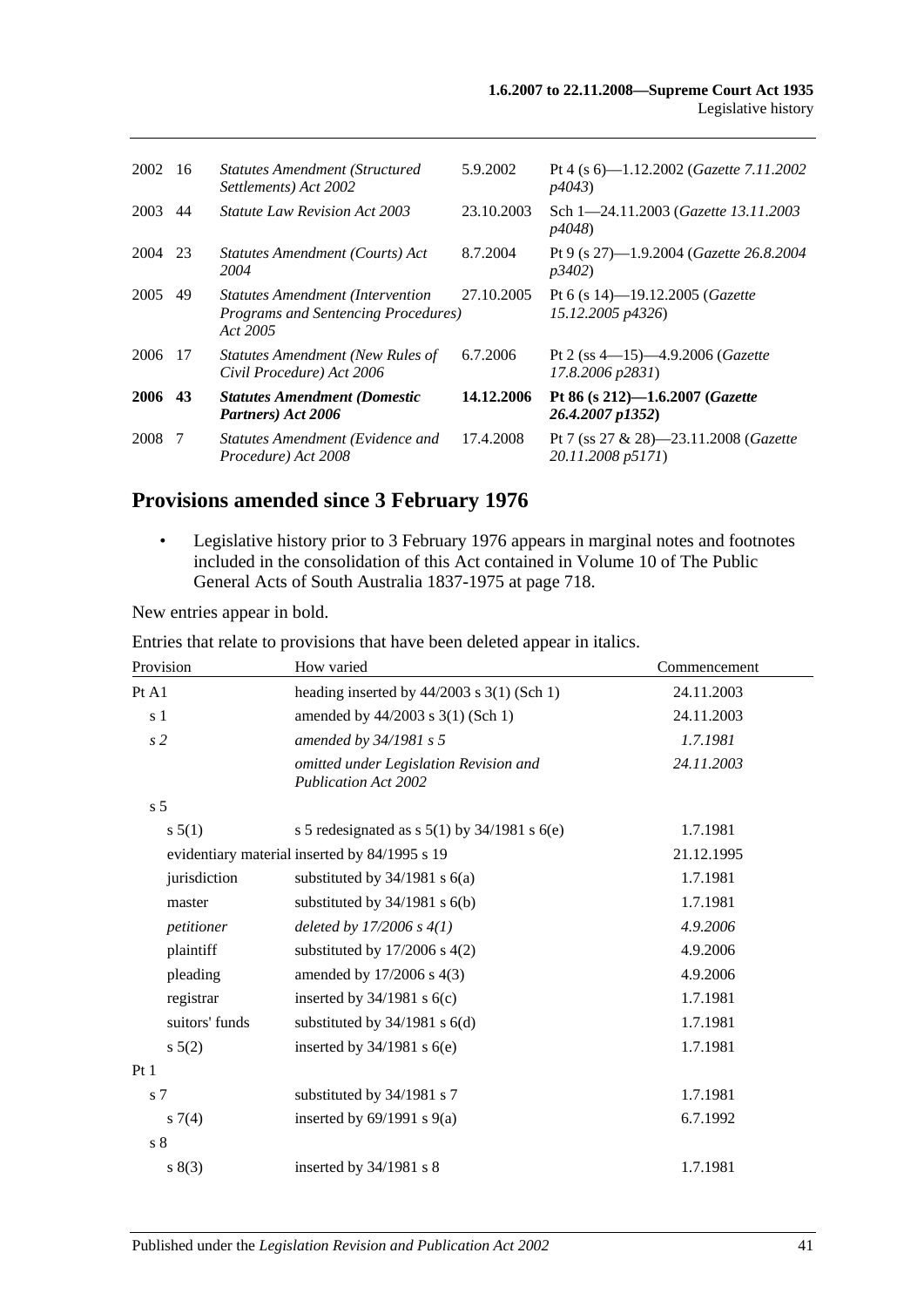| s 8(4)                       | inserted by 95/1988 Sch 1                                                                          | 15.12.1988 |
|------------------------------|----------------------------------------------------------------------------------------------------|------------|
| s 9                          | substituted by 34/1981 s 9                                                                         | 1.7.1981   |
| s 9A                         | inserted by 67/1996 s 34                                                                           | 17.10.1996 |
| s 11                         | substituted by 34/1981 s 10                                                                        | 1.7.1981   |
| s 11(1)                      | substituted by $70/1985$ s $3(a)$                                                                  | 1.8.1985   |
| s 11(1a)                     | inserted by $70/1985$ s $3(a)$                                                                     | 1.8.1985   |
|                              | substituted by 95/1988 Sch 1                                                                       | 15.12.1988 |
| s 11(1b)                     | inserted by 95/1988 Sch 1                                                                          | 15.12.1988 |
| s 11(4)                      | deleted by $70/1985$ s $3(b)$                                                                      | 1.8.1985   |
| s 11(6)                      | inserted by $70/1985$ s $3(c)$                                                                     | 1.8.1985   |
| s 12                         | substituted by 34/1981 s 11                                                                        | 1.7.1981   |
|                              | substituted by $92/1982$ s 3(1)                                                                    | 28.10.1982 |
|                              | amended by 59/1985 s 21                                                                            | 13.6.1985  |
|                              | substituted by 95/1988 Sch 1                                                                       | 15.12.1988 |
| s 13A                        | amended by 53/1980 s 2                                                                             | 3.7.1980   |
|                              | substituted by 34/1981 s 12                                                                        | 1.7.1981   |
| s 13B                        | inserted by 34/1981 s 12                                                                           | 1.7.1981   |
|                              | deleted by 75/1993 s 27                                                                            | 1.1.1994   |
|                              | inserted by 43/1994 s 22                                                                           | 9.6.1994   |
| Heading preceding<br>$s$ 13H | deleted by $44/2003$ s $3(1)$ (Sch 1)                                                              | 24.11.2003 |
| s 13H                        |                                                                                                    |            |
| s 13H(1)                     | amended by $82/1982$ s $2(a)$                                                                      | 16.9.1982  |
| s 13H(2)                     | amended by $82/1982$ s $2(b)$ , (c)                                                                | 16.9.1982  |
| s 13H(3)                     | amended by $82/1982$ s $2(a)$                                                                      | 16.9.1982  |
| s 13H(4)                     | amended by $82/1982$ s $2(a)$                                                                      | 16.9.1982  |
| s $13H(4a)$                  | s 13H(4) second sentence amended by 82/1982<br>s(2(a)                                              | 16.9.1982  |
|                              | s 13H(4) second sentence redesignated as<br>s 13H(4a) by 44/2003 s 3(1) (Sch 1)                    | 24.11.2003 |
| $s$ 13H(4b)                  | s 13H(4) third sentence amended and<br>redesignated as $s$ 13H(4b) by 44/2003 $s$ 3(1)<br>(Sch 1)  | 24.11.2003 |
| $s$ 13H(4c)                  | s 13H(4) fourth sentence amended and<br>redesignated as $s$ 13H(4c) by 44/2003 $s$ 3(1)<br>(Sch 1) | 24.11.2003 |
| domestic partner             | inserted by 43/2006 s 212(1)                                                                       | 1.6.2007   |
| members of the<br>family     | amended by 43/2006 s 212(2)                                                                        | 1.6.2007   |
| spouse                       | inserted by $43/2006$ s $213(3)$                                                                   | 1.6.2007   |
| s 13H(5)                     | amended by $82/1982$ s $2(a)$                                                                      | 16.9.1982  |
| s 13H(6)                     | inserted by $82/1982$ s $2(d)$                                                                     | 16.9.1982  |
| s <sub>14</sub>              | amended by 34/1981 s 13                                                                            | 1.7.1981   |
| s <sub>15</sub>              |                                                                                                    |            |
| s 15(1)                      | amended by 34/1981 s 14                                                                            | 1.7.1981   |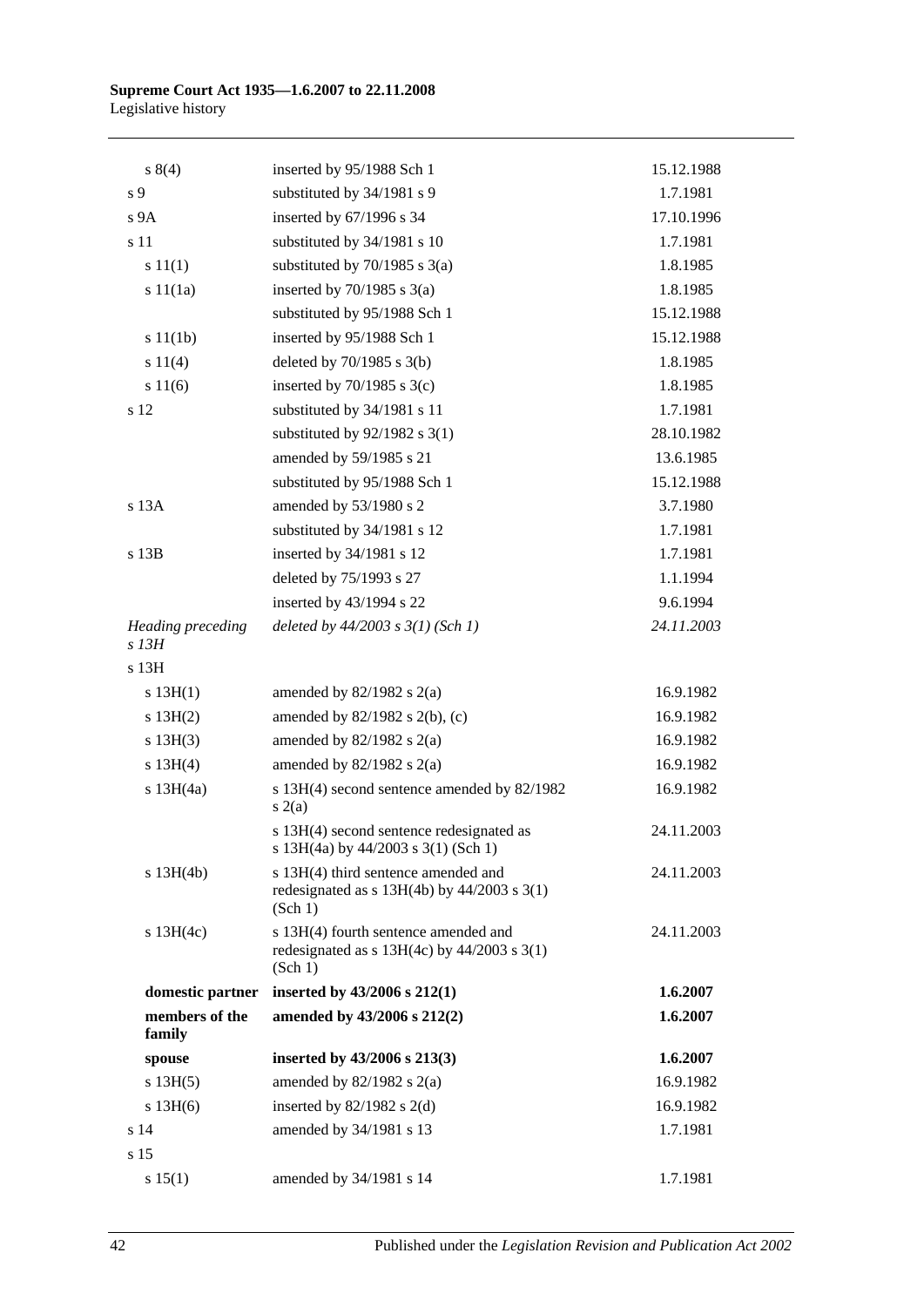| Pt 2                                      |                                                                                                                          |            |
|-------------------------------------------|--------------------------------------------------------------------------------------------------------------------------|------------|
| Pt 2 Div 1                                | heading substituted by $44/2003$ s 3(1) (Sch 1)                                                                          | 24.11.2003 |
| Pt 2 Div 2                                | heading substituted by $44/2003$ s 3(1) (Sch 1)                                                                          | 24.11.2003 |
| s 21                                      | amended by 17/2006 s 5                                                                                                   | 4.9.2006   |
| s 22                                      | amended by 17/2006 s 6                                                                                                   | 4.9.2006   |
| s 23                                      |                                                                                                                          |            |
| $s\,23(1)$                                | amended by 17/2006 s 7                                                                                                   | 4.9.2006   |
| Pt 2 Div 3                                | heading substituted by $44/2003$ s 3(1) (Sch 1)                                                                          | 24.11.2003 |
| $s$ 30BA                                  | inserted by 16/2002 s 6                                                                                                  | 1.12.2002  |
| s 30C                                     |                                                                                                                          |            |
| $s \, 30C(2)$                             | substituted by 62/1993 s 4                                                                                               | 28.10.1993 |
| s <sub>33</sub>                           | deleted by 67/1978 s 3                                                                                                   | 6.7.1992   |
| s 35                                      | deleted by $69/1991$ s $9(b)$                                                                                            | 6.7.1992   |
|                                           | inserted by 43/1994 s 23                                                                                                 | 9.6.1994   |
| s <sub>37</sub>                           | deleted by 56/1984 s 8                                                                                                   | 1.7.1984   |
| s 39                                      | substituted by 80/1987 s 2                                                                                               | 9.11.1987  |
| $s \, 39(1)$                              | amended by 84/1995 s 20                                                                                                  | 21.12.1995 |
|                                           | amended by 17/2006 s 8                                                                                                   | 4.9.2006   |
| $s \, 39(2)$                              | amended by 23/2004 s 27(1)                                                                                               | 1.9.2004   |
| $s \, 39(6)$                              | substituted by $23/2004$ s $27(2)$                                                                                       | 1.9.2004   |
| $s\,40$                                   |                                                                                                                          |            |
| $s\ 40(2)$                                | inserted by $69/1991$ s $9(c)$                                                                                           | 6.7.1992   |
| Pt 3                                      |                                                                                                                          |            |
| ss $45$ and $46$                          | substituted by 67/1996 s 35                                                                                              | 17.10.1996 |
| $ss$ 46A and 46B                          | inserted by 67/1996 s 35                                                                                                 | 17.10.1996 |
| s 47                                      | amended by 34/1981 s 15                                                                                                  | 1.7.1981   |
| s 48                                      | amended by 34/1981 s 16                                                                                                  | 1.7.1981   |
|                                           | amended and redesignated as subsections,<br>paragraphs and subparagraphs by $44/2003$ s $3(1)$<br>(Sch 1)                | 24.11.2003 |
| $s\,48(2)$                                | amended by 17/2006 s 9(1), (2)                                                                                           | 4.9.2006   |
| s 49                                      |                                                                                                                          |            |
| $s\,49(1)$                                | substituted by 17/2006 s 10                                                                                              | 4.9.2006   |
| s 50 before<br>substitution by<br>17/2006 |                                                                                                                          |            |
| $s\,50(1)$                                | s 50 redesignated as s $50(1)$ by 34/1981 s 17                                                                           | 1.7.1981   |
|                                           | contents commencing "Provided that" amended<br>by 66/1999 s 6                                                            | 3.1.2000   |
| $s\,50(1a)$                               | $s$ 50(1) contents commencing "Provided that"<br>amended and redesignated as $s$ 50(1a) by<br>$44/2003$ s $3(1)$ (Sch 1) | 24.11.2003 |
| $s\,50(2)$                                | inserted by 34/1981 s 17                                                                                                 | 1.7.1981   |
| s <sub>50</sub>                           | substituted by 17/2006 s 11                                                                                              | 4.9.2006   |
| s <sub>51</sub>                           | deleted by 17/2006 s 12                                                                                                  | 4.9.2006   |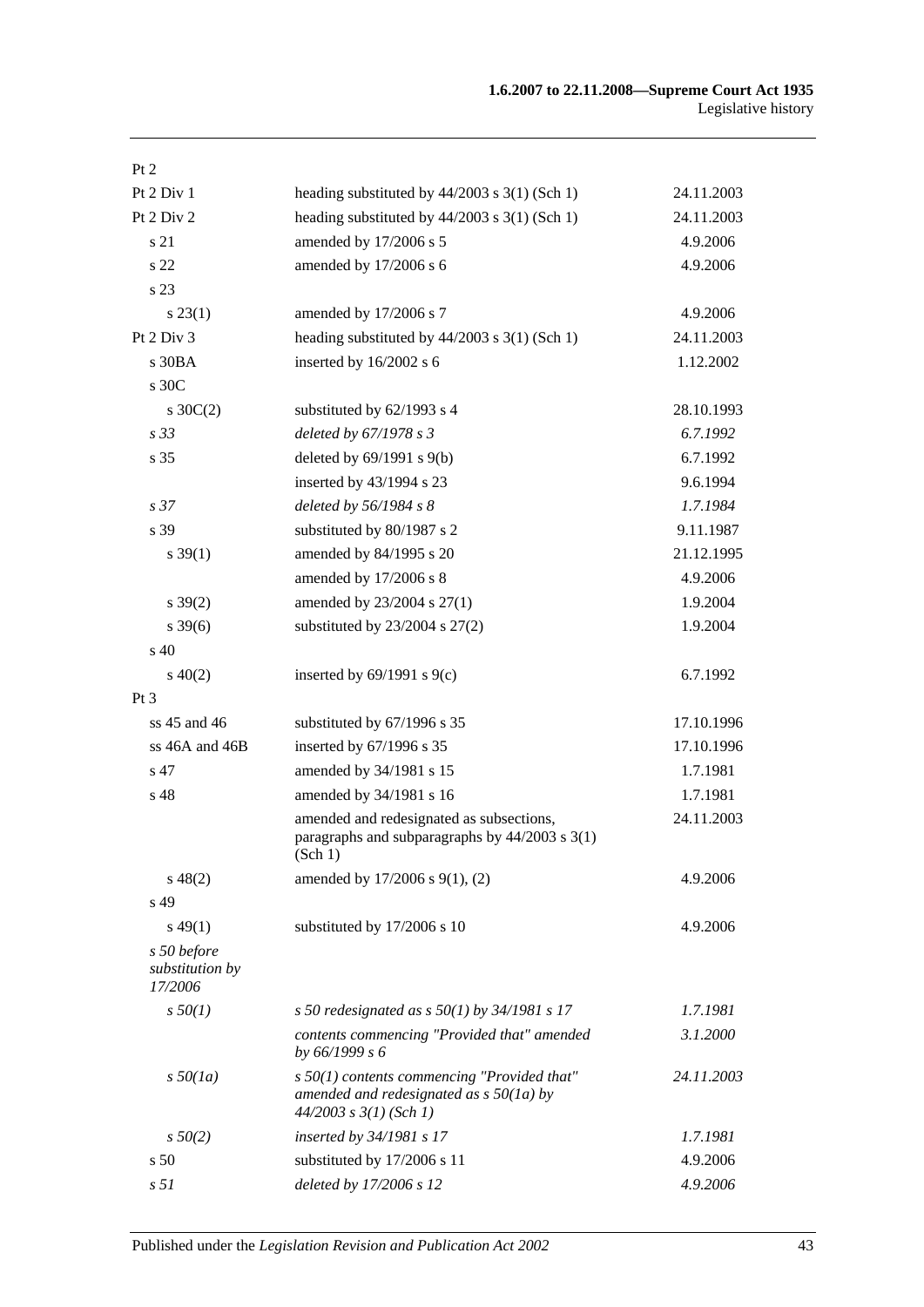| Heading preceding<br>s <sub>52</sub> | deleted by 67/1996 s 36                  | 17.10.1996 |
|--------------------------------------|------------------------------------------|------------|
| ss 52-53A                            | deleted by 67/1996 s 36                  | 17.10.1996 |
| s <sub>54</sub>                      | amended by $6/1985 s 8(a)$               | 7.7.1985   |
|                                      | deleted by 67/1996 s 36                  | 17.10.1996 |
| $ss 55 - 57$                         | deleted by 67/1996 s 36                  | 17.10.1996 |
| s 59                                 | amended by $6/1985 s 8(b)$ , (c)         | 7.7.1985   |
|                                      | deleted by 67/1996 s 36                  | 17.10.1996 |
| $\sqrt{s}$ 60                        | deleted by 67/1996 s 36                  | 17.10.1996 |
| $s \, \delta l$                      | deleted by $6/1985$ s $8(d)$             | 7.7.1985   |
| s 62                                 | deleted by 67/1996 s 36                  | 17.10.1996 |
| Pt 3A                                |                                          |            |
| s 62E                                |                                          |            |
| $s$ 62E(1)                           | amended by 17/2006 s 13                  | 4.9.2006   |
| s 62H                                |                                          |            |
| s $62H(3)$ and $(3a)$                | substituted by 34/1981 s 18              | 1.7.1981   |
| $s$ 62H(3b)                          | inserted by 34/1981 s 18                 | 1.7.1981   |
| $s$ 62H(5)                           | substituted by 21/1994 s 29              | 7.7.1994   |
| s 62H(6)                             | deleted by 21/1994 s 29                  | 7.7.1994   |
| Pt 4                                 |                                          |            |
| Heading preceding<br>$s\,65$         | substituted by 46/1996 s 10              | 30.9.1996  |
|                                      | deleted by $44/2003$ s $3(1)$ (Sch 1)    | 24.11.2003 |
| $ss 65 - 67$                         | substituted by 46/1996 s 10              | 30.9.1996  |
| s 68                                 | substituted by $102/1986$ s $3(1)$ (Sch) | 9.7.1987   |
|                                      | deleted by 46/1996 s 10                  | 30.9.1996  |
| ss 69 and 70                         | deleted by 46/1996 s 10                  | 30.9.1996  |
| <b>Heading</b> preceding<br>s 71     | deleted by $44/2003$ s $3(1)$ (Sch 1)    | 24.11.2003 |
| <b>Heading</b> preceding<br>s 72     | deleted by $44/2003$ s $3(1)$ (Sch 1)    | 24.11.2003 |
| s 72                                 |                                          |            |
| $s \, 72(1)$                         | amended by 34/1981 s 19                  | 1.7.1981   |
|                                      | amended by 2/1983 s 2                    | 14.4.1983  |
|                                      | amended by $69/1991$ s $9(d)$            | 6.7.1992   |
|                                      | amended by 46/1996 s 11                  | 30.9.1996  |
|                                      | amended by 6/1999 s 3                    | 23.4.1999  |
|                                      | amended by 44/2003 s 3(1) (Sch 1)        | 24.11.2003 |
|                                      | amended by 17/2006 s 14                  | 4.9.2006   |
| $s \, 72(4)$                         | substituted by 21/1994 s 30              | 7.7.1994   |
| Pt 6                                 | heading substituted by 34/1981 s 20      | 1.7.1981   |
| Heading preceding<br>s82             | substituted by 34/1981 s 21              | 1.7.1981   |
|                                      | deleted by $44/2003$ s $3(1)$ (Sch 1)    | 24.11.2003 |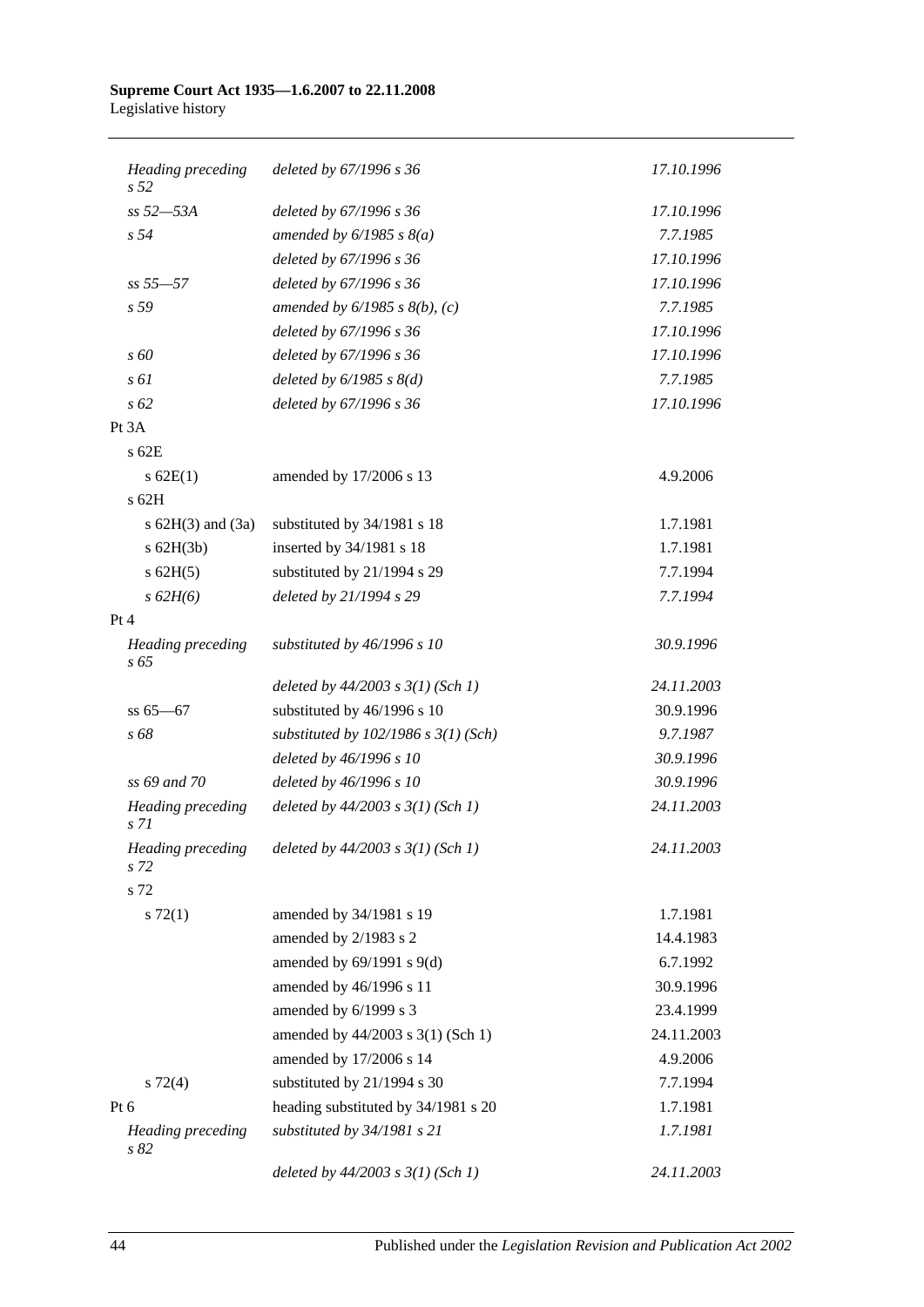| Pt 6 Div 1                        | heading inserted by 44/2003 s 3(1) (Sch 1)      | 24.11.2003 |
|-----------------------------------|-------------------------------------------------|------------|
| s 82                              | substituted by 34/1981 s 21                     | 1.7.1981   |
| $s\,82(2)$                        | amended by 69/1991 s 9(e)                       | 6.7.1992   |
| $s\,82(3)$                        | substituted by 84/1995 s 21                     | 21.12.1995 |
| $s \, 82(3a)$                     | inserted by 84/1995 s 21                        | 21.12.1995 |
| s 83                              | deleted by 34/1981 s 21                         | 1.7.1981   |
| <b>Heading</b> preceding<br>s 84  | deleted by $82/1978 s 3(1)$                     | 6.7.1992   |
| s 84                              | amended by 34/1981 s 22                         | 1.7.1981   |
|                                   | deleted by $82/1978 s 3(1)$                     | 6.7.1992   |
| $ss 85 - 105$                     | deleted by $82/1978 s 3(1)$                     | 6.7.1992   |
| Pt 6 Div 2                        | heading substituted by $44/2003$ s 3(1) (Sch 1) | 24.11.2003 |
| s 106                             | amended by 34/1981 s 23                         | 1.7.1981   |
|                                   | substituted by 85/1995 s 15                     | 14.12.1995 |
| Pt 6 Div 3                        | heading substituted by $44/2003$ s 3(1) (Sch 1) | 24.11.2003 |
| s 109                             | amended by 34/1981 s 24                         | 1.7.1981   |
|                                   | substituted by 85/1995 s 16                     | 14.12.1995 |
| s 110A                            |                                                 |            |
| s 110A(1)                         | inserted by $69/1991$ s $9(f)$                  | 6.7.1992   |
|                                   | amended by 85/1995 s 17(a)                      | 14.12.1995 |
|                                   | (c) deleted by $85/1995$ s $17(a)$              | 14.12.1995 |
| s 110A(2)                         | substituted by $85/1995$ s 17(b)                | 14.12.1995 |
| s 110B                            | inserted by $69/1991$ s $9(f)$                  | 6.7.1992   |
| Pt 7                              |                                                 |            |
| s 114                             |                                                 |            |
| s 114(2)                          | amended by $69/1991$ s $9(g)$                   | 6.7.1992   |
| ss 115 and 116                    | deleted by 67/1978 s 4                          | 6.7.1992   |
| s 117                             |                                                 |            |
| s 117(1)                          | amended by 17/2006 s 15                         | 4.9.2006   |
| s 118                             | deleted by 56/1984 s 8                          | 1.7.1984   |
|                                   | inserted by 84/1995 s 22                        | 21.12.1995 |
| s 118A                            | deleted 49/1991 Sch 2                           | 6.7.1992   |
|                                   | inserted by 84/1995 s 22                        | 21.12.1995 |
| <b>Heading</b> preceding<br>s 119 | deleted by $44/2003$ s $3(1)$ (Sch 1)           | 24.11.2003 |
| s 119                             | amended by 34/1981 s 25(a)                      | 1.7.1981   |
| s 120                             | amended by 34/1981 s 25(b)                      | 1.7.1981   |
| s 121                             |                                                 |            |
| s 121(2)                          | amended by $34/1981$ s $25(c)$                  | 1.7.1981   |
| s 122                             |                                                 |            |
| s 122(1)                          | amended by 33/1999 Sch (item 57)                | 1.7.1999   |
| s 124                             | amended by 34/1981 s 25(d)                      | 1.7.1981   |
| s 125                             | amended by 34/1981 s 25(e)                      | 1.7.1981   |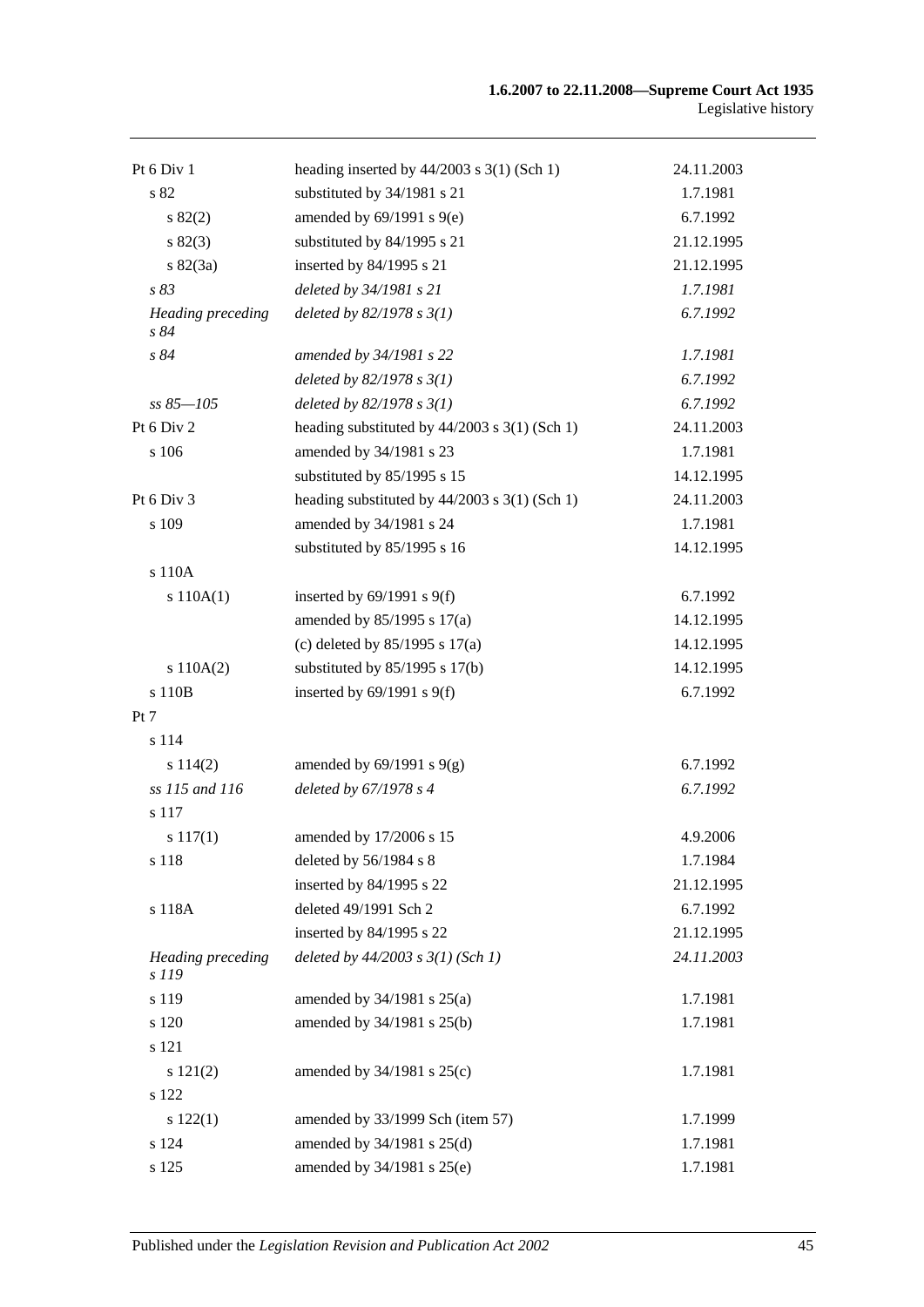| s 126                | amended by $34/1981$ s $25(f)$ , (g)        | 1.7.1981   |
|----------------------|---------------------------------------------|------------|
| s 127                | amended by $34/1981$ s $25(h)$              | 1.7.1981   |
| s 128                |                                             |            |
| s 128(1)             | amended by $34/1981$ s $25(i)$              | 1.7.1981   |
| s 129                |                                             |            |
| s 129(1)             | amended by 33/1991 s 15                     | 6.6.1991   |
| s 130                | inserted by 2/1983 s 3                      | 14.4.1983  |
| $s\ 130(2)$          | substituted by $69/2001$ s $32(a)$          | 13.1.2002  |
| $s$ 130(3)           | inserted by 73/1983 s 2                     | 3.11.1983  |
|                      | deleted by $69/2001$ s $32(b)$              | 13.1.2002  |
| s 131                | inserted by $69/1991$ s $9(h)$              | 6.7.1992   |
| s 131(1)             | amended by 62/1993 s 5                      | 1.7.1993   |
|                      | amended by $84/1995$ s $23(a)$              | 21.12.1995 |
| s 131(2)             | substituted by $84/1995$ s $23(b)$          | 21.12.1995 |
|                      | amended by 49/2005 s 14                     | 19.12.2005 |
| s 131(3)             | amended by $65/1995$ Sch cl $4(a)$          | 21.12.1995 |
|                      | substituted by $84/1995$ s $23(b)$          | 21.12.1995 |
| s $131(4)$ and $(5)$ | inserted by $65/1995$ Sch cl $4(b)$         | 21.12.1995 |
|                      | substituted by $84/1995$ s $23(b)$          | 21.12.1995 |
| Sch                  | heading amended by $44/2003$ s 3(1) (Sch 1) | 24.11.2003 |
|                      |                                             |            |

# **Transitional etc provisions associated with Act or amendments**

# *Statutes Amendment (Courts Administration Staff) Act 1995*

# **20—Transitional provision**

(1) An appointment to a non-judicial office or position made or purportedly made before the commencement of this Act in accordance with an Act that is amended by this Act will be taken to have been duly made under the statutory provisions that, as amended by this Act, provide for the making of such an appointment as if this Act had been enacted and in force at the relevant time.

# **Historical versions**

Reprint No 1—15.1.1992 Reprint No 2—6.7.1992 Reprint No 3—1.7.1993 Reprint No 4—28.10.1993 Reprint No 5—1.1.1994 Reprint No 6—9.6.1994 Reprint No 7—7.7.1994 Reprint No 8—21.12.1995 Reprint No 9—30.9.1996 Reprint No 10—17.10.1996 Reprint No 11—23.4.1999